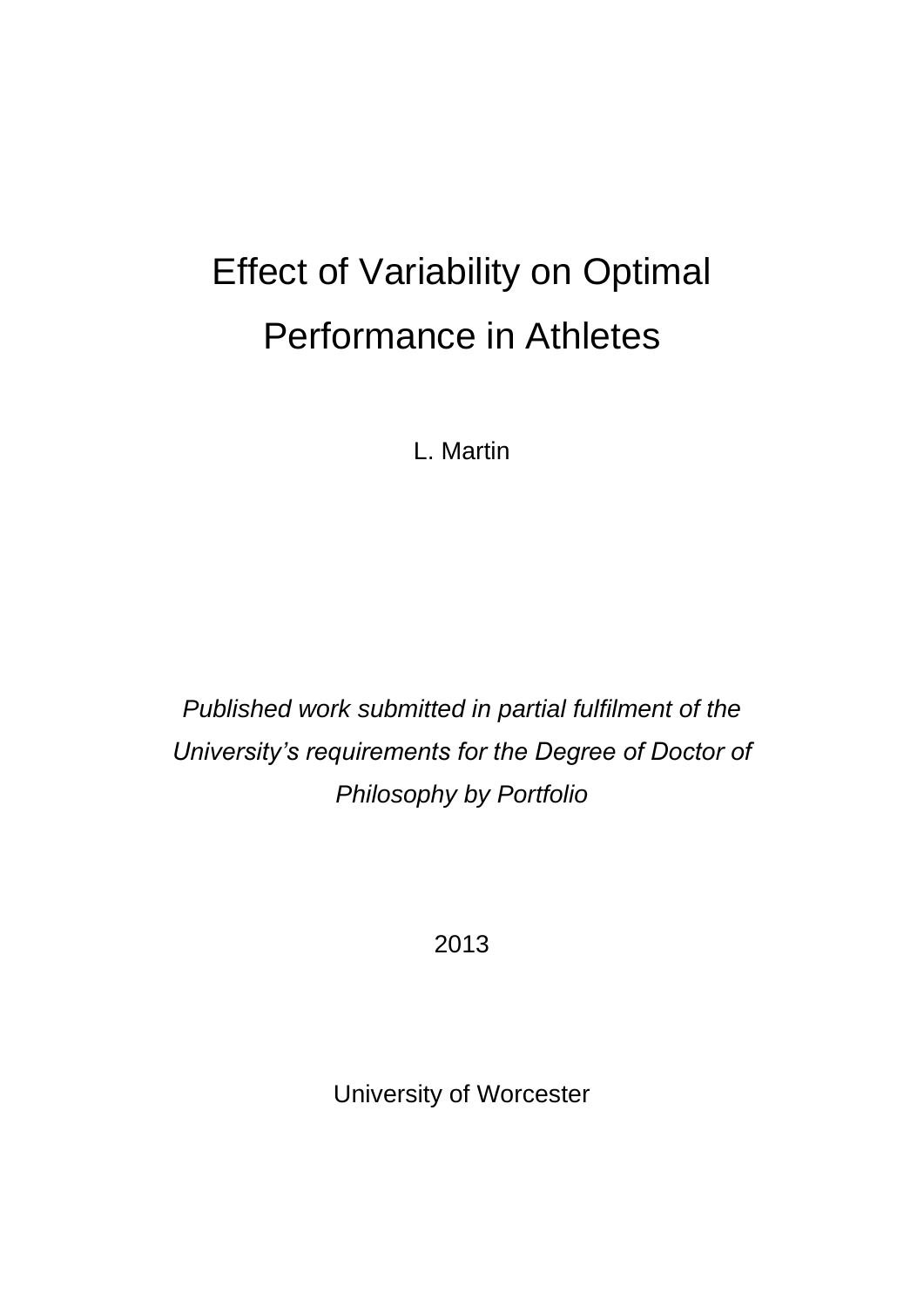### **Abstract**

**Purpose:** This thesis details and critically evaluates a portfolio of published articles which describe and quantify the impact of biological variation on sports performance. Sports performance is influenced by performance-to-performance variation and within performance variation. Knowledge of performance variation enables athletes, coaches and sport scientists to manage expectations of performance at different times of day, seasonal progression with training and the anticipated impact of additional specific interventions.

**Paper 1** identified variation in the relative contribution of selected kinematic and technical non-swimming elements to overall breaststroke performance with gender and event distance. Digital video playback measured start time (ST), turning time (TT), end time (ET), swimming velocity (SV), stroke rate (SR) and stroke length (SL) of finalists from 12 world, international and national 100 m and 200 m finals between 1992 and 1997. Multiple regression techniques generated a predictive equation to estimate finishing time (FT) for each event from the selected kinematic variables. Each equation was cross-validated using a separate group and limits of agreement were used to determine accuracy of predictive and actual FT. For all events SV was the primary determinant of FT, with TT being of secondary importance in the 200 m events and women's 100 m. In contrast, ST provided the second largest contribution to the men's 100 m event.

**Paper 2** explored the impact of diurnal variation on physiological responses to submaximal swimming training in seven male collegiate swimmers. Swimmers completed morning and evening trials of 10 x 100 m paced intervals on three occasions. Oral temperature  $(T_0)$ , heart rate (HR), minute ventilation (VE), oxygen uptake (VO<sub>2</sub>), expiratory carbon dioxide (VCO<sub>2</sub>), respiratory exchange ratio (RER), blood lactate (BLa) and blood glucose (BGl) were measured at rest and post exercise. Stroke rate, HR and RPE were measured during the first nine repetitions. Significant diurnal variation was found at rest for  $T_0$ , HR and VO<sub>2</sub> on all three occasions and for VE and  $VCO<sub>2</sub>$  on two days (P<0.05). During the training intervals only RPE showed diurnal variation (P<0.05), whilst post-exercise, significant diurnal variation was observed for  $T<sub>o</sub>$  and BGI on two days (P<0.05). Therefore, although diurnal variation was evident at rest, there was no effect of time-of-day on physiological responses to paced submaximal swimming intervals.

**Paper 3** determined whether critical swimming velocity (Vcrit) corresponded to the velocity at lactate threshold in eight elite triathletes since free swimming intervals and time trials are subject to variation from familiarisation, time-of-day, mood, motivation etc. V*crit* was expressed as the slope of a regression line between swimming distance and corresponding time from a series of 5 time trials over 100, 200, 400, 800 and 1500 m and all possible combinations. Lactate Threshold (LT) was determined as the first inflection point of the lactate-work rate curve following  $5 \times 300$  m paced swims of increasing velocity. V*crit* was similar regardless of the combination or number of trials used in the linear regression. V*crit* was significantly faster than LT (P<0.05), and it was concluded that V*crit* could not be used as a non-invasive measure of LT in triathletes.

**Paper 4** explored the effect of diurnal variation upon physiological responses to submaximal running. Nine male runners completed morning and evening trials of a 30 minute run at the speed of lactate threshold. Core body temperature (Tr), heart rate (HR), minute ventilation (VE), oxygen uptake (VO<sub>2</sub>), carbon dioxide expired (VCO<sub>2</sub>), respiratory exchange ratio (RER) and capillary blood lactate (BLa) were measured at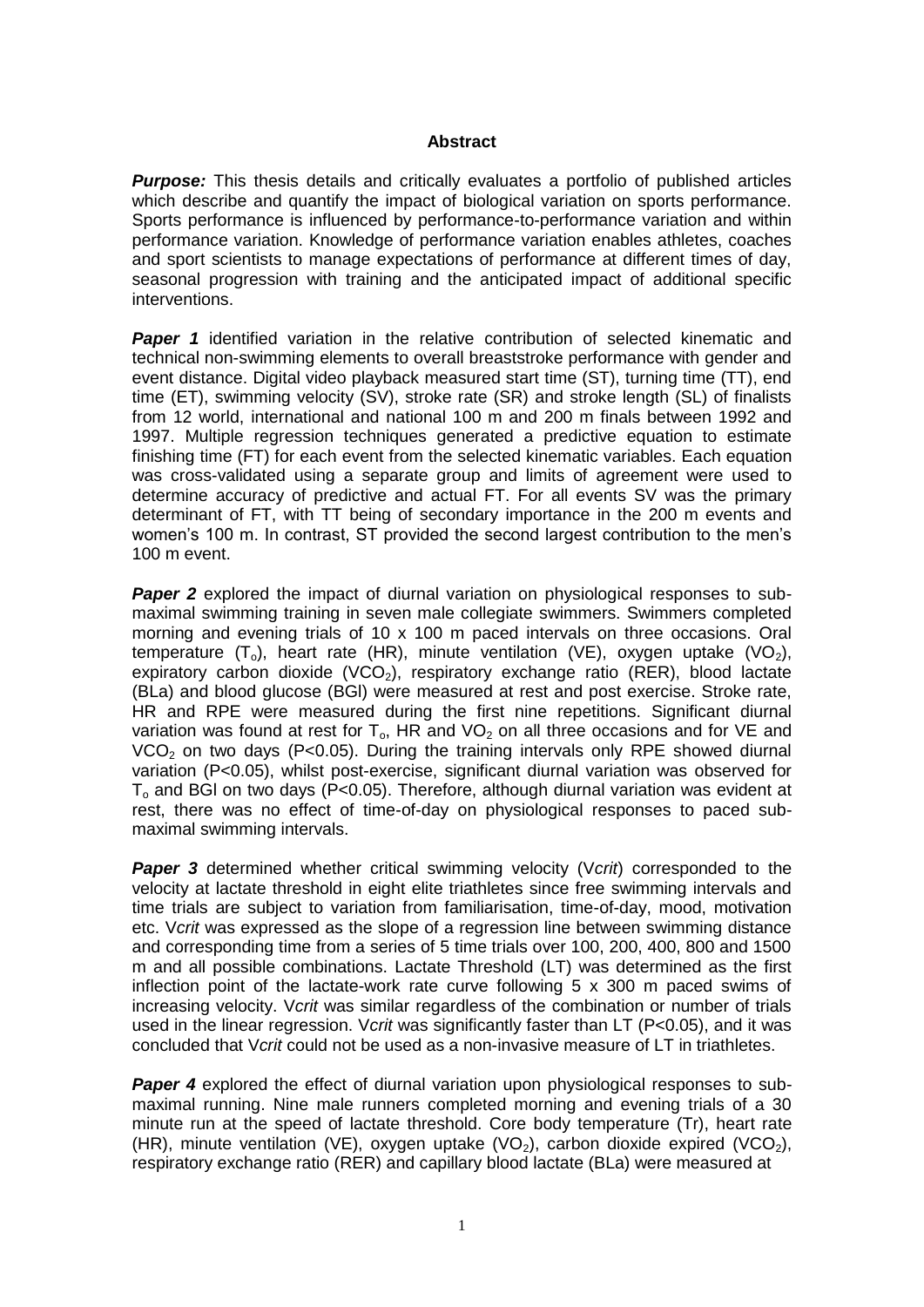rest, post warm-up and at minutes 10, 20 and 30 of the sub-maximal run. In addition, RPE was reported every 10 minutes during the run. Significant diurnal variation was observed for Tr and RER at rest and post-warm-up (P<0.05), and for Tr this significant difference persisted during the exercise bout  $(P<0.05)$ . RPE was significantly elevated during morning trials. Despite the diurnal variation in body temperature, other physiological responses to running at lactate threshold are largely unaffected, however coaches should prescribe a longer warm during morning training to minimise differences in physiological and psychological responses.

**Paper 5** investigated the impact of temporal specificity of training upon diurnal variation in maximal swimming performance. Physiological and kinematic responses of two groups of youth swimmers routinely undertaking either morning and evening training (MEG) or evening only training (EOG) were compared during morning and evening trials of a 150 m race pace swim and a maximal 100 m time trial on two separate occasions. Oral temperature  $(T_0)$ , heart rate (HR), and blood lactate (BLa) were assessed at rest, post warm-up, and after a 150 m race pace swim and a 100 m time trial. Stroke rate (SR), stroke count (SC), and time (T) were recorded for each length of the test swims. Results indicated that both groups recorded significantly slower 100 m performances (P<0.05) and a persistently lower oral temperature (P<0.05) during morning trials. No significant time-of-day effects were identified for any other variable. Results indicate that long term use of morning training does not appear to significantly reduce the diurnal variation in race pace swimming and body temperature.

**Paper 6** examined variability in the pace profile of mountain bikers during a multiple-lap mountain bike race. A global-positioning system (GPS) recorded velocity (m/s), distance (m), elevation (m) and heart rate (b/min) at 1 Hz from 6 mountain bike riders. Lap-by-lap pacing was analysed using a 1-way ANOVA for mean time and mean velocity and indicated no significant difference in lap times ( $P = 0.99$ ) or lap velocity ( $P=$ 0.65). Subsequently, velocity data were averaged every 100 m and plotted against race distance to observe the presence of intra-lap variation. A high degree of variation was observed which broadly reflected changes in terrain, however, high-resolution data demonstrated additional non-monotonic variation not related to terrain. Riders appeared to adopt an even pace strategy from lap-to-lap despite rapid adjustments in velocity within each lap which may be associated with dynamic regulation of self-paced exercise.

*Critical Review* section provides i) an autobiographical and chronological context of the development of the portfolio over a 13 year academic career, ii) reflections of the candidate's development as a researcher and iii) details the contribution of the candidate to each paper. More importantly, a critical evaluation of how the papers have influenced and shaped future research and understanding is provided with reference to citations and wider literature.

**Summary:** Variation was observed in the contribution of non-swimming components to breaststroke swimming, the within-lap pace profile during a competitive mountain bike race and during maximal swimming performance in youth swimmers irrespective of the time-of-day at which training was undertaken. In contrast diurnal variation appeared to have no significant impact upon the metabolic responses to sub-maximal swimming or running. The body of work has been drawn upon in the literature to i) inform procedures for the assessment of critical swimming velocity, ii) apply critical swimming velocity in other techniques and populations, iii) further research exploring diurnal variation in sport, and exercise and health, and iv) explain research observations in the diurnal variation of performance.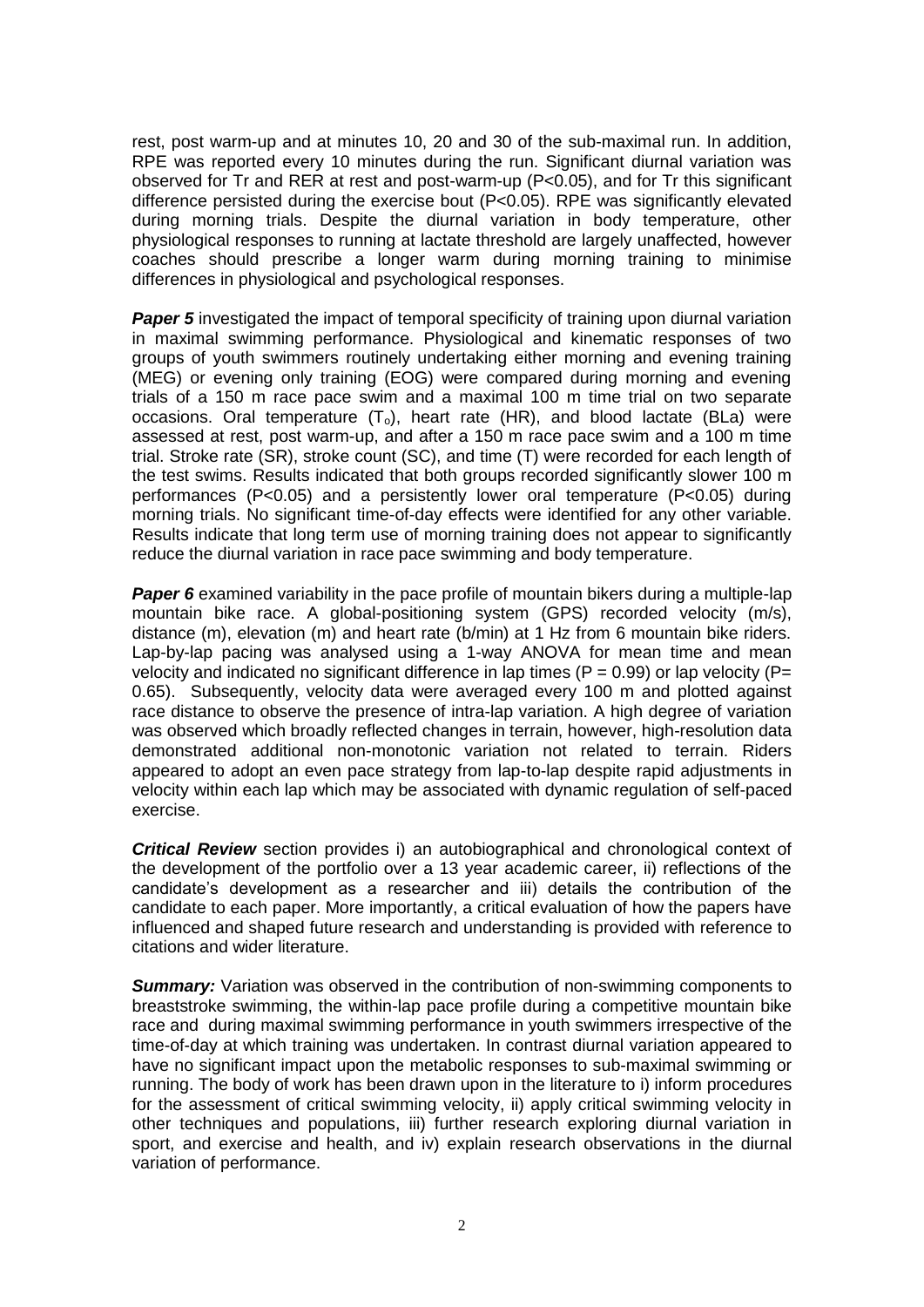## **Contents**

| Abstract     |                                                                                                                                                                                                                                                                                                         | p1  |
|--------------|---------------------------------------------------------------------------------------------------------------------------------------------------------------------------------------------------------------------------------------------------------------------------------------------------------|-----|
|              | Acknowledgements                                                                                                                                                                                                                                                                                        | p6  |
| Introduction |                                                                                                                                                                                                                                                                                                         | p7  |
|              | Portfolio of Evidence                                                                                                                                                                                                                                                                                   |     |
|              | Paper 1:<br>Thompson, K.G., Haljand, R., Cooper, S-M. and Martin, L. (2000)<br>The relative importance of selected kinematic variables in relation<br>to swimming performance in elite male and elite female 100m and<br>200m breaststroke swimmers. Journal of Human Movement Studies,<br>39, 015-032. | p12 |
|              | Paper 2:<br>Martin, L. and Thompson, K. (2000) Reproducibility of diurnal<br>variation in sub-maximal swimming. International Journal of Sports<br>Medicine, 21, 387-392.                                                                                                                               | p13 |
|              | Paper 3:<br>Martin, L. and Whyte, G.P. (2000) Comparison of critical swimming<br>velocity and velocity at lactate threshold in elite triathletes. International<br>Journal of Sports Medicine, 21, 366-368.                                                                                             | p14 |
|              | Paper 4:<br>Martin, L., Doggart, A.L. and Whyte, G.P. (2001) Comparison of<br>physiological responses to morning and evening submaximal running.<br>Journal of Sports Sciences, 19, 969 - 976.                                                                                                          | p15 |
|              | Paper 5:<br>Martin, L., Nevill, A. M. and Thompson, K. G. (2007) Diurnal Variation<br>in Swim Performance Remains, Irrespective of Training Once or Twice<br>Daily. International Journal of Sports Physiology and Performance, 2,<br>192-200.                                                          | p16 |
|              | Paper 6:<br>Martin, L., Lambeth-Mansell, A., Beretta-Azevedo, L., Holmes, L.A.,<br>Wright, R. and St Clair Gibson, A. (2012) Even between-lap pacing<br>despite high within-lap variation during mountain biking. International<br>Journal of Sports Physiology and Performance, 7 (4), 261-270.        | p17 |
|              | <b>Critical Overview</b>                                                                                                                                                                                                                                                                                |     |
|              | a) An autobiographical context and chronological description for the<br>portfolio of evidence                                                                                                                                                                                                           | p19 |
|              | b) An evaluative description of the originality of each output                                                                                                                                                                                                                                          | p27 |
|              |                                                                                                                                                                                                                                                                                                         |     |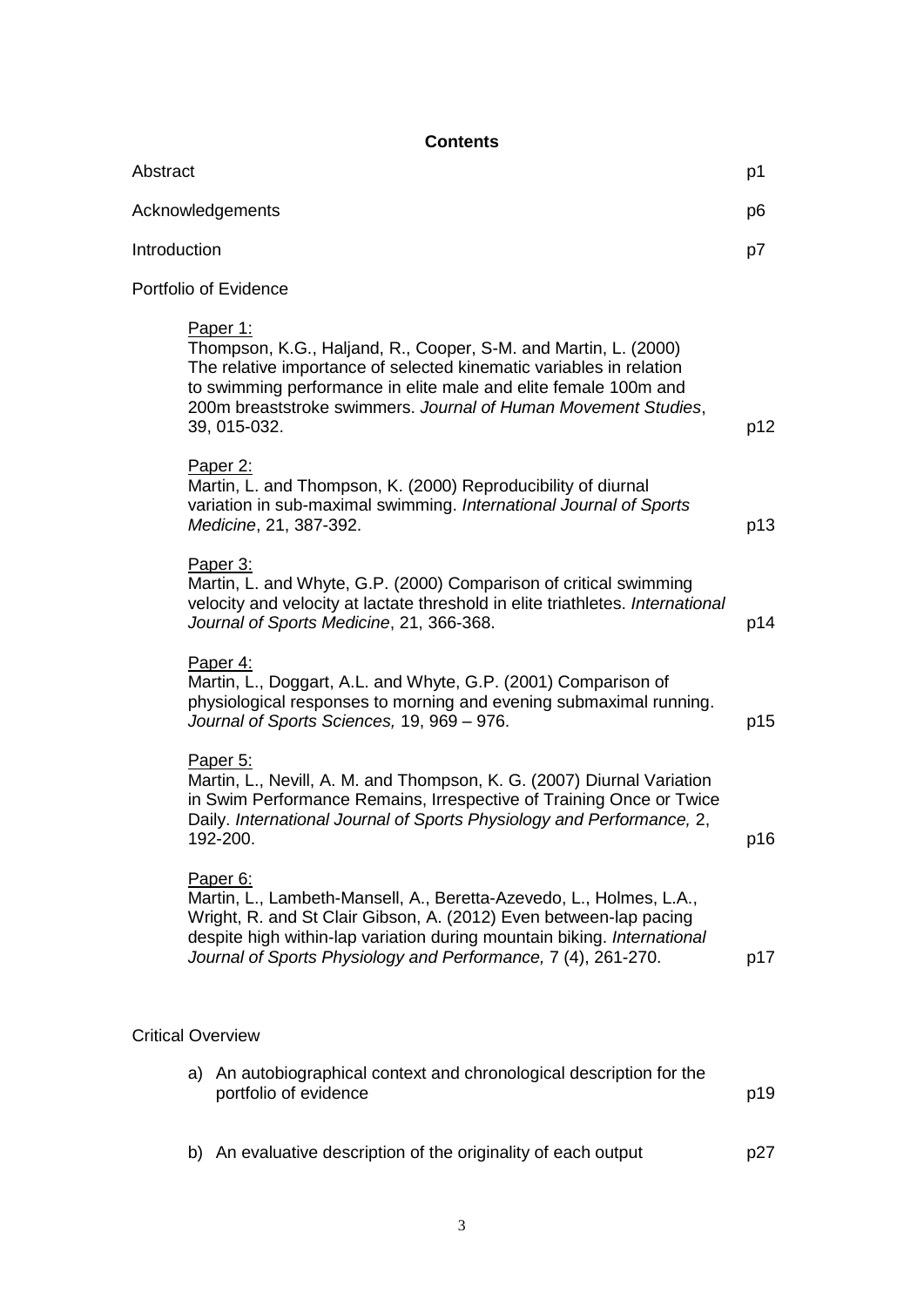| C) | An evaluative review of the contribution made by the portfolio of<br>evidence to the subject or discipline area and any subsequent<br>developments since the work was completed, including published<br>reviews of any of the submitted works and/or evidence of citation<br>frequency of any of the submitted works | p32 |
|----|----------------------------------------------------------------------------------------------------------------------------------------------------------------------------------------------------------------------------------------------------------------------------------------------------------------------|-----|
| d) | A description, synthesis and evaluation of any links between<br>the outputs and the development of the portfolio of evidence                                                                                                                                                                                         | p47 |
| e) | A critical reflection using an appropriate methodology, model<br>or theory of the candidate's development as a research<br>practitioner                                                                                                                                                                              | p50 |
| f) | Full statements on the extent of the contributions of all other<br>persons where some or all of the outputs submitted are<br>collaborative                                                                                                                                                                           | p55 |
| g) | Conclusions and suggestions for future work                                                                                                                                                                                                                                                                          | p57 |
|    |                                                                                                                                                                                                                                                                                                                      |     |

| References | p60 |
|------------|-----|
| Appendix 1 | p68 |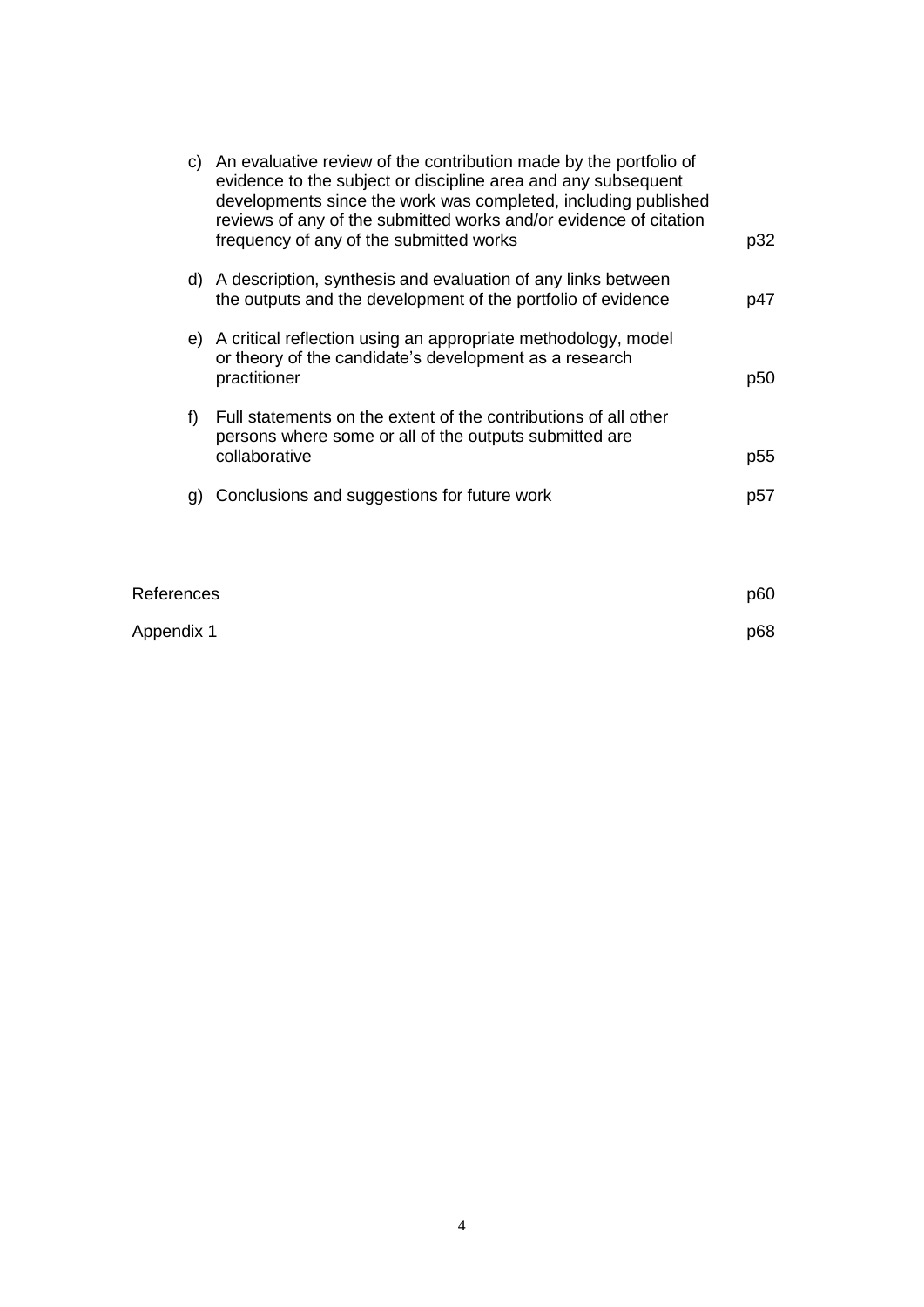### **List of Tables**

| Table 1: Gantt chart illustrating chronological development of the                                                                                                            |     |
|-------------------------------------------------------------------------------------------------------------------------------------------------------------------------------|-----|
| research portfolio                                                                                                                                                            | p25 |
| Table 2: Citations of each journal article (source: Google Scholar<br>February 2012) alongside 2011 Impact factor (source:<br>Sports Science 2011 Volume 15 www.sportsci.org) | p32 |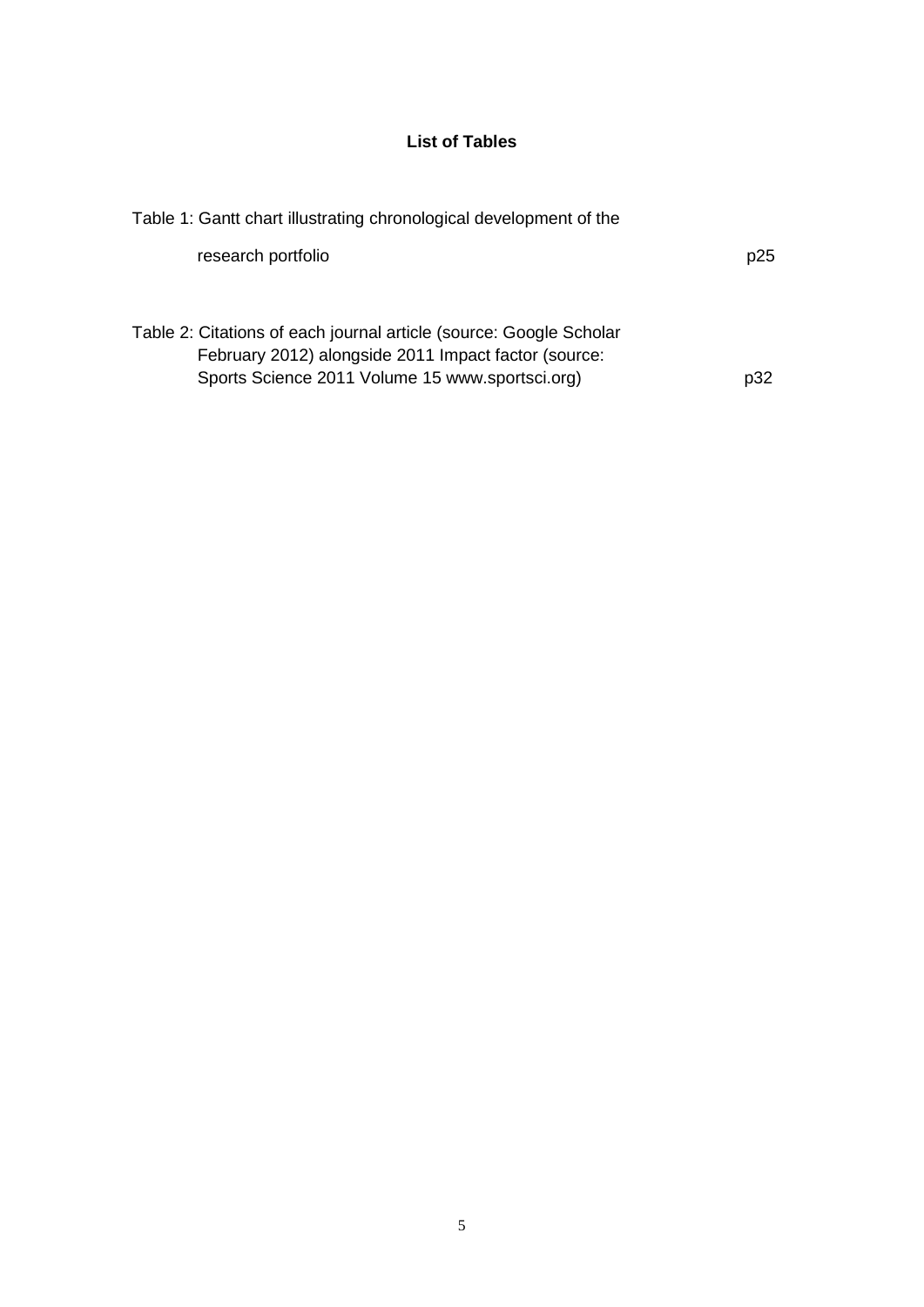### **Acknowledgements**

By drawing upon published research over the last decade in this research portfolio, there are many individuals I wish to extend sincere and heartfelt thanks as without their encouragement, enthusiasm and expertise I would probably not be in the position I am today.

Firstly, an enormous thanks to Zig for his unfailing enthusiasm, encouragement and insightful expertise since the decision to compile this research portfolio was made.

For their incredible mentorship and for providing me with first class opportunities and experience in sports science support and research I will always be incredibly thankful to Professors Greg Whyte, Kevin Thompson and Alan Nevill.

To all my co-authors who have each played their role during data collection, analysis, writing up in all the research projects thank you for making it fun even when the going got tough and the debate got heated.

For believing in me through the ups and downs of my academic career, for listening to me over mountains of tea, for buying cake and for your endless encouragement and friendship a huge thank you to my colleagues from University of Wolverhampton and the University of Worcester, especially the Northwing crew…..Yay for Greatness!

Finally, for being my rock, my world and greatest loves enormous thanks and hugs to Alex and Phoebe, without you two I am an empty vessel lost at sea xx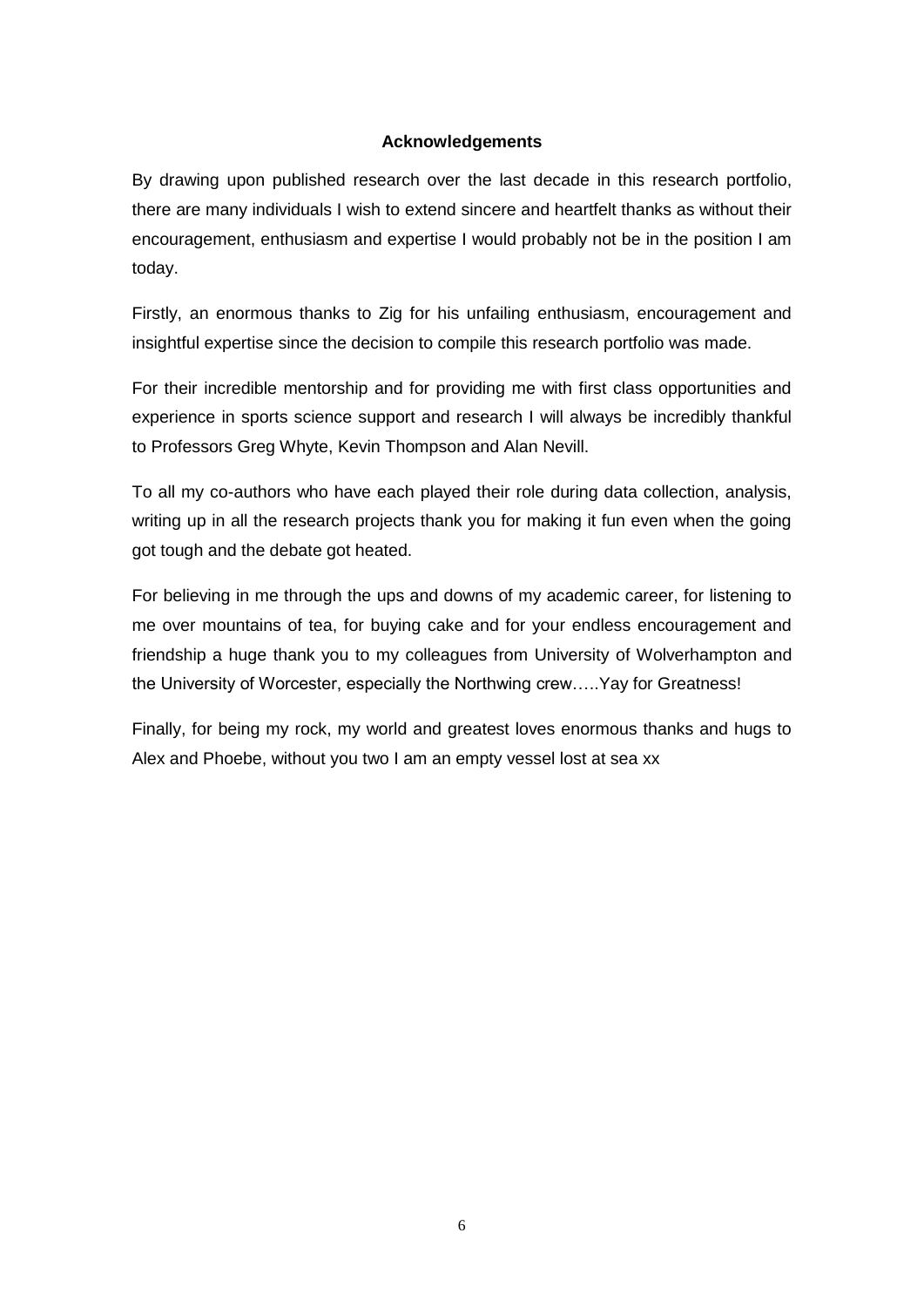### **Introduction**

Sports performance is influenced by biological variation and can be observed from performance-to-performance and within a single performance. Diurnal variation is reported when assessments are made only in the morning and evening, and therefore is particularly pertinent to sports such as swimming and athletics where qualifying heats are scheduled in the morning and finals are scheduled in the evening. Swimming studies have demonstrated that times for 100 m and 400 m performances improved by 1.9 – 3.6% from morning to evening (Baxter and Reilly 1983; Sinnerton and Reilly 1992), and mean and peak power output are highest in the evening when measured on a swim bench (Reilly and Marshall 1991). Reduced performance in the morning has been related to lowered body temperature (Reilly and Brooks 1986), reduced flexibility (Gifford 1987) and low alertness and vigour within a mood states profile (Trine and Morgan 1995).

The persistence of diurnal variations during sub-maximal exercise has implications for athletes' training yet little research has been conducted in this area. Reilly and Brooks (1982) and Reilly and Baxter (1983) observed no significant variation in metabolic variables during short bouts of sub-maximal exercise completed prior to a bout of maximal exercise. Whilst Reilly et al. (1984) reported a significant variation in heart rate during cycling at 150 W, their study included nocturnal trials which is less relevant to athletes. Reilly and Garrett (1998) investigated diurnal variation during exercise to exhaustion at  $70\%$  VO<sub>2</sub>max. They reported no significant difference in time to exhaustion between morning and evening trials (P>0.05) despite a significantly lower body temperature in the morning (P<0.05). It appeared therefore, that further research was needed to identify the impact of diurnal variation upon responses to sustained exercise such as those completed during training since the presence of significant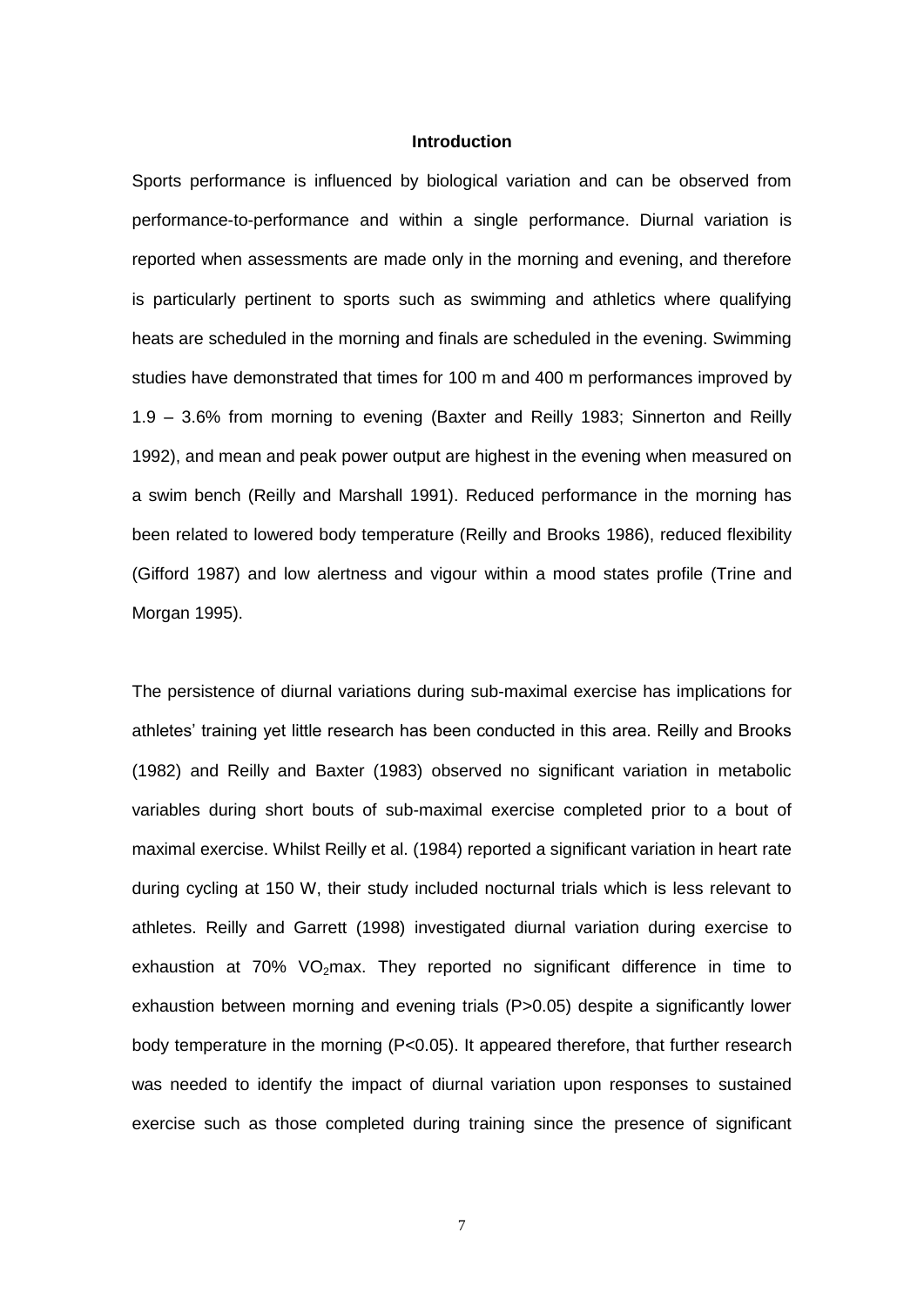variation could have implications for the design of training schedules and timing of performance assessments.

An understanding of the diurnal variation in maximal performance is of real benefit to athletes who need to achieve times close to their best performances during morning heats in order to qualify for evening finals. Enhanced morning performance could occur by inducing a phase shift in the metabolic circadian rhythms by routinely waking and being active early (Edwards et al. 2002). Alternatively, there appears to be a temporal specificity of training effect since Hill et al. (1988) and Torii et al. (1992) observed improved performances in aerobic assessments which were undertaken at the same time of day at which training had been completed. Only Arnett (2002) had investigated the impact of routine morning training upon the diurnal variation of maximal performance. Although he observed a significant improvement in morning 100 m freestyle time following 16 weeks of morning training there were concerns with the accuracy of the data since a questionably high increase in mean morning oral temperature (34.7  $\pm$  0.5°C to 35.8  $\pm$  0.4°C) was reported. Further investigation of the potential benefits of early morning training upon race pace swimming was needed as a potential intervention to enhance morning performance.

Describing and quantifying variation within a single performance provides valuable information that can be used to enhance performance. Whilst research suggests that an even distribution of power during exercise is optimal (Atkinson et al. 2007a; Foster et al. 1993), the pace profile of athletes during competition is variable and has varying characteristics according to the duration of the event (Corbett 2009; Garland 2005; Tucker et al. 2006b). Additional high frequency measures (every 200 m) in the laboratory have identified a stochastic variation in power during self-paced 20 km cycling time trial and this was proposed to reflect the dynamic regulatory activity of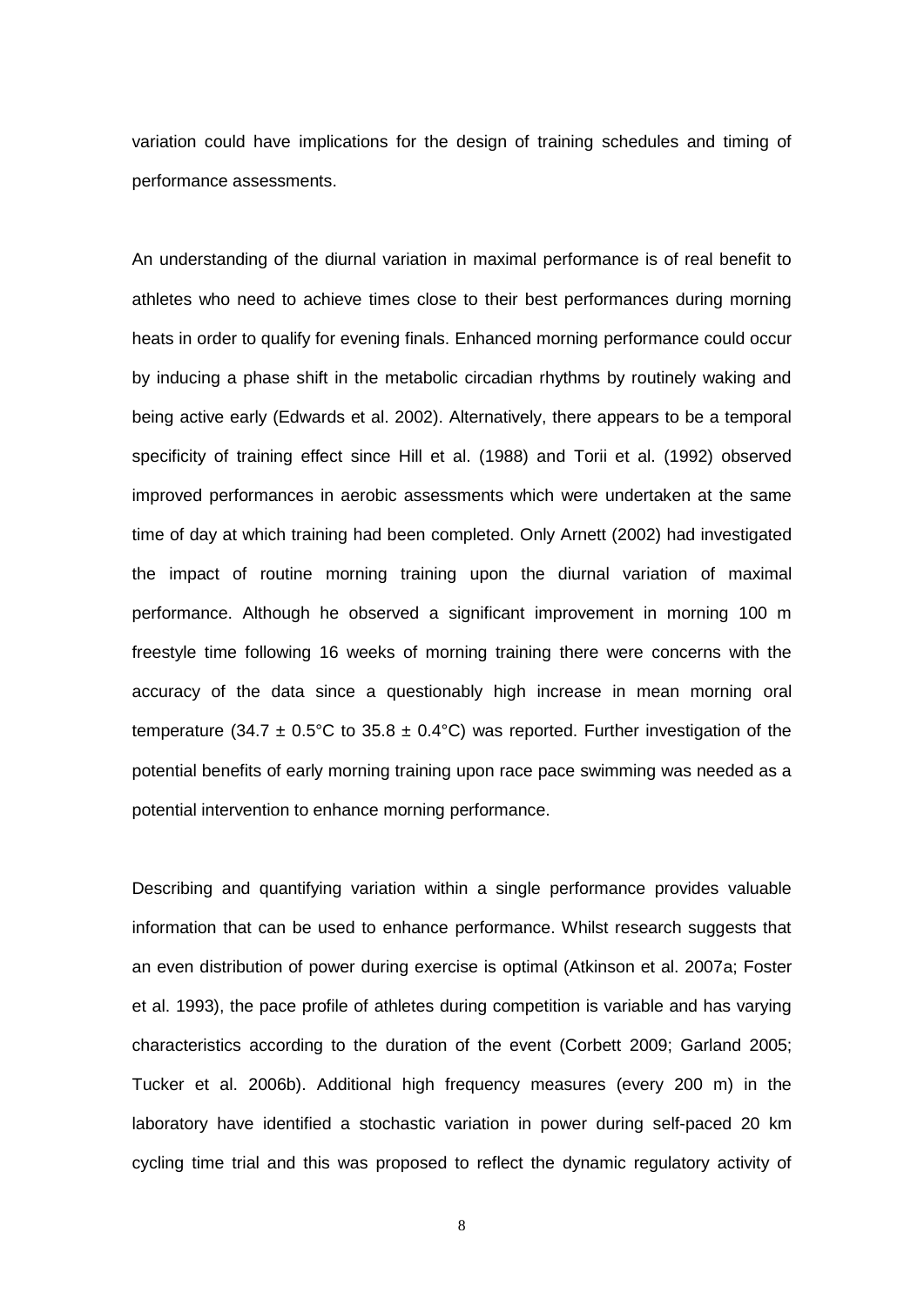pacing (Tucker et al. 2006a). In the field Abbiss et al. (2006) and Bernard et al. (2009) both observed a high variation in power output during each lap of the multiple lap bike stage of a triathlon. These findings have all been recorded in relatively stable environments indoors (Foster et al. 1993; Tucker et al. 2006b) or on a flat road course (Abbiss et al. 2006). Little is known, however, about either the overall or within-lap pacing strategy adopted during competition in an unstable environment and therefore warranted investigation.

Research has observed variation in the relationship between swimming velocity, stroke rate and stroke length during a swimming event (Craig et al. 1985). Arellano et al. (1994) and Thompson and Haljand (1997) also reported variation in swimmers' ability to undertake non-swimming technical elements (start, turn) and indicated these elements may have direct bearing on the outcome of a race. Despite access to a relatively large sample size, much of the research analysing swimming events had performed only simple correlation techniques (Kennedy et al. 1990; Chengular and Brown 1992; Arellano et al. 1994) which failed to account for the relationships which may exist between the variables. Research to present a more accurate and inclusive model of swimming performance was warranted.

Wakayoshi et al. (1992a,b,1993) were one of the first researchers to apply the concept of critical power to swimming. They defined critical swimming velocity (Vcrit) as 'the speed which can be theoretically maintained for a very long time without exhaustion' (Wakayoshi et al. 1992b p302) and reported significant correlations with v-OBLA and the maximal lactate steady state (Wakayoshi et al. 1992b, 1993). Toussaint et al. (1998) devised a systems model that related the mechanical and energetic demands of swimming with front crawl swimming performance to evaluate the application of critical swimming velocity. They concluded that Vcrit was indicative of the capacity of the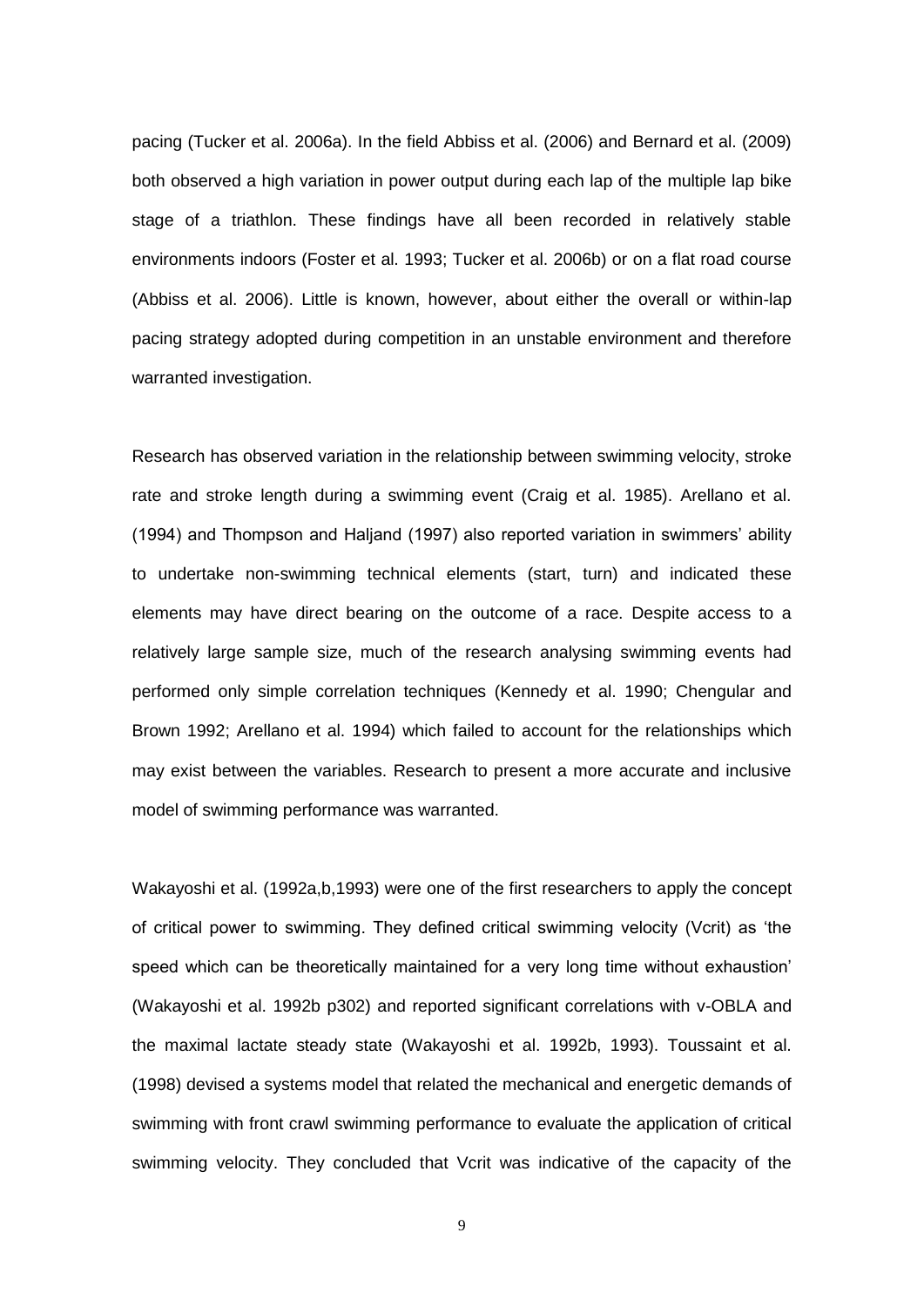aerobic energy system but not for anaerobic swimming performance. Whilst Swaine (1996) had reported a significant correlation ( $r = -0.89$ ) between 1500 m swim performance and critical power assessed on an isokinetic swim bench, research had yet to consider its potential application to long distance swimmers or triathletes. Variation may also influence performance assessments in free swimming that are used by sport scientists. Assessment of critical swimming speed requires athletes to complete 2 – 5 maximal swim trials, whilst the assessment of lactate threshold requires accurate control of speed during each incremental stage. Variation associated with time-of-day and pacing will influence a swimmer's performance in these assessments and as such research comparing these two performance tests is appropriately placed in the portfolio.

Therefore, the aim of the research portfolio was to explore the impact of variability upon sports performance through the timely and precise measurement of selected physiological variables. More specifically, the research objectives were to:

- i) Investigate the effect of variability on performance and pacing during training and competition through repeated measures research design
- ii) Use new and developing technologies to support collection of valid and reliable data to examine variation in performance in the field by controlling speed or enabling high resolution data capture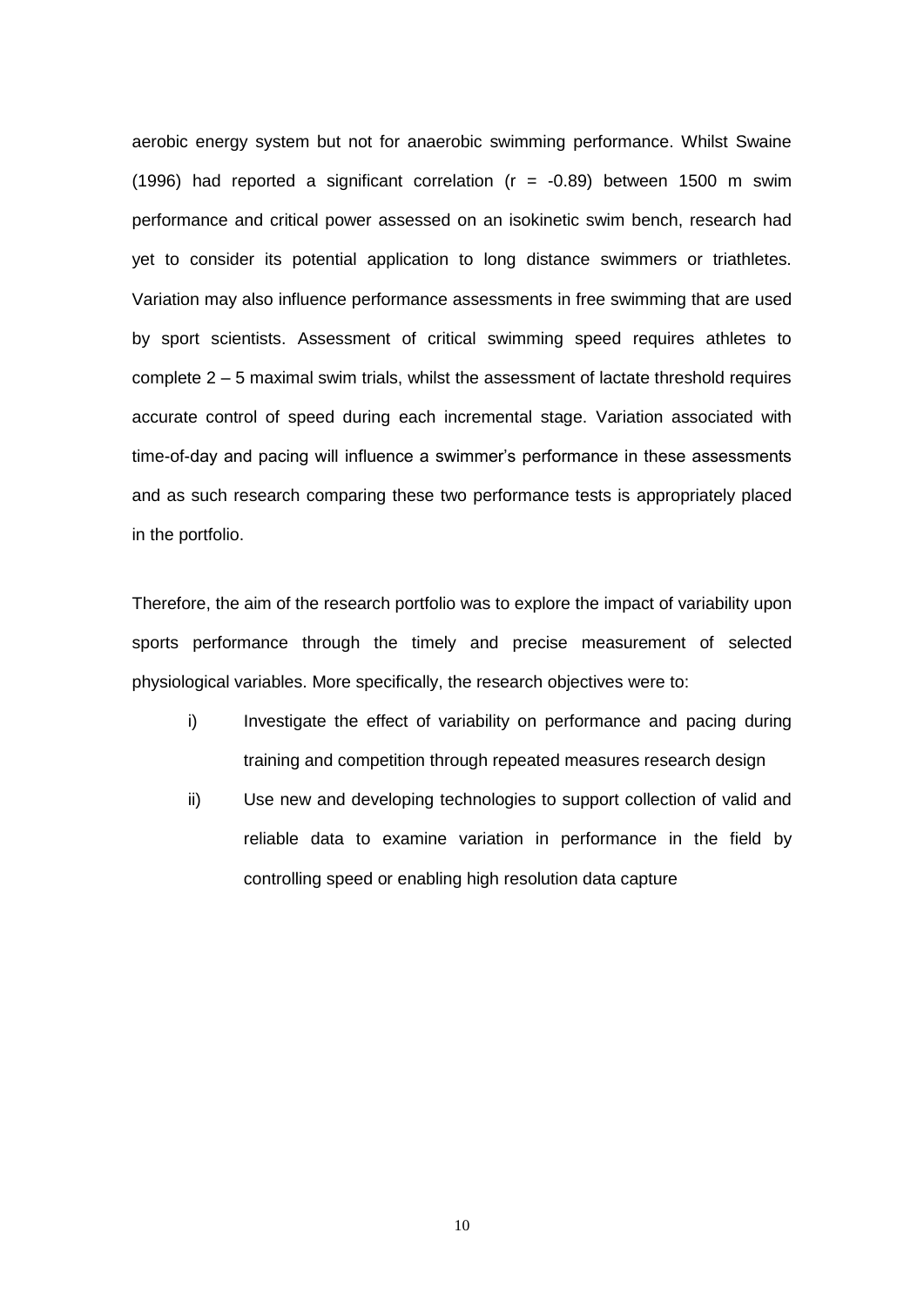**PORTFOLIO OF EVIDENCE**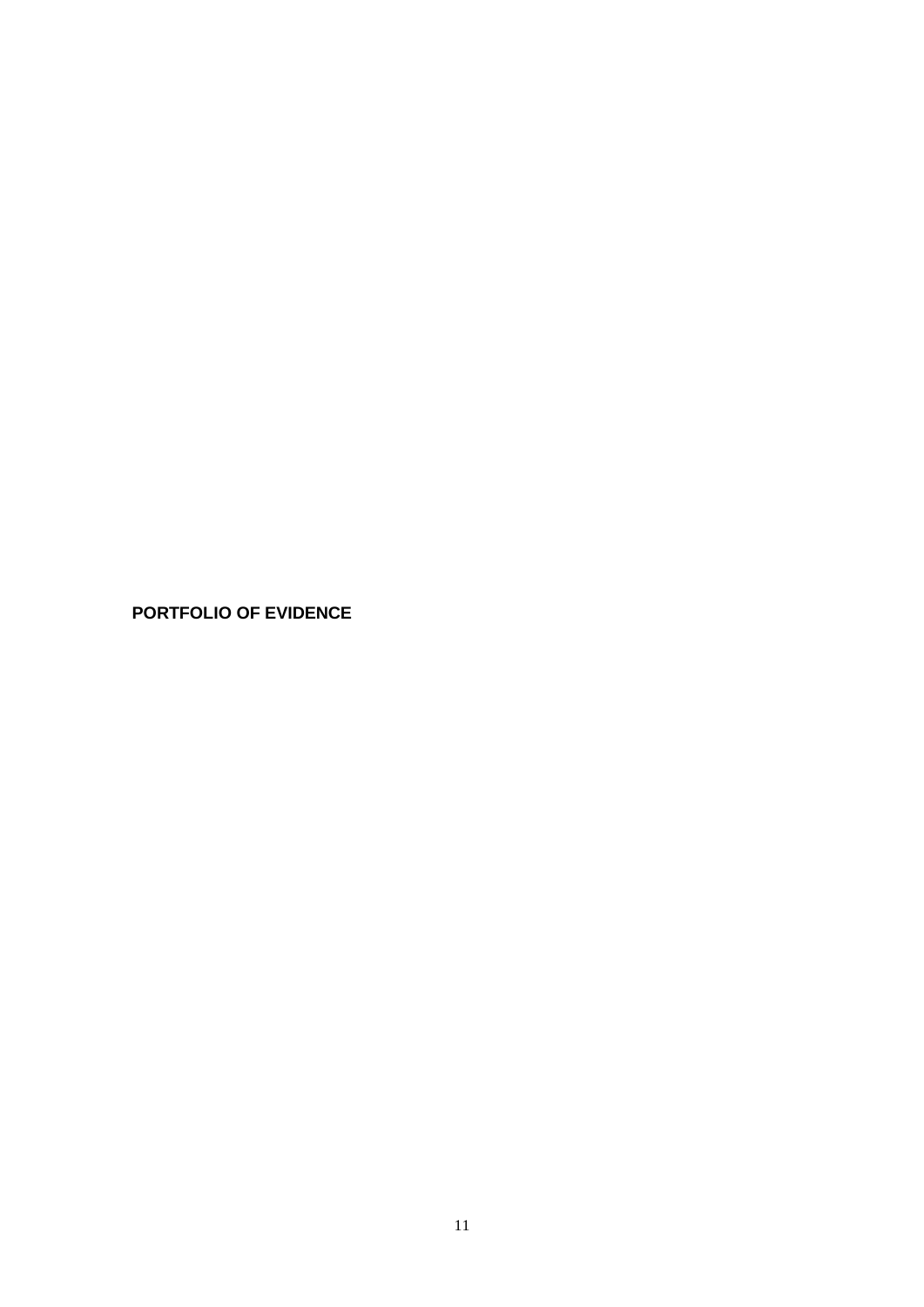### **Paper 1:**

Thompson, K.G., Haljand, R., Cooper, S-M. and Martin, L. (2000) The relative importance of selected kinematic variables in relation to swimming performance in elite male and elite female 100m and 200m breaststroke swimmers. *Journal of Human Movement Studies*, 39, 015-032.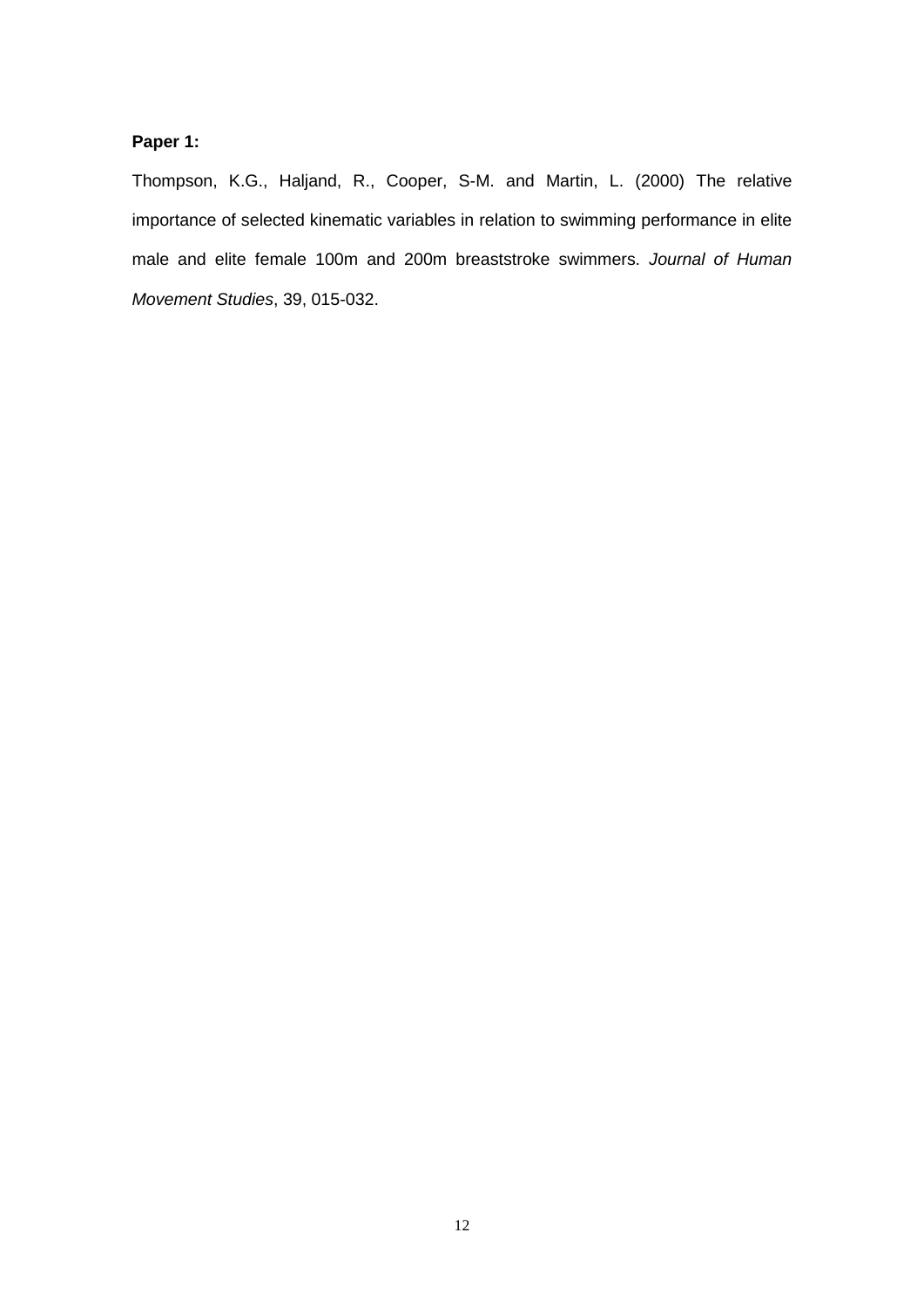# **Paper 2:**

Martin, L. and Thompson, K. (2000) Reproducibility of diurnal variation in sub-maximal swimming. *International Journal of Sports Medicine*, 21, 387-392.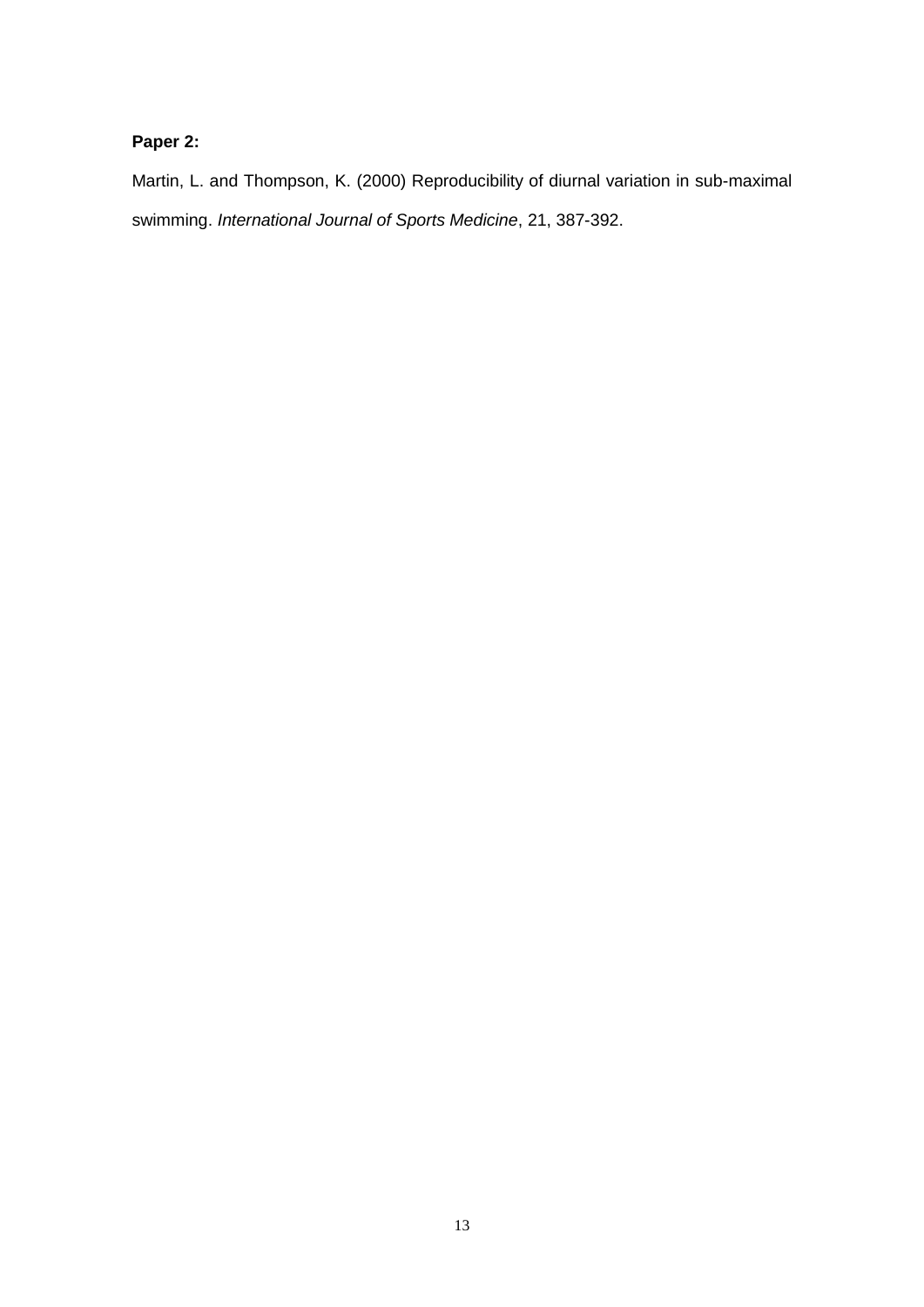# **Paper 3:**

Martin, L. and Whyte, G.P. (2000) Comparison of critical swimming velocity and velocity at lactate threshold in elite triathletes. *International Journal of Sports Medicine*, 21, 366-368.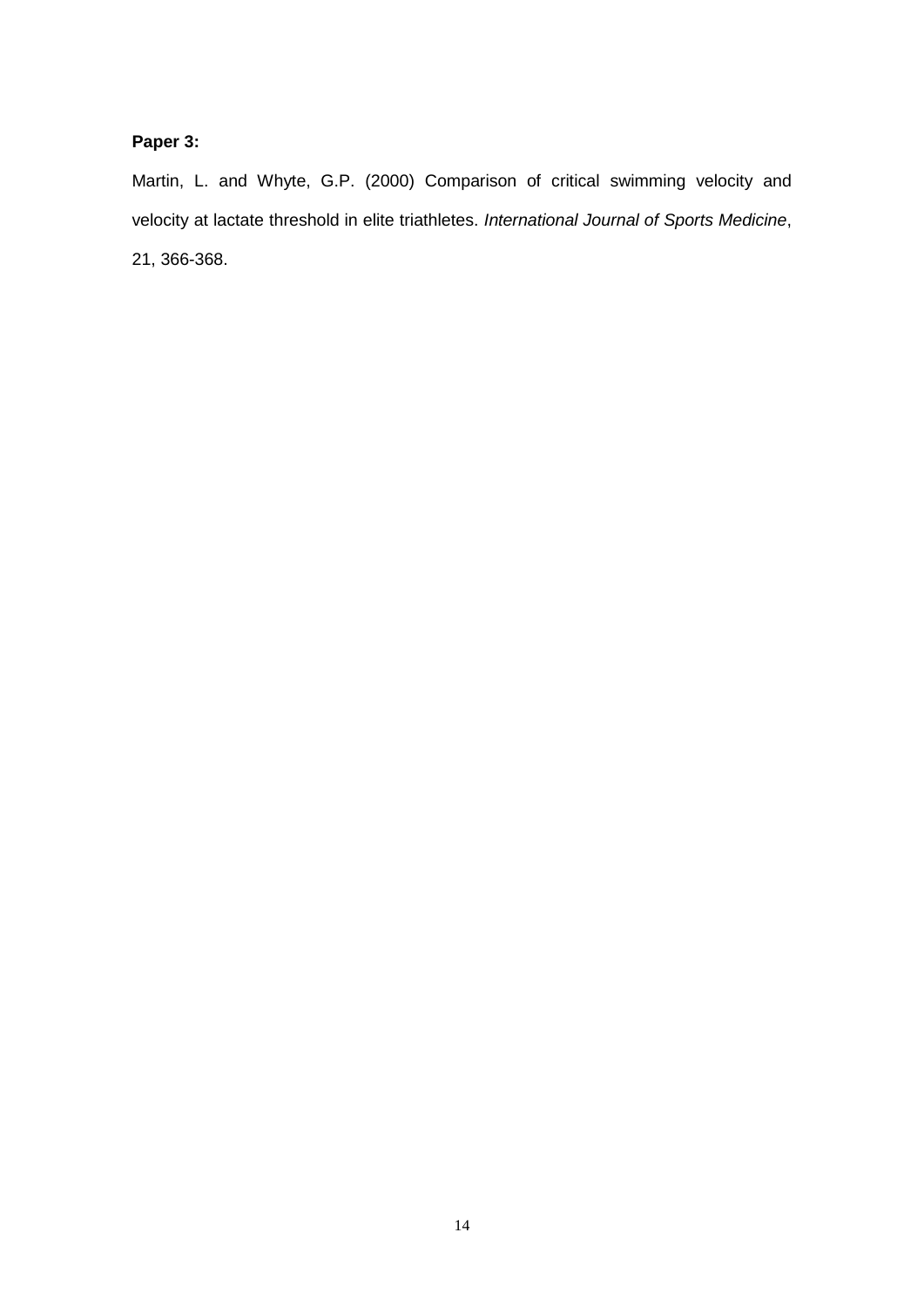# **Paper 4:**

Martin, L., Doggart, A.L. and Whyte, G.P. (2001) Comparison of physiological responses to morning and evening submaximal running. *Journal of Sports Sciences,*  19, 969 – 976.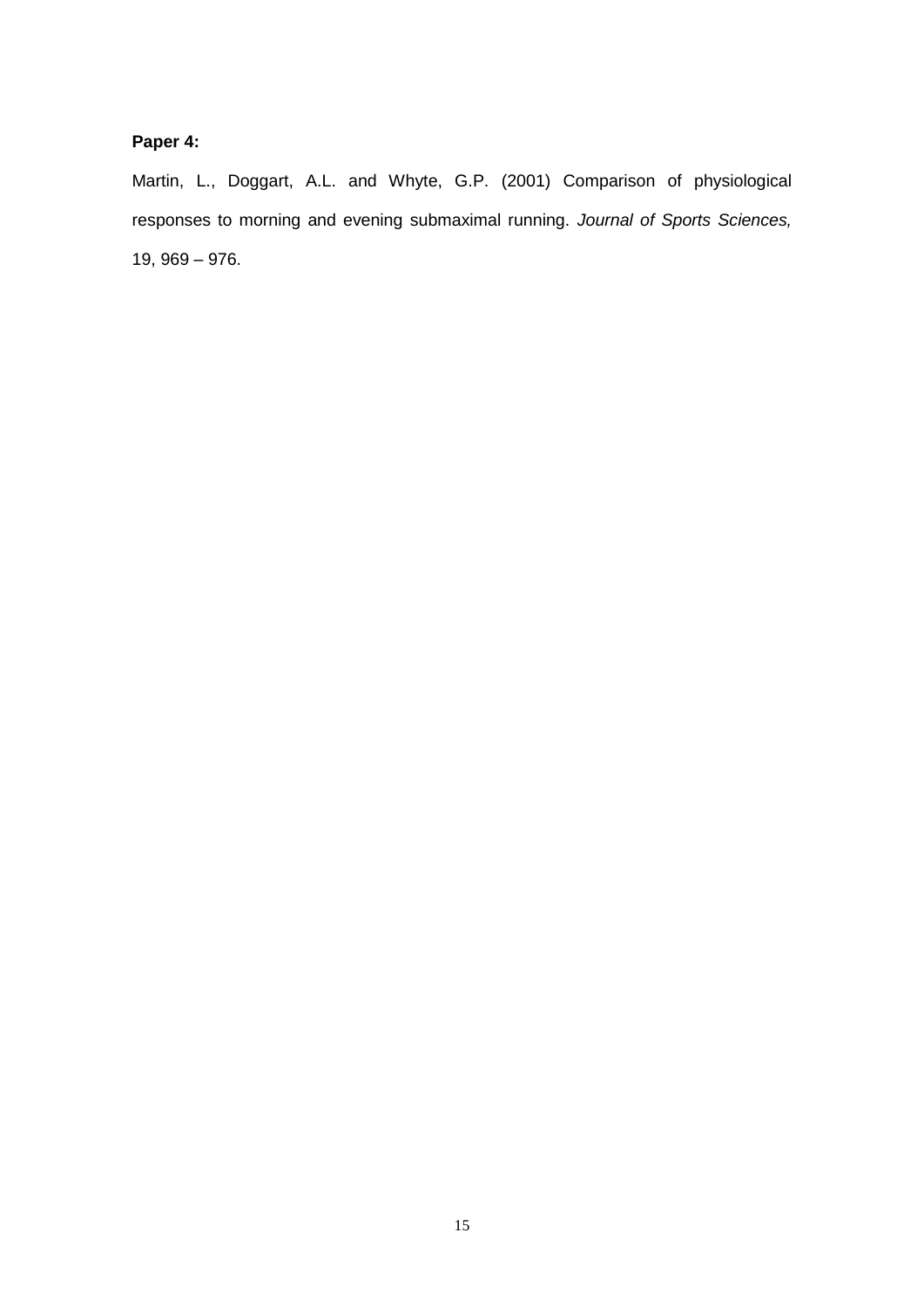# **Paper 5:**

Martin, L., Nevill, A. M. and Thompson, K. G. (2007) Diurnal variation in swim performance remains, irrespective of training once or twice daily. *International Journal of Sports Physiology and Performance,* 2, 192-200.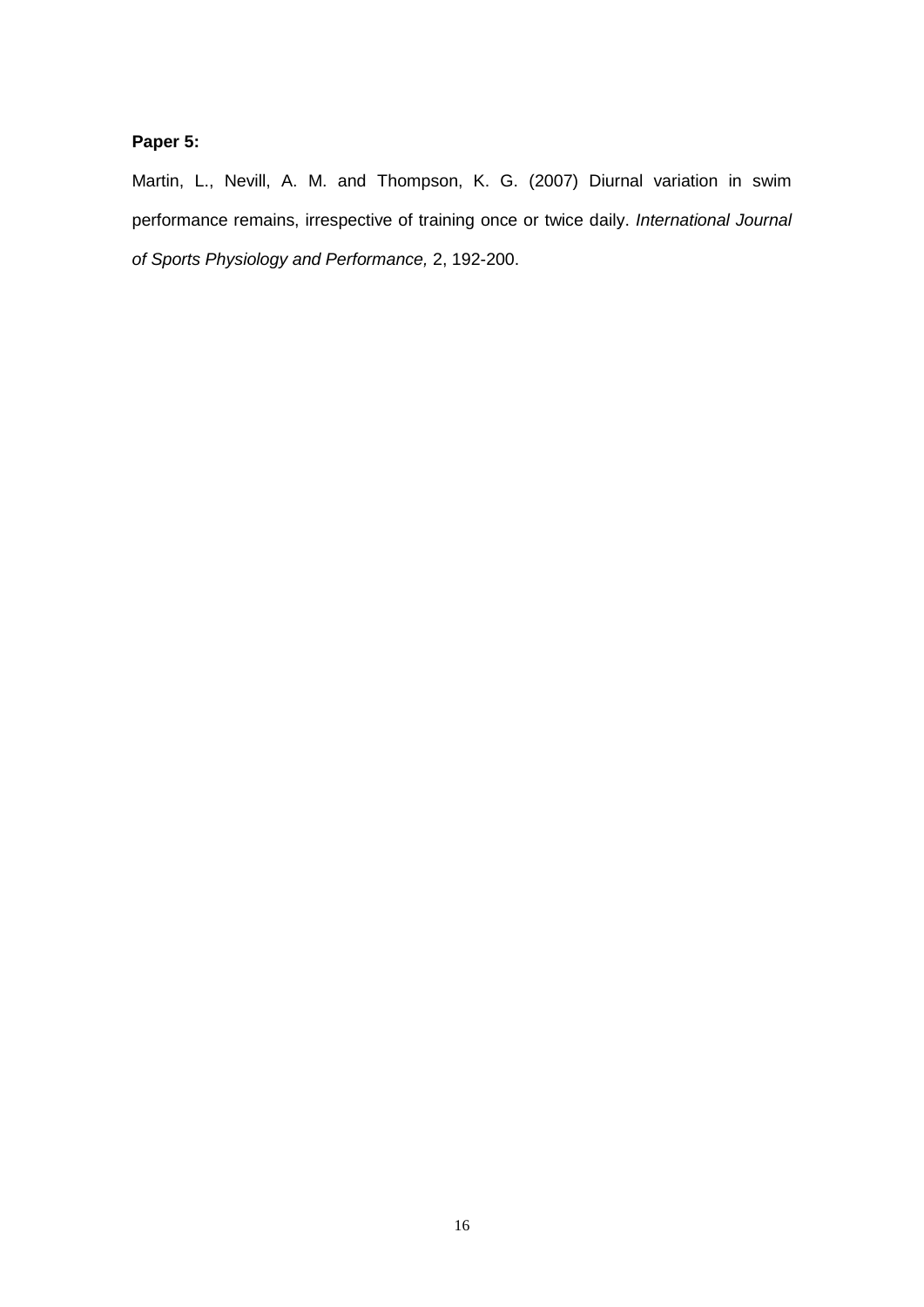## **Paper 6:**

Martin, L., Lambeth-Mansell, A., Beretta-Azevedo, L., Holmes, L.A., Wright, R. and St Clair Gibson, A. (2012) Even between-lap pacing despite high within-lap variation during mountain biking. *International Journal of Sports Physiology and Performance,* 7  $(4)$ , 261 – 270.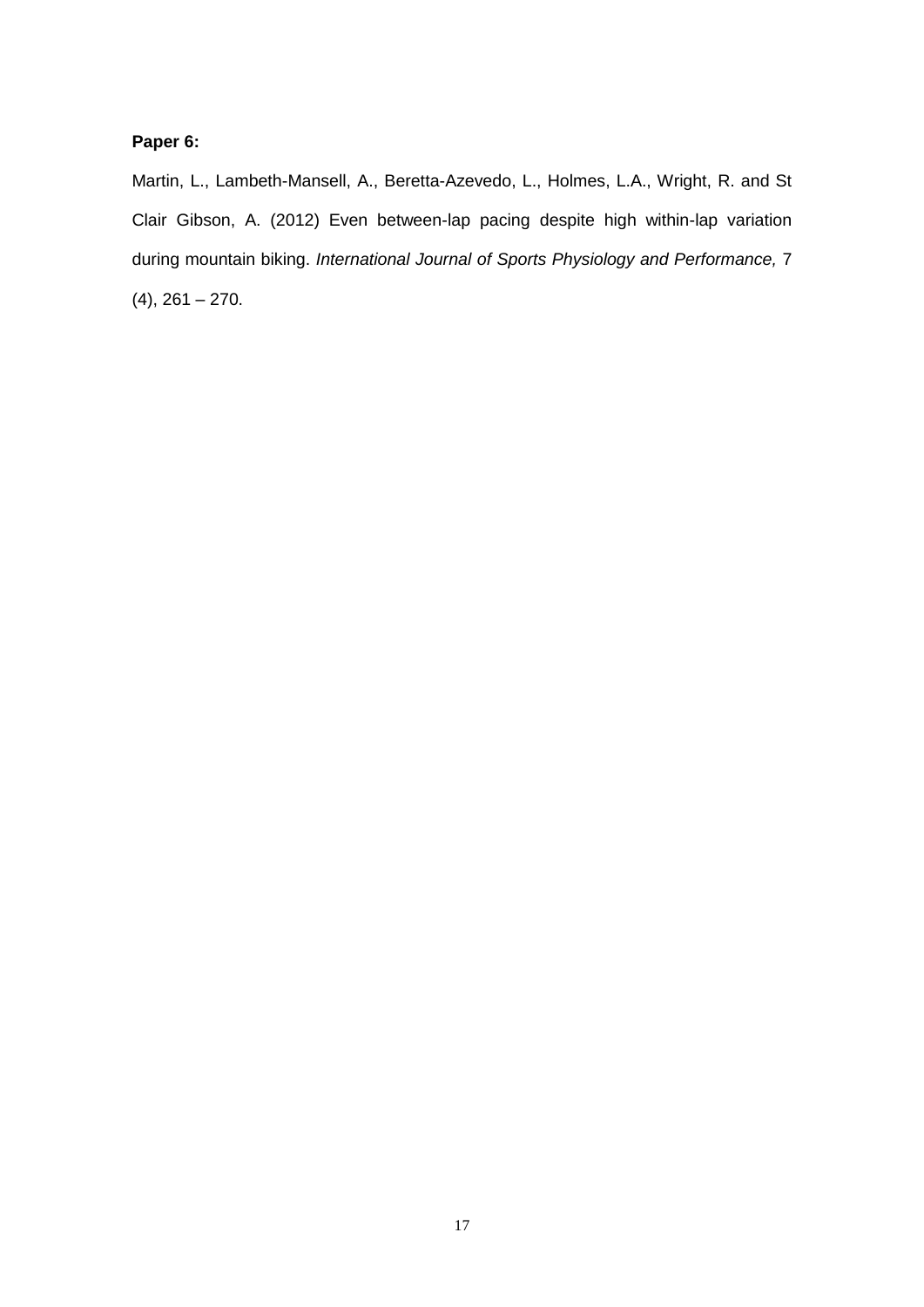**CRITICAL OVERVIEW**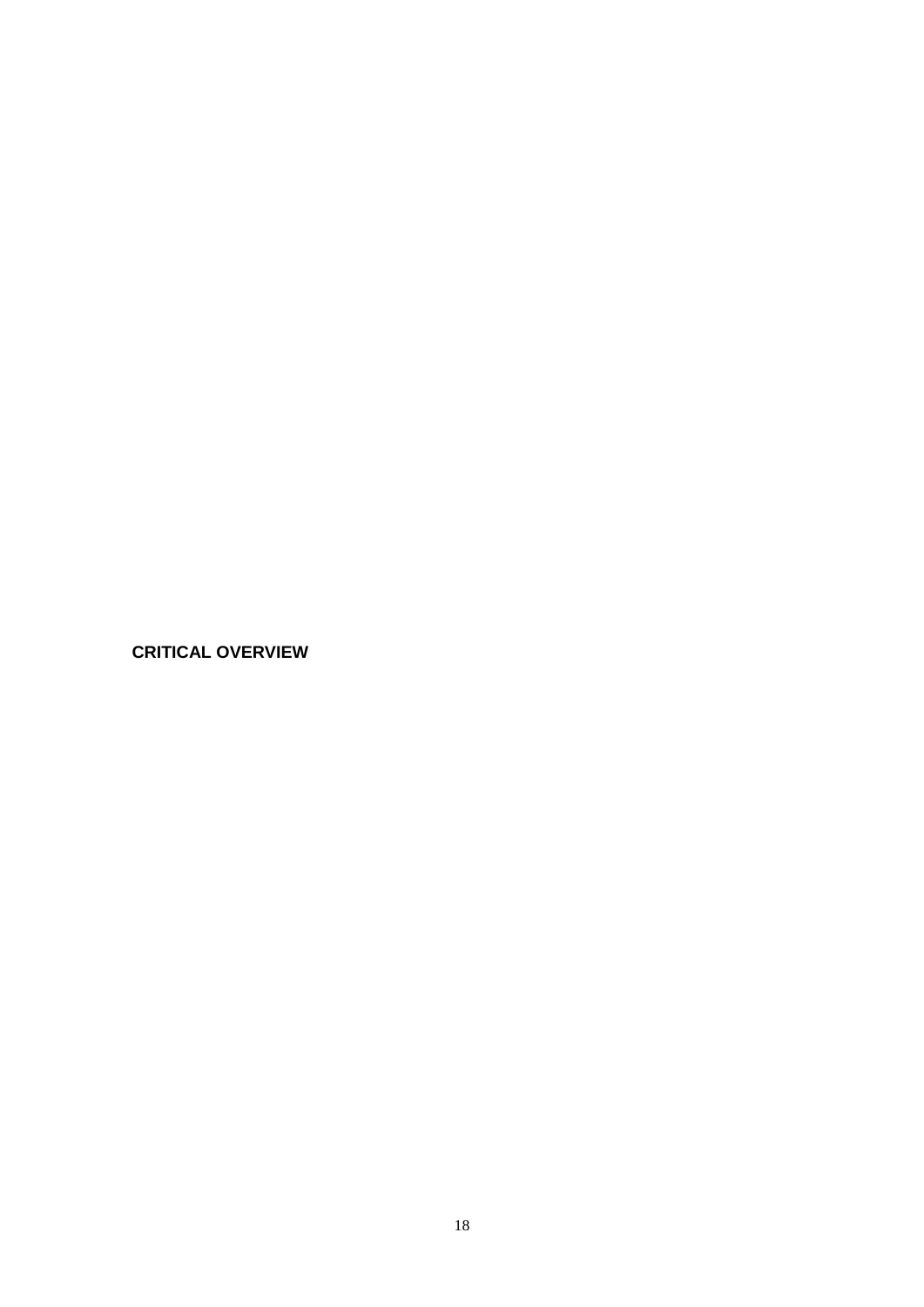# *a) An autobiographical context and chronological description for the portfolio of evidence*

Having worked as sports science technician at University of Wales Institute Cardiff for three years, I commenced my academic career as a lecturer in sports studies (physiology) at the University of Wolverhampton in September 1998 under the guidance of Professor Greg Whyte. In that same month I submitted my dissertation completing my MSc Sport & Exercise Science which I passed with distinction. I joined a small but vibrant sports science team at the University of Wolverhampton who were engaged in research and sports science support consultancy. Consequently, I became actively involved in these areas and was encouraged by Professor Whyte and my MSc supervisor, Professor Kevin Thompson, to publish research of existing data in international peer reviewed journals (Papers 1 and 2). Accordingly, despite being a new lecturer, a key focus of my early career was research publication and with two early successes it was not long before I began new research projects.

During 1998-99, paper 3 was developed in response to a question from one of the triathlon coaches with whom I was working. He was keen to learn if he could accurately estimate lactate threshold intensity during swimming from a series of time trials as presented in the critical velocity literature. At the same time I was keen to research further the impact of diurnal variation on sporting performance in triathlon since these athletes also undertook repeat training at different times of the day, therefore maximising performance was critical to their success. I decided to investigate the physiological responses to running during morning and evening trials (Paper 4).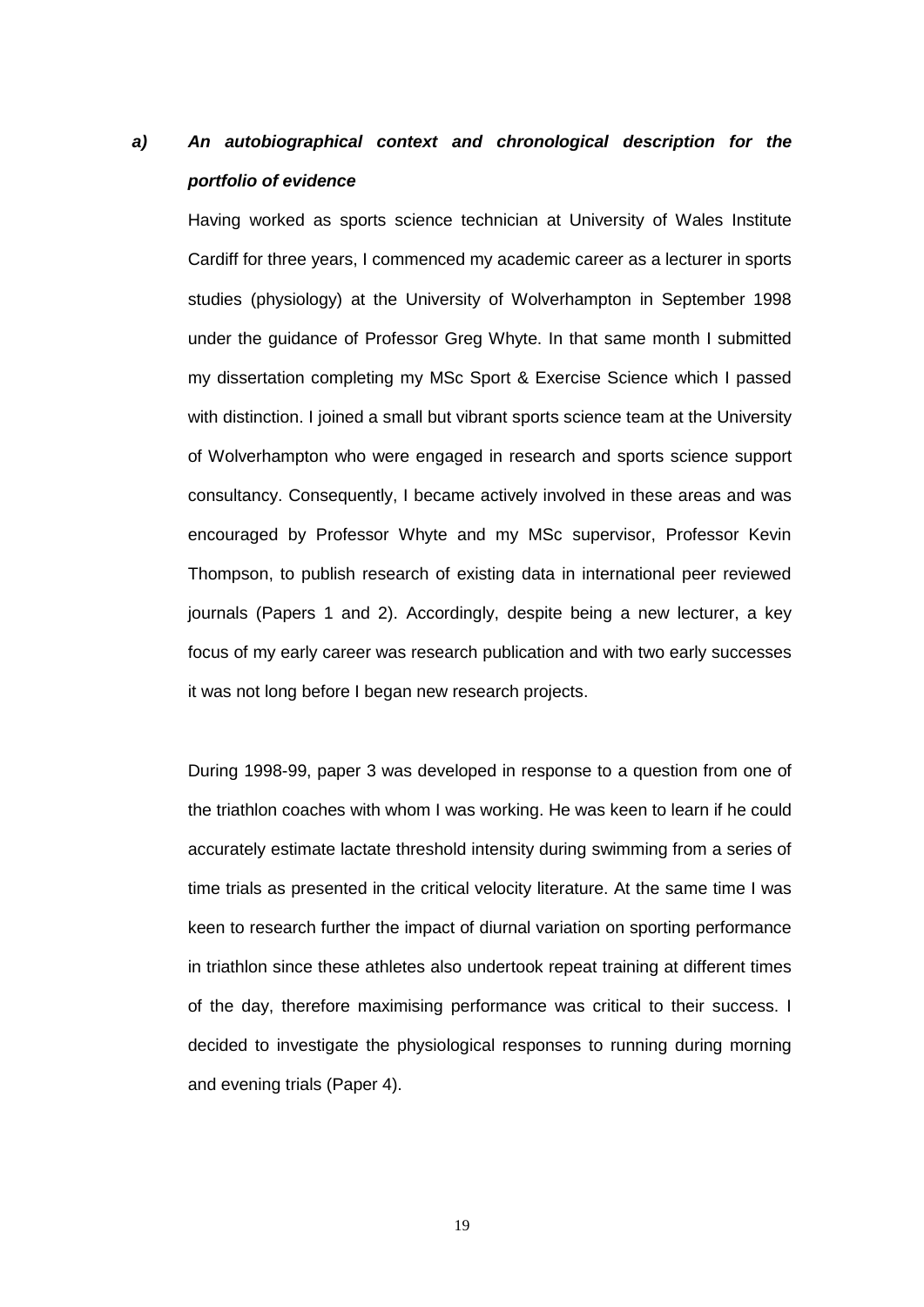As a new researcher, Professor Whyte encouraged me to attend international conferences to disseminate my research and also for academic development and networking. I attended the annual conference of the European College of Sport Sciences (ECSS) and the British Association of Sport and Exercise Sciences (BASES) in both 1999 and 2000 and delivered several research presentations. Additionally, in 1999 I applied and was accepted to attend the ECSS pre-conference course in Rome. This 5 day course with other young European researchers provided unique opportunities to attend lectures, practical laboratory classes and undertake a group research project. Naturally, my continuing focus and engagement with research inevitably led, in December 1999, to the decision to register for a PhD on a part time basis at Wolverhampton with Professor Whyte, Professor Thompson and Professor Alan Nevill as my supervisory team.

I achieved BASES accreditation for scientific support in September 2000 as a result of the many hours of triathlete support work I had completed. During 2001, Professor Thompson invited me to assist him with sports science support work to the Wales national swimming squad as they made their final preparations for the 2002 Commonwealth Games. I embarked on a busy schedule of early morning trips to their training base in Somerset to undertake monitoring and assessment of the squad, and attended key competitions throughout the year to support warm-up and warm-down and collect post-race blood lactate data. I was also invited to speak to the swimmers about potential strategies to improve their morning performances, as it was going to be essential for the Welsh team to produce personal best times during morning qualifying rounds in order to make finals. Consequently my research in diurnal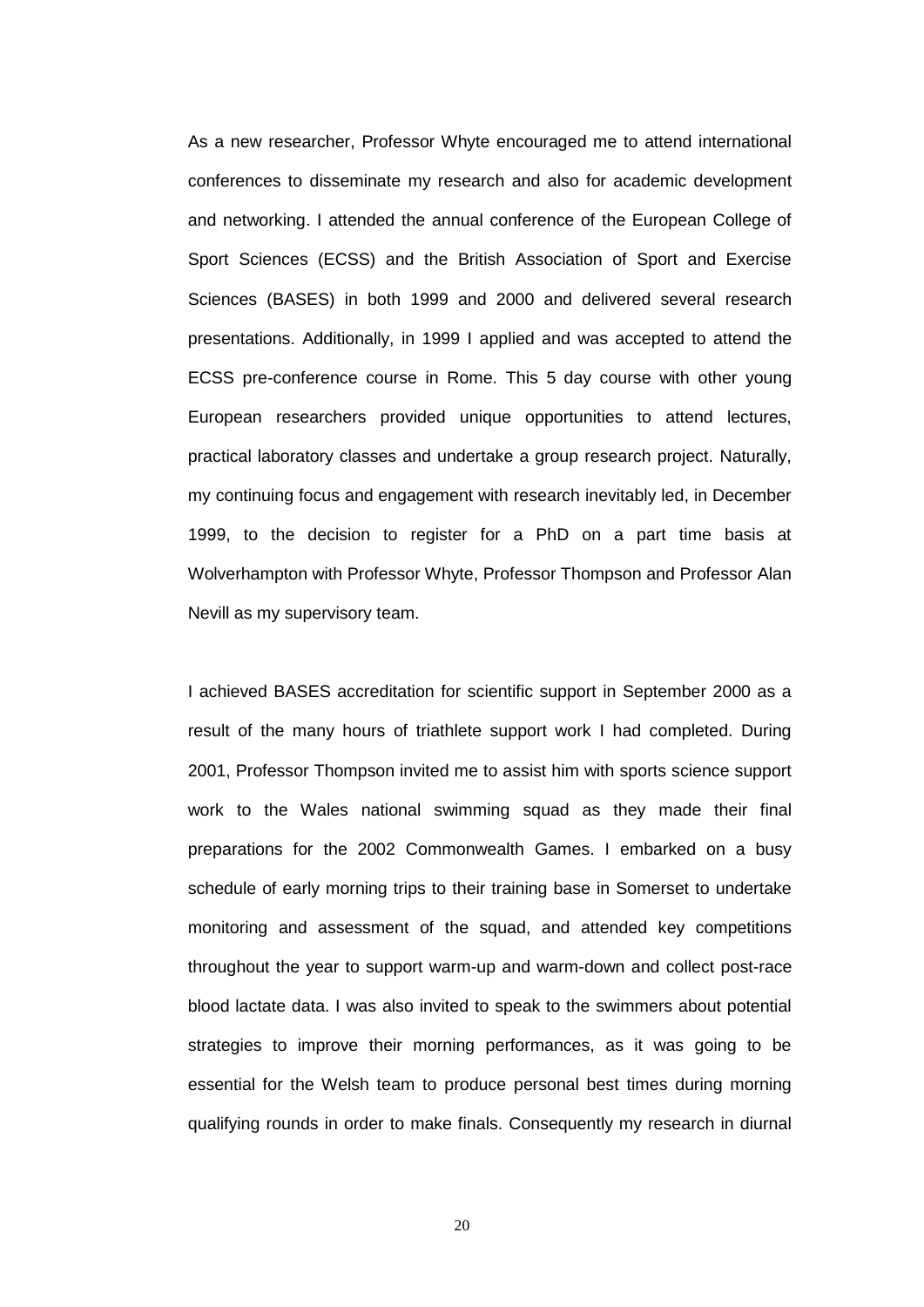variation of swimming performance was able to inform and impact upon international performance and team preparations.

From September 2001 to February 2002 I undertook a research sabbatical to support my PhD work. During this time I completed two studies. The first was a qualitative questionnaire completed by swimming coaches across the UK to identify times of day of training and whether coaches undertook different training at different times of day. The second study investigated if the temporal specificity of training impacted upon their physiological responses to race pace and maximal swimming during morning and evening trials (Paper 5).

During October 2002, I moved to the University of Worcester as Senior Lecturer in Sports Science. Immediately it was evident that the focus and strength of the department was in teaching and learning and I identified early on that I needed to further develop my practice in this area. This led to a shift in my academic focus occurred and learning and teaching was placed higher on my academic agenda. As with all academic moves, time was needed to become familiar with new systems, new colleagues and a new portfolio of modules to teach. Whilst I successfully continued my sports science support consultancy and quickly developed a client base for regional triathletes and rowers, it was research time that was lacking and progress on my PhD slowed significantly and ultimately I withdrew from my programme of studies in June 2004. Nevertheless, I continued to work with Professors Nevill and Thompson and after repeated drafts and submissions the temporal specificity of training study was published in 2007 (Paper 5).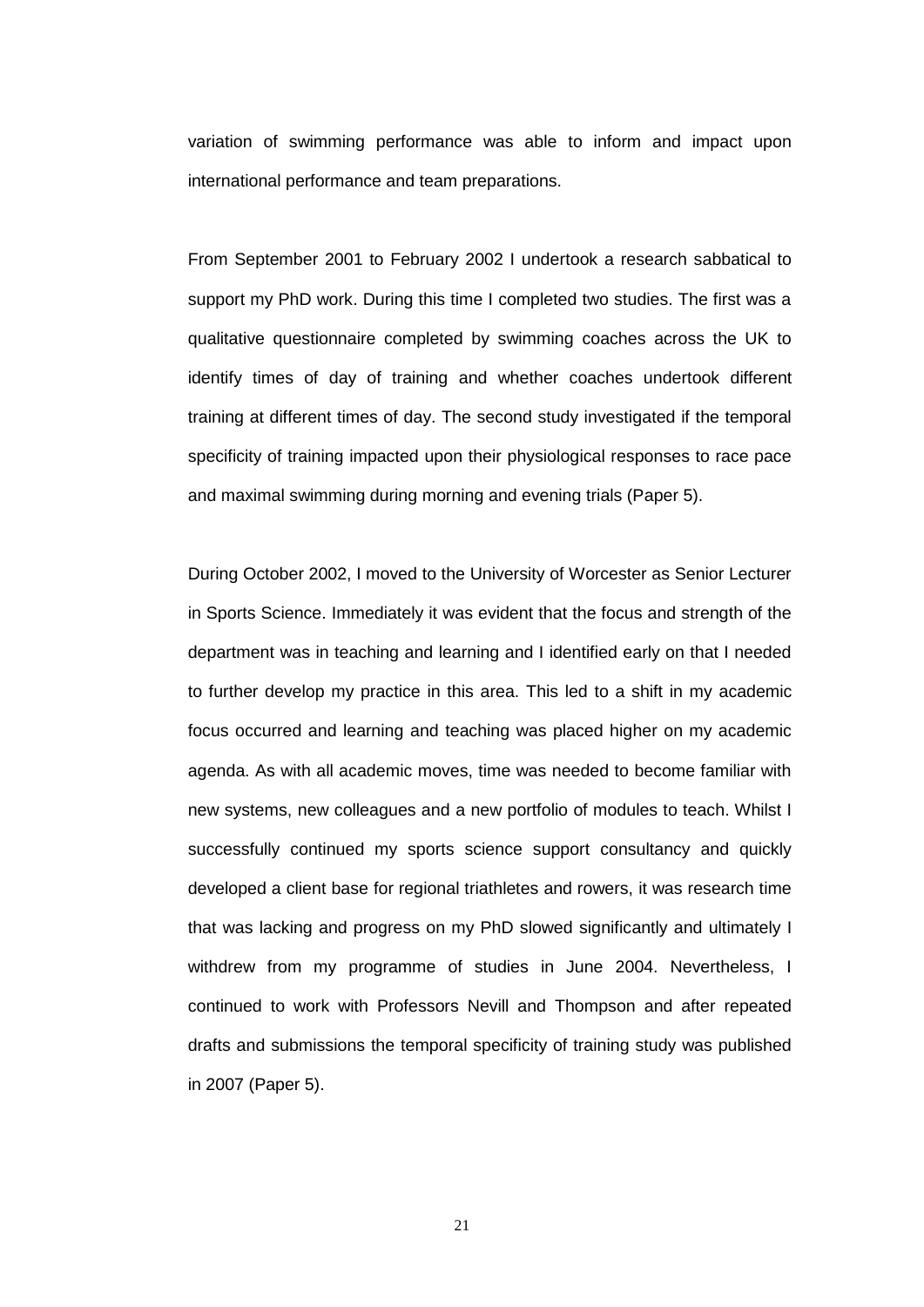In September 2004, as part of my self-development and enthusiasm for learning and teaching, I made my first application for research funding to the Higher Education Academy (HEA) for a small pedagogical research project on Problem Based Learning (PBL). The £3,500 application was successful and the completed research was published in Journal of Hospitality Leisure Sport and Tourism Education during 2008. Two years later, the same research team made a second successful application to the HEA to investigate research ethics processes in undergraduate dissertations and this work was duly published in Research Ethics Review during 2010. My growing interest in learning and teaching pedagogy and research enabled me to successfully apply for a University of Worcester Teaching Fellowship in 2006. As I developed a strong reputation for learning and teaching, my interest continued and I attended a range of learning and teaching development events and workshops. I presented my PBL research at the HEA annual conference in 2006 and completed a number of on-line courses with Oxford Brookes University developing skills in elearning and on-line tutoring. When the University of Worcester announced part time secondment posts in the Academic Development and Practice Unit the opportunity to work cross-institutionally to develop learning and teaching was an attractive prospect for my career development. Following a successful application I began an eighteen month 0.5 secondment with the remit to develop e-learning and establish University wide special interest groups in PBL, reflective practice and research informed teaching, as well as develop and lead an on-line version of the first module of the PG Certificate in Learning & Teaching. As part of the secondment, I also completed the Staff and Educational Development Association's (SEDA) supporting educational change course, and wrote a number of University good practice guides including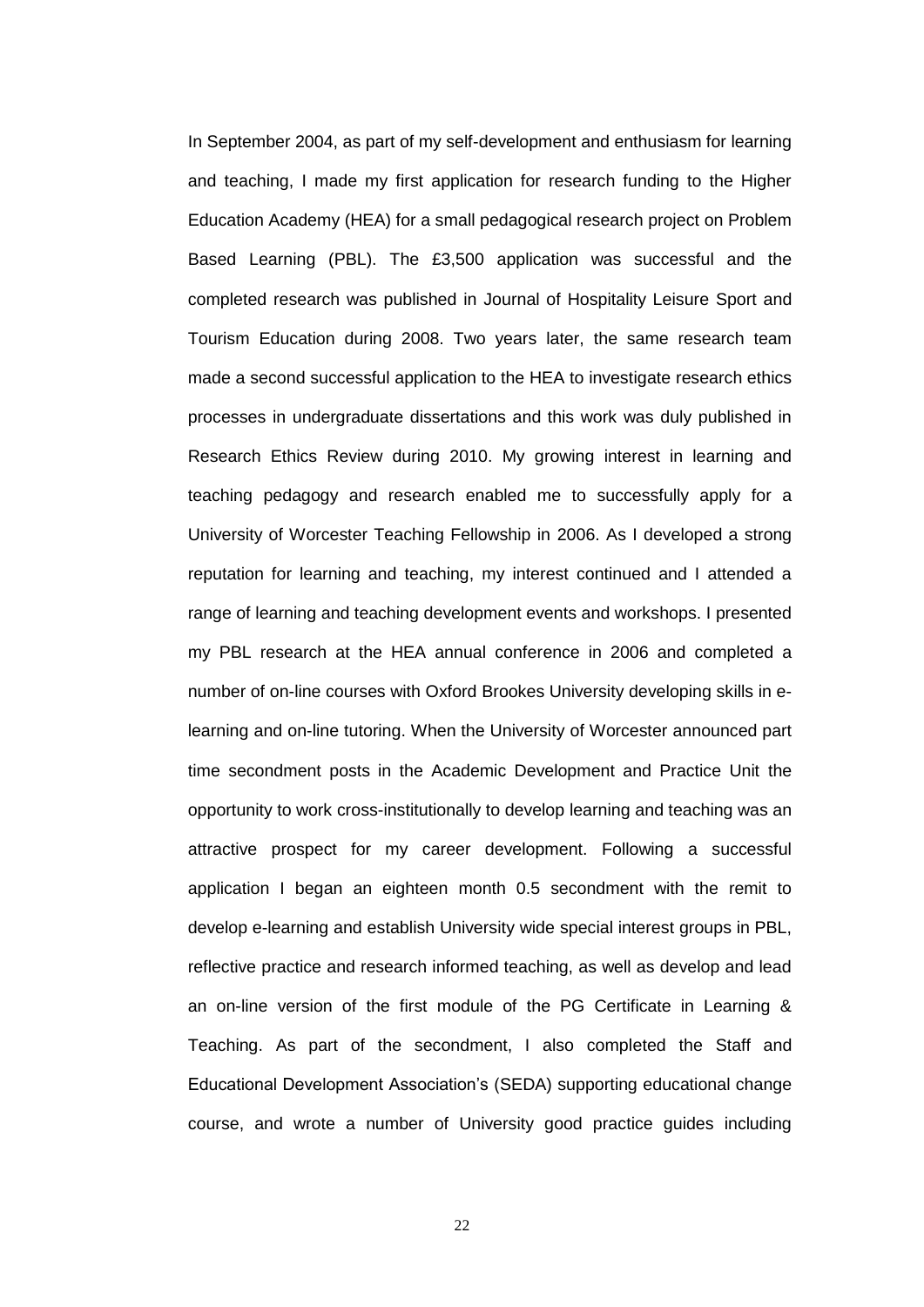research informed teaching, and I wrote the University's new policy on peer observation to outline a substantial shift from peer observation to peer learning.

Within the Institute of Sport & Exercise Science (ISES), I continued to play key roles in the on-going development of curriculum and research. In 2006 I published a paper that detailed the nutritional practices of international women footballers. This was a collaborative project with a former colleague who was the England Women's Football squad sports scientist and had requested support to analyse the players' nutritional practices. In 2005/6 there was a significant shift in relation to the organisation and co-ordination of research in ISES. Research Interest Groups were set up and I was appointed research coordinator alongside Professor Derek Peters. This important role within the Institute reflected my experience as a researcher, publication record and positive working relationships with colleagues. During the first physiology group meeting I proposed a project to investigate the physiological demands of crosscountry mountain biking which ultimately led me to be the principal researcher of a substantive project that collected field data at 4 regional events between April and September 2006 and laboratory assessments before and after these races. This led to conference presentations at both ECSS and BASES during 2007. With the arrival of Professor St Clair Gibson as Visiting Professor a new insight of the data was identified (see below). My role as research coordinator for ISES led me to become Chair of Research Committee and to represent ISES at the University Research and Knowledge Transfer Committee and the Research Focus working group.

During June 2009 as the secondment to Academic Development & Practice Unit was almost complete, and having made a substantive contribution to ISES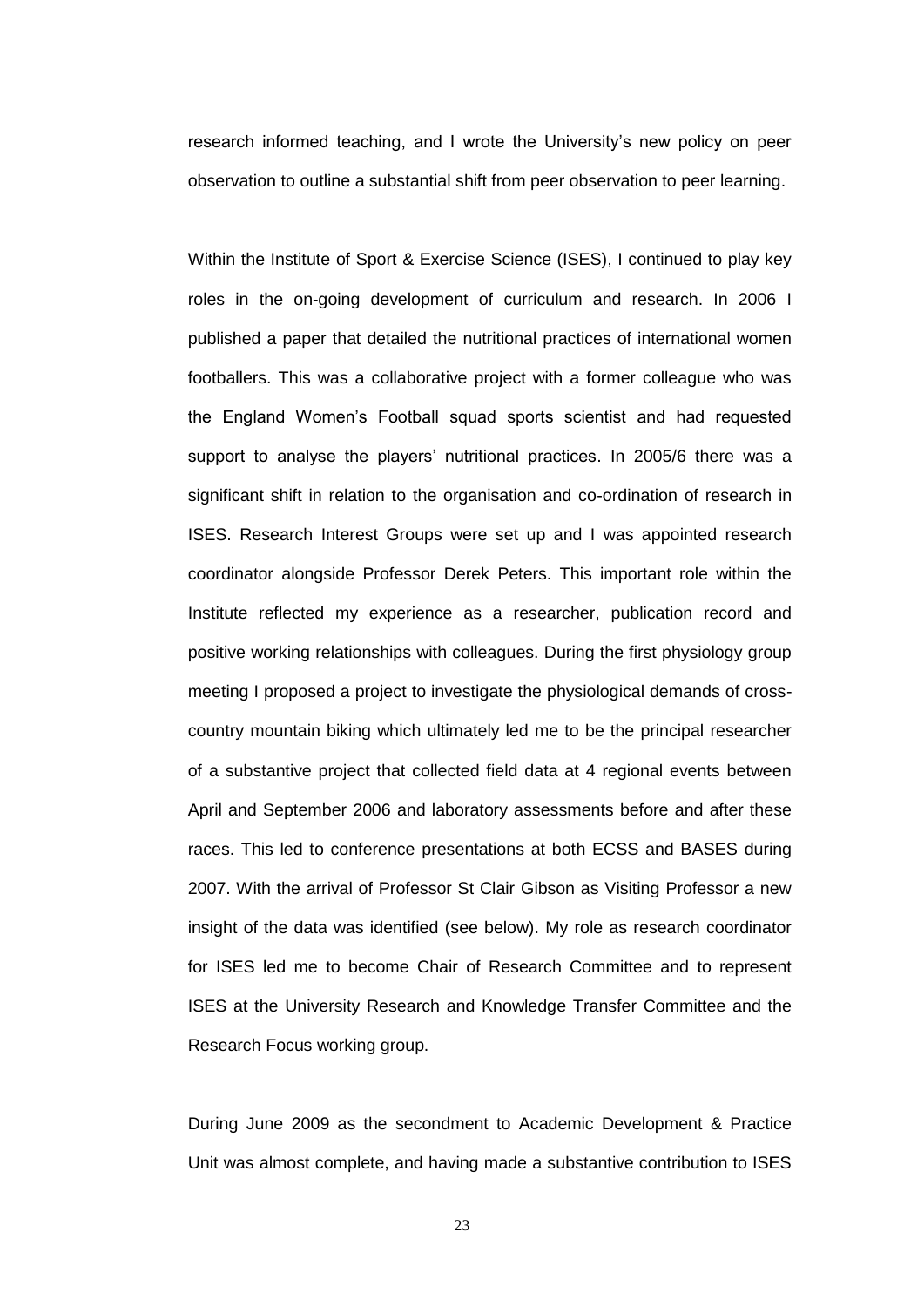for a number of years I made a successful application to Principal Lecturer, an important career step which would not have been successful had I not been able to demonstrate excellence in areas of learning and teaching, research, and leadership and management.

I began a period of maternity leave in July 2009 and returned to full time work at the end of January 2010. On return to work, I was immediately required to focus on the new pacing angle of the mountain bike project data which my colleague Annie Lambeth-Mansell and new Visiting Professor Alan St Clair Gibson had been discussing using some preliminary data from the existing data set whilst I was on maternity leave. In March 2010, I presented the findings of this preliminary data at the University of Worcester Research Focus day and wrote a full manuscript which was ultimately accepted in November 2011 by the International Journal of Sports Physiology and Performance (Paper 6). This new work under the expert guidance of Professor St Clair Gibson represented a return to sports performance based research. I joined the new ISES Regulation of Performance research group which has been a dynamic and successful research team. Membership of this group has enabled me to return to research focusing on sports performance. I co-authored a case study on pacing in rowing which was also accepted for publication in December 2011 in International Journal of Sports Physiology and Performance and was presented at the 2012 European College of Sports Science conference.

Having been a co-opted member on the ISES senior management team from January 2009, I was appointed as a full member from January 2011 until December 2012. In this role, I raised, discussed and identified strategic developments for research within the Institute. I continue to attend these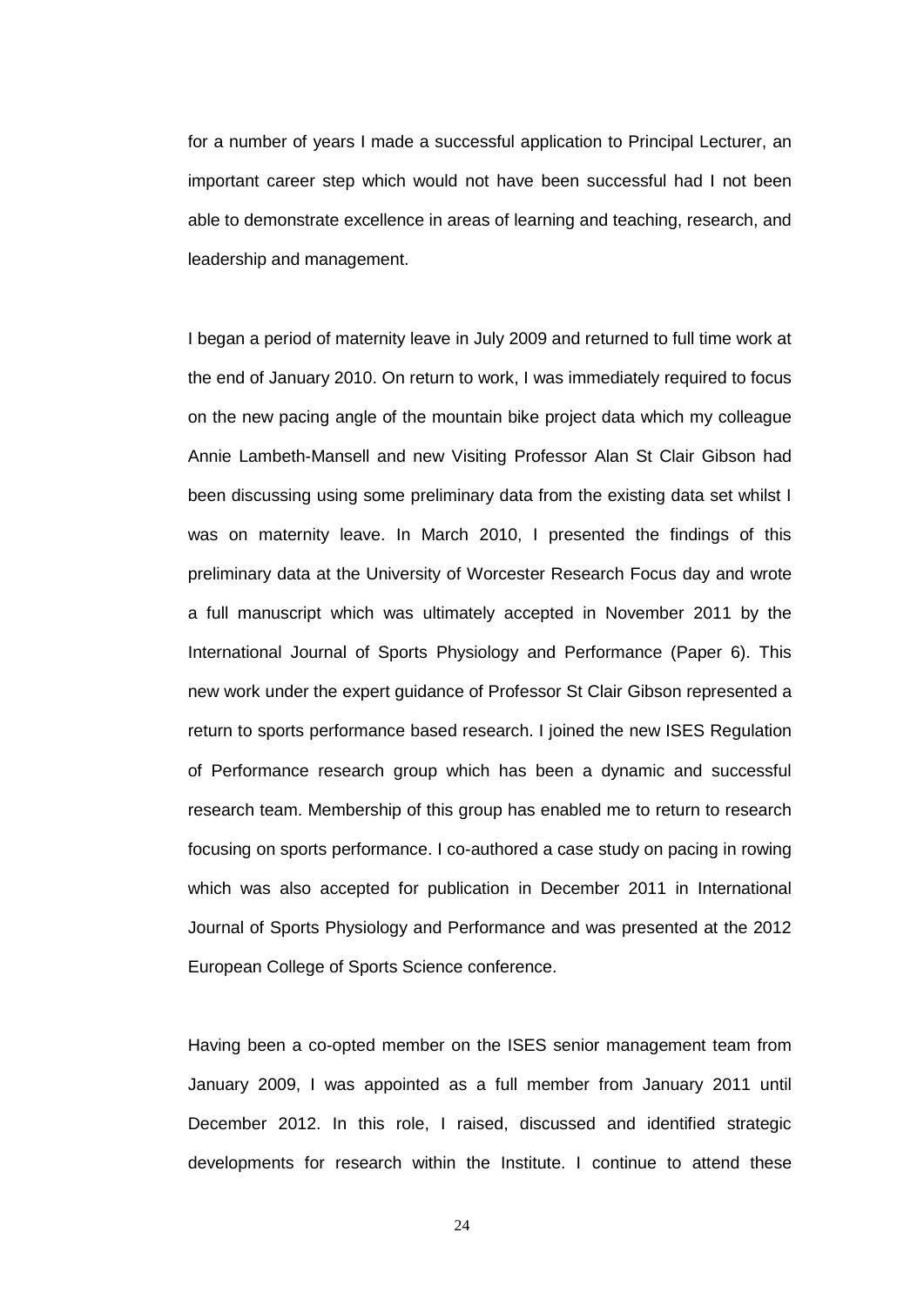meetings as research co-ordinator when required. I am also a member of the University's Research Excellence Framework (REF) working group to prepare the REF submission in our subject area.

|      | Paper 1 | Paper 2 | Paper 3 | Paper 4 | Paper 5 | Paper 6 |
|------|---------|---------|---------|---------|---------|---------|
| 1998 |         |         |         |         |         |         |
| 1999 |         |         |         |         |         |         |
| 2000 |         |         |         |         |         |         |
| 2001 |         |         |         |         |         |         |
| 2002 |         |         |         |         |         |         |
| 2003 |         |         |         |         |         |         |
| 2004 |         |         |         |         |         |         |
| 2005 |         |         |         |         |         |         |
| 2006 |         |         |         |         |         |         |
| 2007 |         |         |         |         |         |         |
| 2008 |         |         |         |         |         |         |
| 2009 |         |         |         |         |         |         |
| 2010 |         |         |         |         |         |         |
| 2011 |         |         |         |         |         |         |

Table 1: Gantt chart illustrating chronological development of the research portfolio

Now in 2012/13, I have come full circle and research is once again a primary focus on my academic agenda. As part of a dynamic and highly motivated research team, I am in the process of completing a paper on pacing during endurance mountain bike events, and a co-author on an original and unique review paper regarding decision making theory during self-paced endurance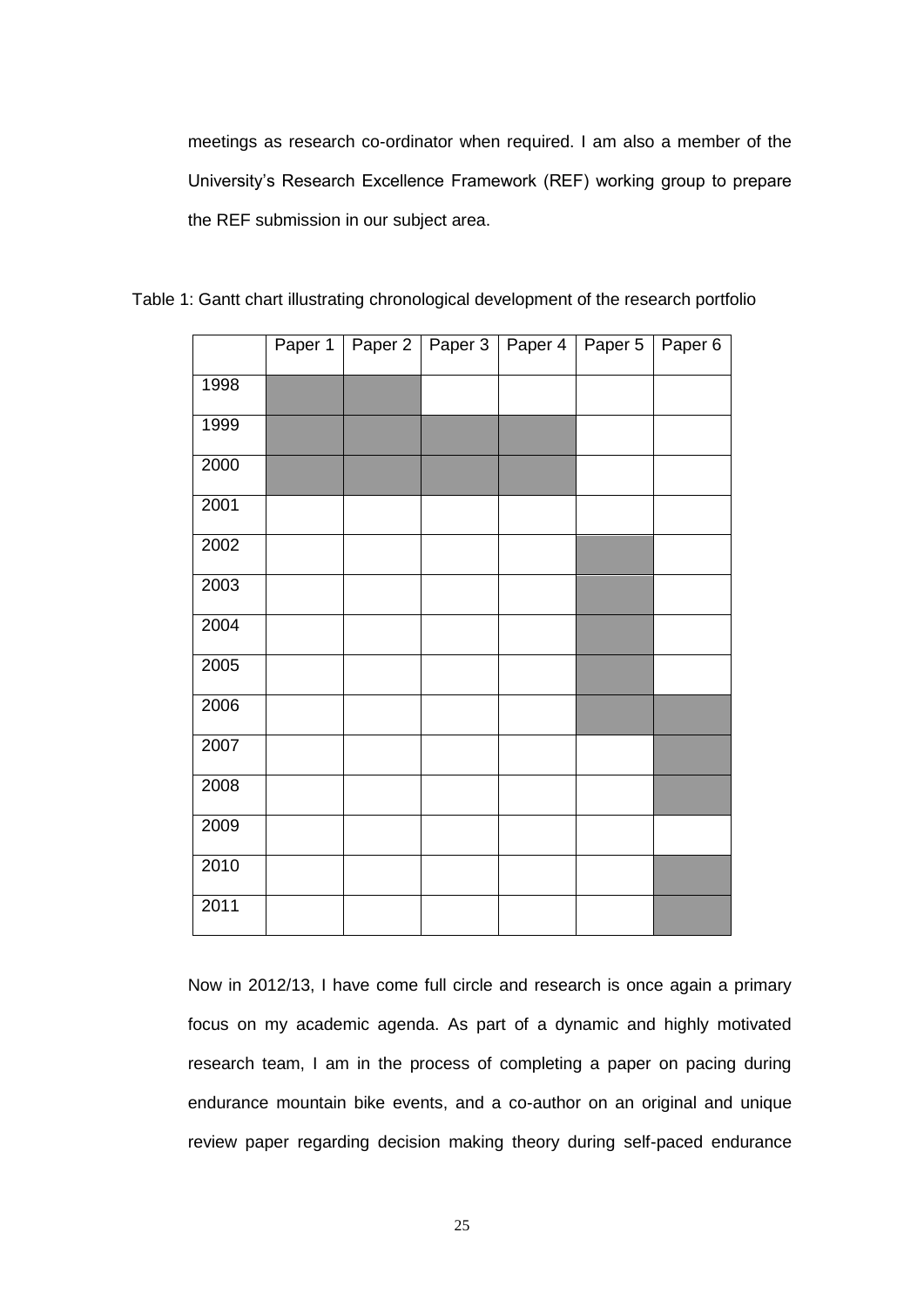events. In the future I hope to lead on other projects relating to pacing and the regulation of performance in a range of populations.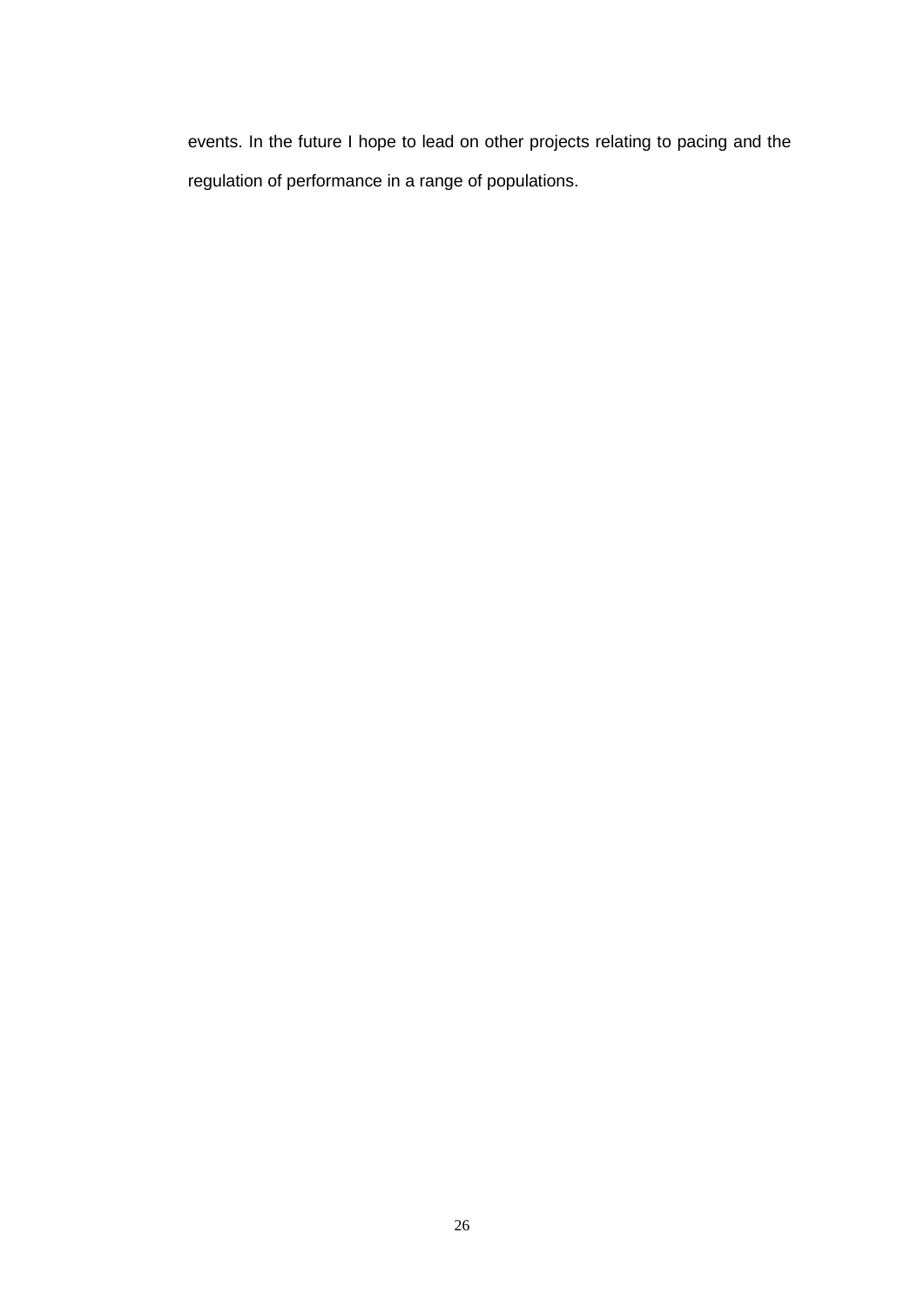### *b) An evaluative description of the originality of each output*

Phillips and Pugh (2010) identify fifteen statements to define originality of research and these will be referred to in the evaluations of each article (Appendix 1).

Paper 1 integrated two existing areas of swimming performance literature a) the relationship between stroke length and stroke rate to achieve swimming velocity and b) the contribution of non-swimming components e.g. turning time and start time to overall swimming performance to develop predictive equations in elite male and female breaststroke swimming. Prior to our study, the existing literature (Kennedy et al. 1990; Chengular and Brown 1992; Arellano et al. 1994) had analysed data from large sample sizes using simple correlation techniques which failed to account for the relationships which may exist between the different variables and consequently may have exaggerated their influence on performance. To this end, paper 1 undertook multivariate analysis to reduce such errors and provide a more accurate and inclusive model of performance that considered both swimming and non-swimming components. With reference to Phillips and Pugh (2010) originality is demonstrated in that the work used already known material but with a new interpretation (statement 9), took a particular technique and applied it to a new area (statement 11) and adding to knowledge in a way that has not previously been done before (statement 15).

A key feature of paper 2 is that it used new innovative technology (Aquapacer $TM$ ) to pace the swimmers during their trials. Unlike running and cycling, it is more difficult to control swimming speed during testing. The study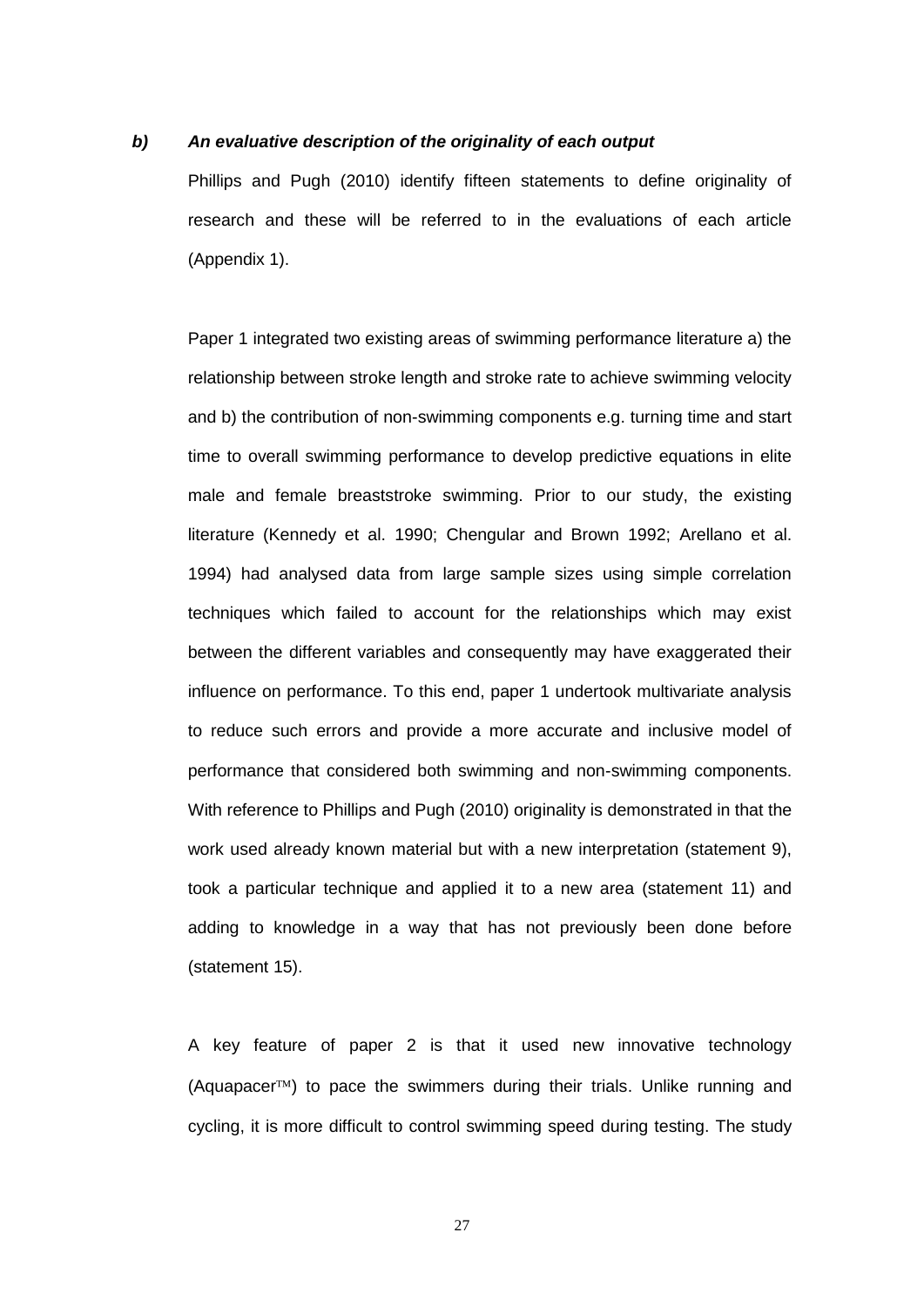required swimming speed to be consistent between trials to ensure that any measured differences in the physiological and kinematic responses to the swimming could be attributed to time of day and not swimming speed. A programmable unit that emitted an audible beep through a small unit that was placed behind the swimmer's ear was used. This was a new, yet to be patented technology at the time of use and was subsequently shown to accurately pace swimming (Thompson et al. 2002). Previous papers had relied on poolside audible cues (Lavoie and Montpetit 1986) or an underwater lighting system that required the swimmer to reach each light as it illuminated (Keskinen 1998). Therefore, according to Phillips and Pugh (2010) this research is original as it utilised a novel original technique (statement 4). Additionally, the research considered an area that researchers have not looked at before (statement 14) since only Hill et al. (1989a) had previously investigated time-of-day variations during sub-maximal exercise. The primary focus of circadian rhythm research focused on the variation in maximal swimming performance (Baxter and Reilly 1983; Reilly and Marshall 1991) and had not considered the sub-maximal training intensities that athletes spend the majority of their time undertaking. Furthermore, no previous study had considered the reproducibility of diurnal or circadian variation. Reproducibility was important to consider in this paper, because of the focus on sub-maximal training intensities.

As with paper 2, paper 3 also utilised the new pacing technology to enable accurate pacing during the pool based lactate threshold (LT) assessment. The inability to accurately control swimming speed during free swimming had previously been identified as a limitation of the assessment of LT during swimming (Wakayoshi et al. 1993). Consequently this paper meets originality criteria through the achievement of statement 4 "providing a single original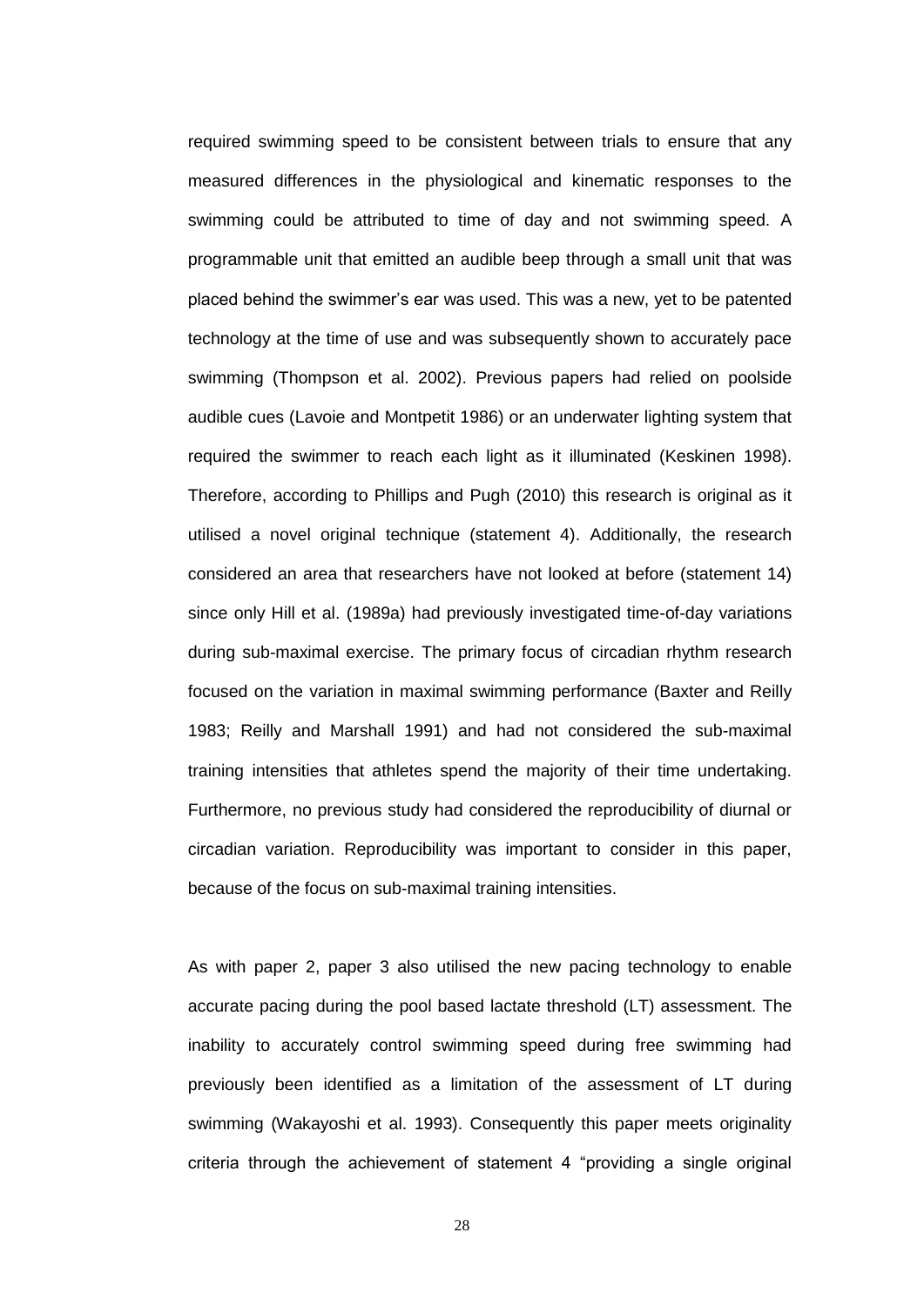technique, observation or result in an otherwise unoriginal but competent piece of research" of Phillips and Pugh's (2010, p69) originality statements. Additionally, the study extended previous critical swimming velocity (Vcrit) research whose protocols utilised time trials from 50 m to 400 m (Wakayoshi et al. 1992a and 1993). This study included two additional longer time trials over 800 m and 1500 m into the Vcrit protocol to improve applicability to the triathlete population.

Phillips and Pugh (2010) suggested that research is original if it is continuing a previously original piece of work (statement 2) and as such paper 4 is original since it further considers the concept of diurnal variation during sub-maximal exercise. This is also an area with limited previous research particularly in running. Faria and Drummond (1982) reported no significant diurnal variation during incremental workloads to maximum. Although some previous literature in cycling exists these papers utilise a fixed exercise intensity (Reilly et al. 1984; Hill et al. 1989a; Reilly and Brooks 1990) or have included nocturnal trials (Cohen and Muehl 1977; Reilly et al. 1984; Reilly and Brooks 1986) which have limited practical application to athletes and coaches as training is unlikely to occur during the night. Consequently, statements 7 and 14 of Phillips and Pugh (2010) can also be cited for originality of this paper.

Despite research observing that the time-of-day of daily training impacted upon the extent of performance improvements in ventilatory threshold (Hill et al. 1988) and leg strength (Gutenbrunner 1992) at the time of publication of paper 5 only Arnett (2002) had attempted to investigate if regular morning training can reduce the observed diurnal variation in sports performance. Therefore, paper 5 can be considered original in that it carried out empirical work that had not been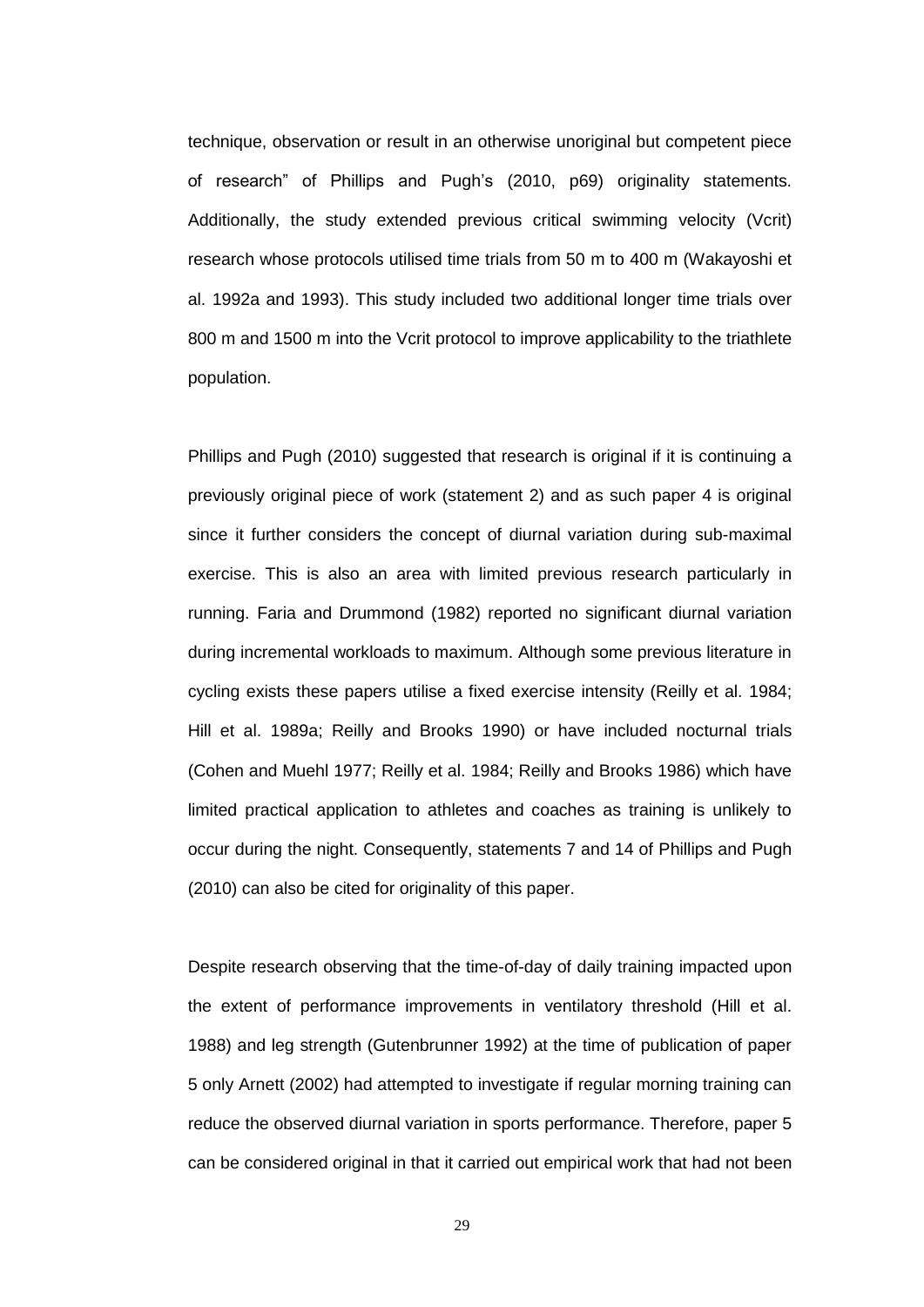done before and looked at areas that researchers in the discipline had not looked at before (Phillips and Pugh (2010) statements 7 and 14). Additionally, during the peer review process for publication a reviewer from the Canadian Journal of Applied Physiology identified that "the potential of the findings by research in this area could be far reaching for those engaged in the planning, sequencing and periodisation of training for any sport group". As with papers 2 and 3 the relatively novel pacing technology that is utilised throughout this portfolio to enable accurate pacing during the pool based assessments was used to provide robust control of swimming speed.

The final paper in the portfolio (Paper 6), is the first paper to explore pacing during off-road cycling competition. This is confirmed by the independent expert reviewers who wrote in their comments "No study has yet examined the pacing strategies adopted during such events and therefore the findings of this study are novel" (reviewer 2) whilst expert reviewer 1 stated "the authors can be commended for embarking on a novel methodology in their research study". Consequently, paper 6 can be considered original in that it carried out empirical work that had not been done before and looked at areas that researchers in the discipline had not looked at before (Phillips and Pugh (2010) statements 7 and 14). Additionally, the accepted paper was selected by the editor of International Journal of Sports Physiology and Performance to be highlighted on the journal's home page as a forthcoming article and indicated that the paper is of particular interest to readers. The paper is also original with regard to high resolution data capture (1Hz) during real competition since most previous pacing studies during competition have limited data points due to being able to only access official split times (Garland 2005; Lambert et al. 2004; Tucker et al. 2006b), consequently the study is able to provide a unique insight into the micro-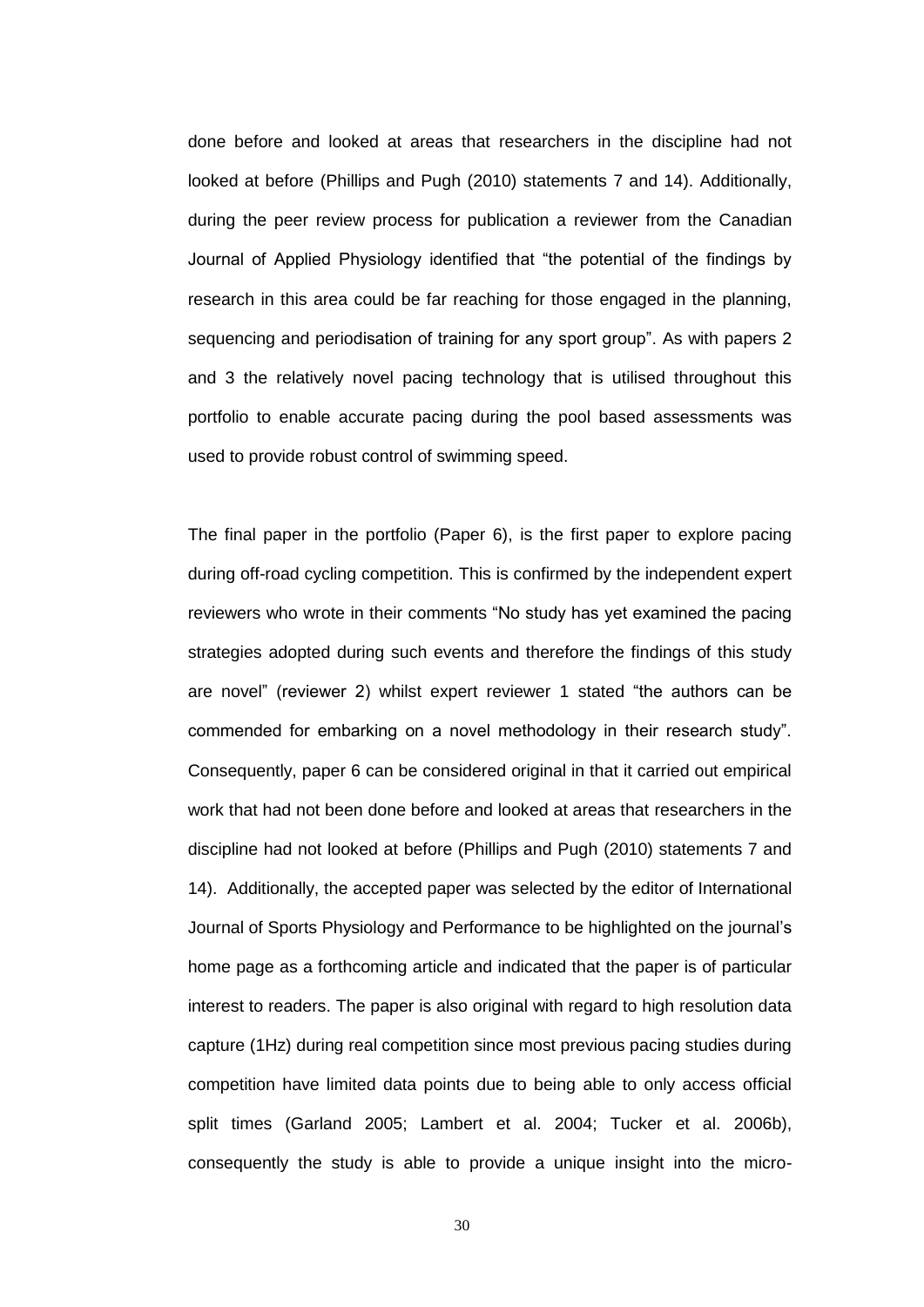oscillations in velocity that are masked when data sampling occurs over longer time periods (Kay et al. 2001). Therefore, according to Phillips and Pugh (2010) this research is original as it utilised a novel original technique (statement 4).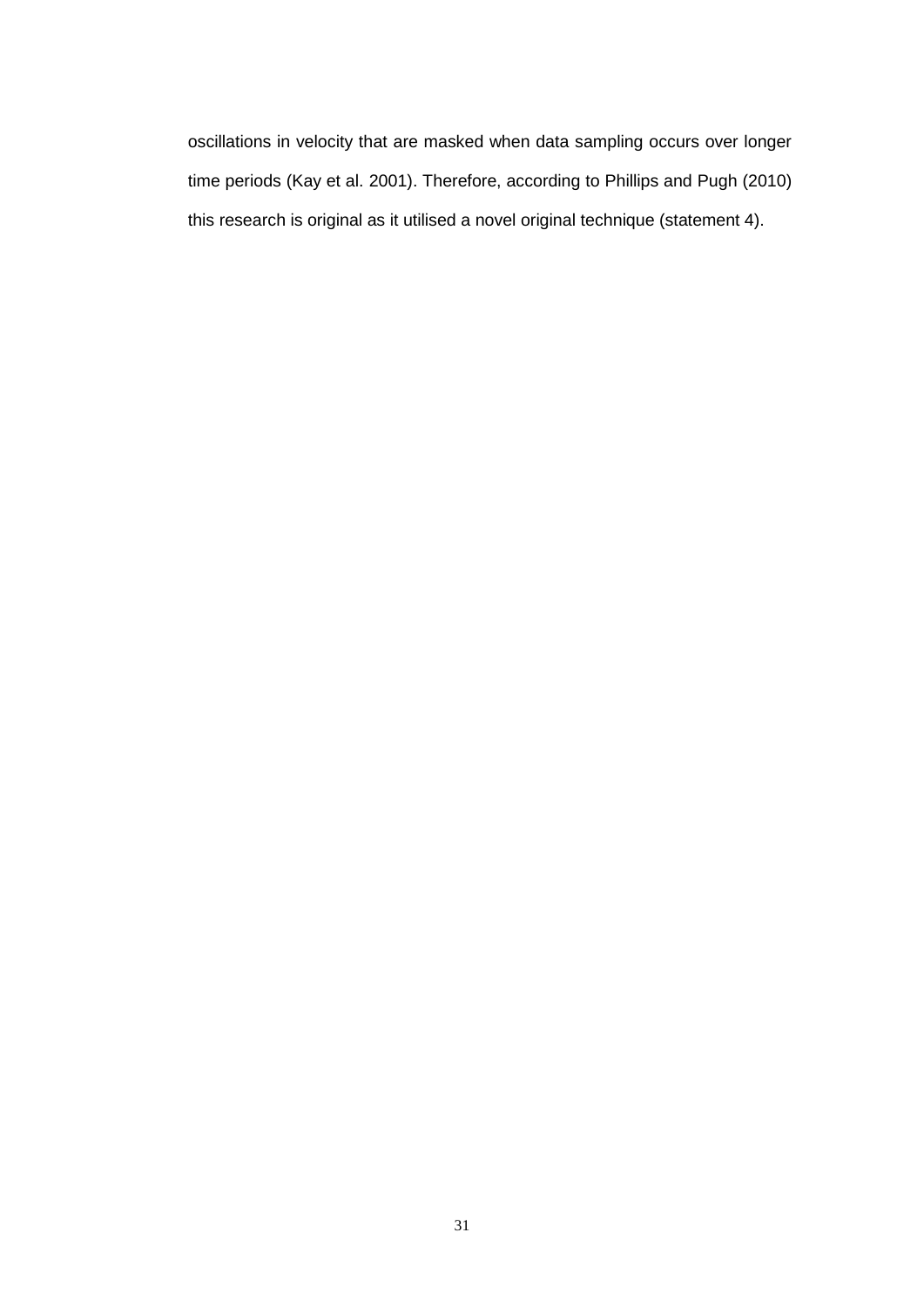**c) An evaluative review of the contribution made by the portfolio of evidence to the subject or discipline area and any subsequent developments since the work was completed including published reviews of any of the submitted works and/or evidence of citation frequency of any of the submitted works (where practicable and available)**

Table 2 identifies that of the six papers included in the portfolio all have been cited in a range of published peer-reviewed articles, professional outputs and other scholarly work. This section will evaluate how these works have drawn upon the findings of the research portfolio to develop knowledge and understanding in relation to variation and sports performance.

Table 2: Citations of each journal article (source: Google Scholar February 2012) alongside 2011 Impact factor (source: Sports Science 2011 Volume 15 www.sportsci.org)

| <b>Journal Article</b> | 2011 Impact Factor | <b>Citations</b> |
|------------------------|--------------------|------------------|
|                        | not rated          |                  |
| 2                      | 2.43               | 12               |
| 3                      | 2.43               | 34               |
|                        | 1.93               | 14               |
| 5                      | 1.79               |                  |
|                        | 1.79               |                  |

Diurnal variation of sub-maximal exercise was the focus of two papers in the portfolio. Martin and Thompson (2000) and Martin et al. (2001) investigated the impact of diurnal variation upon sub-maximal swimming and running. Using a similar research design, each study measured selected physiological variables at rest, during and immediately after completion of a sustained bout of aerobic exercise at a standardised relative exercise intensity during morning and evening trials. Whilst both studies observed significant diurnal variation in body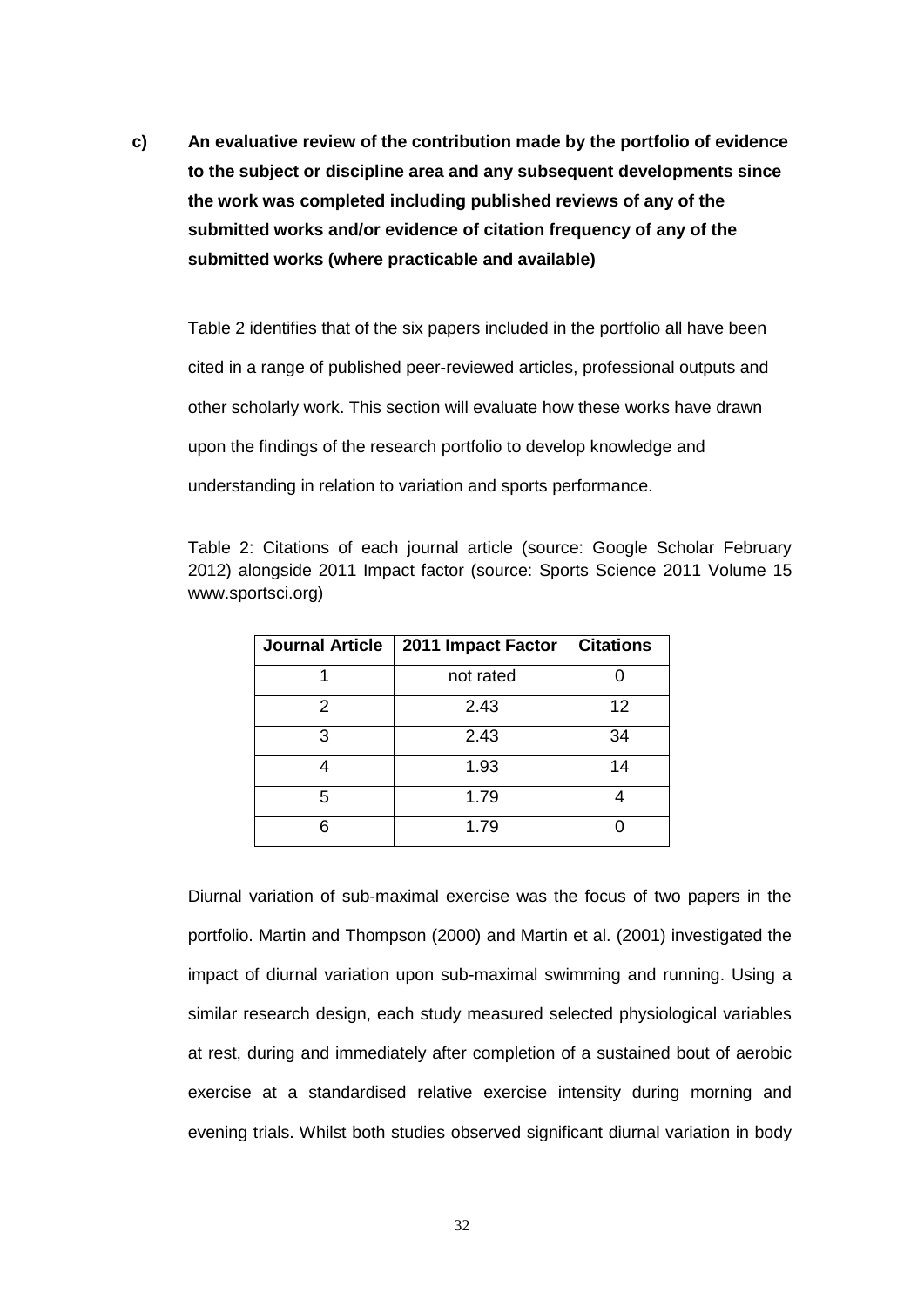temperature at rest and during the exercise bout (P<0.05), there was no timeof-day effect in ventilation or pulmonary gas exchange variables (P>0.05). Rating of perceived exertion was significantly higher during the morning trials in both studies even though exercise was completed at same exercise intensity as evening trials (P<0.05). Both papers concluded that time-of-day had no significant impact upon the physiological responses to sub-maximal swimming or running. Prior to their publication, the diurnal variation of sub-maximal exercise had been considered only as short stages of incremental exercise protocols where the primary focus of the research was to investigate circadian variation of maximal sports performance (Reilly and Brooks, 1982; Reilly and Baxter 1983; Hill et al. 1989a). Whilst Reilly and Garrett (1998) had investigated the effect of diurnal variation upon exercise to exhaustion at  $70\%$  VO<sub>2</sub>max in seven college soccer players, their focus was the impact of a reduced morning body temperature upon heat tolerance during exercise to volitional exhaustion. They reported no significant difference in mean time to exhaustion between morning (62.14  $\pm$  7.88 min) and evening (60.86  $\pm$  6.64 min) trials, and at the termination of exercise elevated rectal temperature in evening trials  $(38.6 \pm 0.2)$ and 39.2  $\pm$  0.5 °C) and a similar heart rate (182  $\pm$  14 and 183  $\pm$  9 b.min<sup>-1</sup>). Therefore, research with a primary focus upon sub-maximal exercise intensity undertaken for a sustained period of time similar to aerobic training sessions was warranted.

Examination of the citations for Martin and Thompson (2000) and Martin et al. (2001) indicates that many of these are in review papers where the research design or reported findings are included alongside other scientific studies to provide a comprehensive report of the knowledge of circadian variation in sports performance (Drust et al. 2005; Minati et al. 2006; Reilly and Waterhouse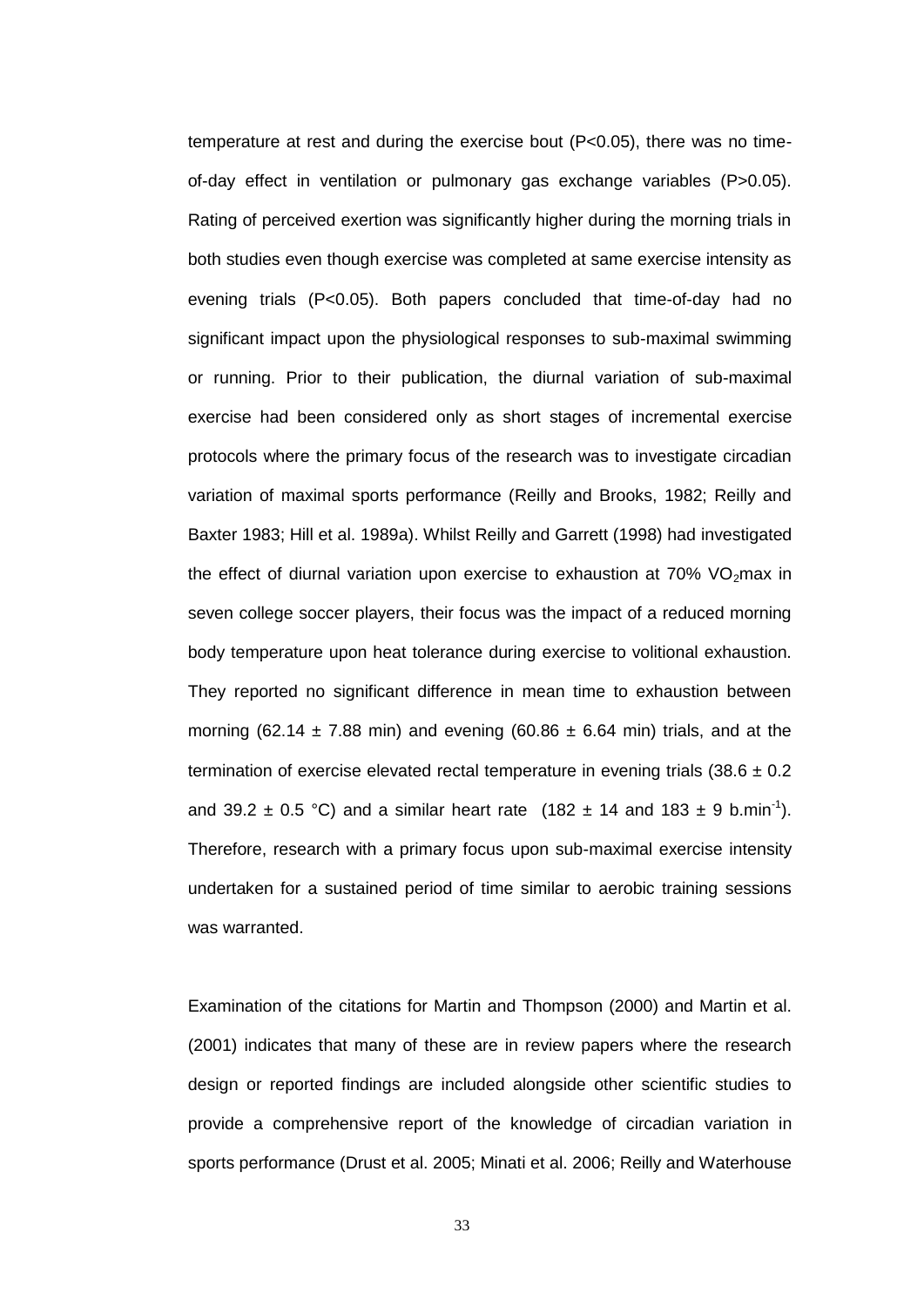2009; Teo et al. 2011b; Forbes-Robertson et al. 2012). It is apparent, however, from these review papers that since the publication of Martin and Thompson (2000) and Martin et al (2001) there has been limited further examination of the impact of time-of-day upon sub-maximal exercise. Refinetti and Laney (2003) provided further confirmation of our research findings of no time-of-day effect during exercise despite significant diurnal variation in body temperature when completed in a real world setting. They evaluated daily variation of body temperature, physical vigour and performance in an attention/memory test at 5 different times of day over a 2 week period. Refinetti and Laney (2003) observed a significant time-of-day effect in aural temperature which was lowest immediately after waking and peaked 9 hours later (P<0.05), and in the performance of the attention/ memory test which was lowest when completed 3 – 6 hours after waking and best 12 – 15 hours after waking (P<0.05). In contrast, there was no significant time of day effect for physical vigour as measured by the number of repetitions completed on an exercise machine of the participants' choice. Refinetti and Laney (2003) suggested that in a real world situation cognitive and motivational aspects in addition to physical endurance can fully mask any potential time-of-day effects.

Brisswalter et al. (2007) referred to and further developed our research by suggesting that  $VO<sub>2</sub>$  kinetics could provide a more accurate reflection of the metabolic demands of activity rather than steady state exercise. As such they asked 14 male participants to complete 10 minutes of moderate exercise (80% power output at ventilatory threshold) at 0700 – 0830 h and 1900 – 2030 h after a 5 minute warm up at 45 W. In agreement with Martin et al. (2001), Brisswalter et al. (2007) also observed no significant time-of-day effects in  $VO<sub>2</sub>$ , VE and  $VCO<sub>2</sub>$  at rest or during the low intensity warm-up. However, during the sub-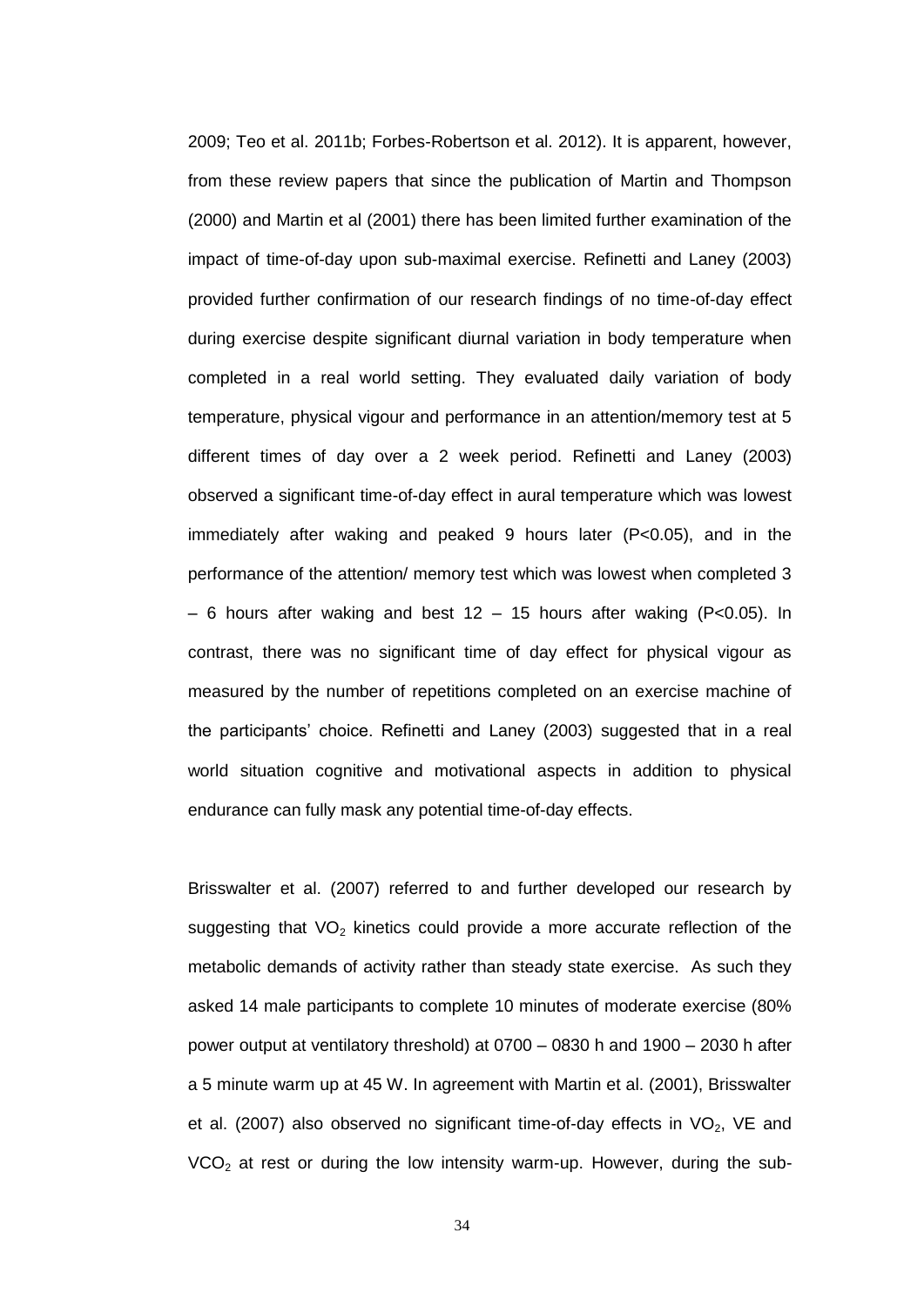maximal cycling exercise Brisswalter et al. (2007) reported slower  $VO<sub>2</sub>$  kinetics during morning trials as a result of a significantly slower time constant and a significantly larger  $VO<sub>2</sub>$  amplitude (P<0.05). Furthermore an enhanced net efficiency was observed during the evening trials and this was thought to be linked to the significantly lower variation in cadence that was also observed in the evening trial (P<0.05). This observation is inconsistent with the papers in this portfolio (Martin and Thompson 2000; Martin et al. 2001) and other similar studies (Carter et al. 2002; Deschenes et al. 1998; Hobson et al. 2008; Reilly and Brooks 1990; Reilly and Garrett 1998). Indeed Carter et al. (2002) observed no effect of diurnal variation upon  $VO<sub>2</sub>$  kinetics at the same moderate exercise intensity (80% ventilatory threshold) during treadmill running despite reporting a significantly lower body temperature at rest and after exercise. Brisswalter et al. (2007) did not measure body temperature during their investigation which would have provided important additional information to confirm that the timings of trials, and controls were appropriate to measure the presence of diurnal variation in a primary variable.

Similar to Reilly and Garrett (1998), Hobson et al. (2008) investigated the impact of diurnal variation upon exercise tolerance in the heat. In contrast to Reilly and Garrett (1998) they reported that exercise capacity was  $5.3 \pm 4.7$ minutes longer during morning trials with a mean exercise duration time of 45.8 vs 40.5 minutes and this was linked to a 0.5  $\degree$ C lower body temperature at the outset of exercise in the morning although there was no significant difference at the termination of exercise. Additionally, Hobson et al. (2008) observed no timeof-day effect upon heart rate,  $VE$ ,  $VO<sub>2</sub>$ ,  $VCO<sub>2</sub>$ , RER, and energy expenditure during exercise at 65% VO<sub>2</sub>peak. They suggested that the combined stress of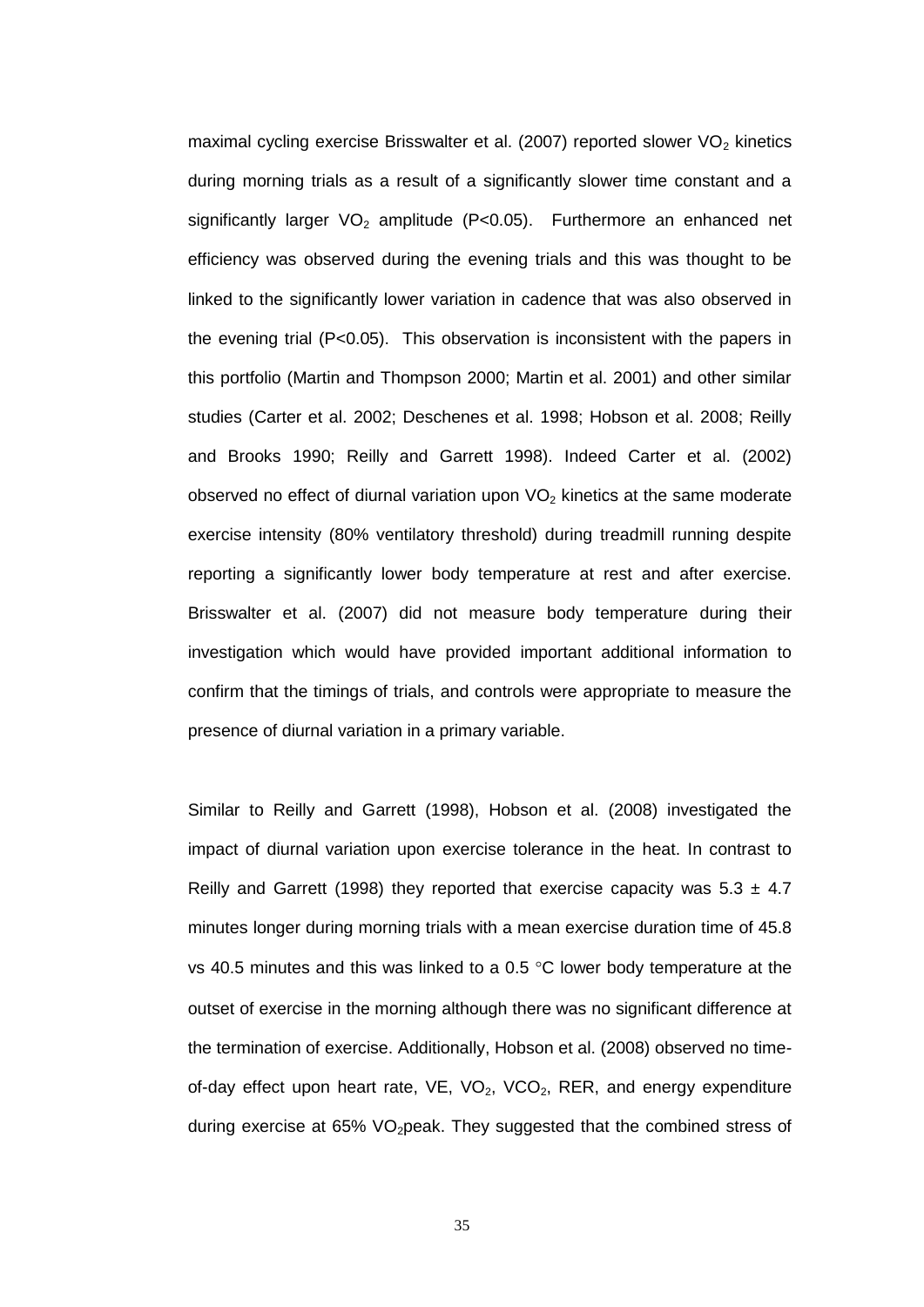exercise and the additional stress of the heat and humidity (35.1  $\degree$ C; 60% RH) resulted in a greater overall exercise stress closer to that undertaken in Martin et al. (2001) and therefore a non-significant time-of-day effect was in agreement with our findings.

My research pertaining to diurnal variation of sub-maximal exercise has also been cited and developed in the area of exercise and health. Maraki et al. (2005) investigated if the time of day of an exercise class affected appetite, energy intake and mood in 12 healthy non-routine exercisers. In agreement with Martin and Thompson (2000) and Martin et al. (2001) they reported significantly higher ratings of perceived exertion during the morning exercise class even though the reported intensity of the class was similar. Furthermore, Maraki et al. (2005) reported that exercise had the same effect upon appetite sensations and energy intake irrespective of time of day that the class was completed. Similarly, Ahmadizad and Bassain (2010) observed that all changes in haemodynamic parameters in response to 45 minutes running at 60%  $VO<sub>2</sub>$ max occurred similarly in morning and evening trials. However, given that they did not observe a significant time of day effect in body temperature at rest as is commonly reported in the literature (Baxter and Reilly 1983; Reilly et al. 2007; Martin and Thompson 2000; Martin et al. 2001) questions the sensitivity of instrumentation used and/or the appropriateness of controls in place for extraneous variables.

It appears, therefore, that my research investigating the impact of diurnal variation upon sub-maximal exercise has contributed to an on-going development of knowledge in this area. There has been a consistent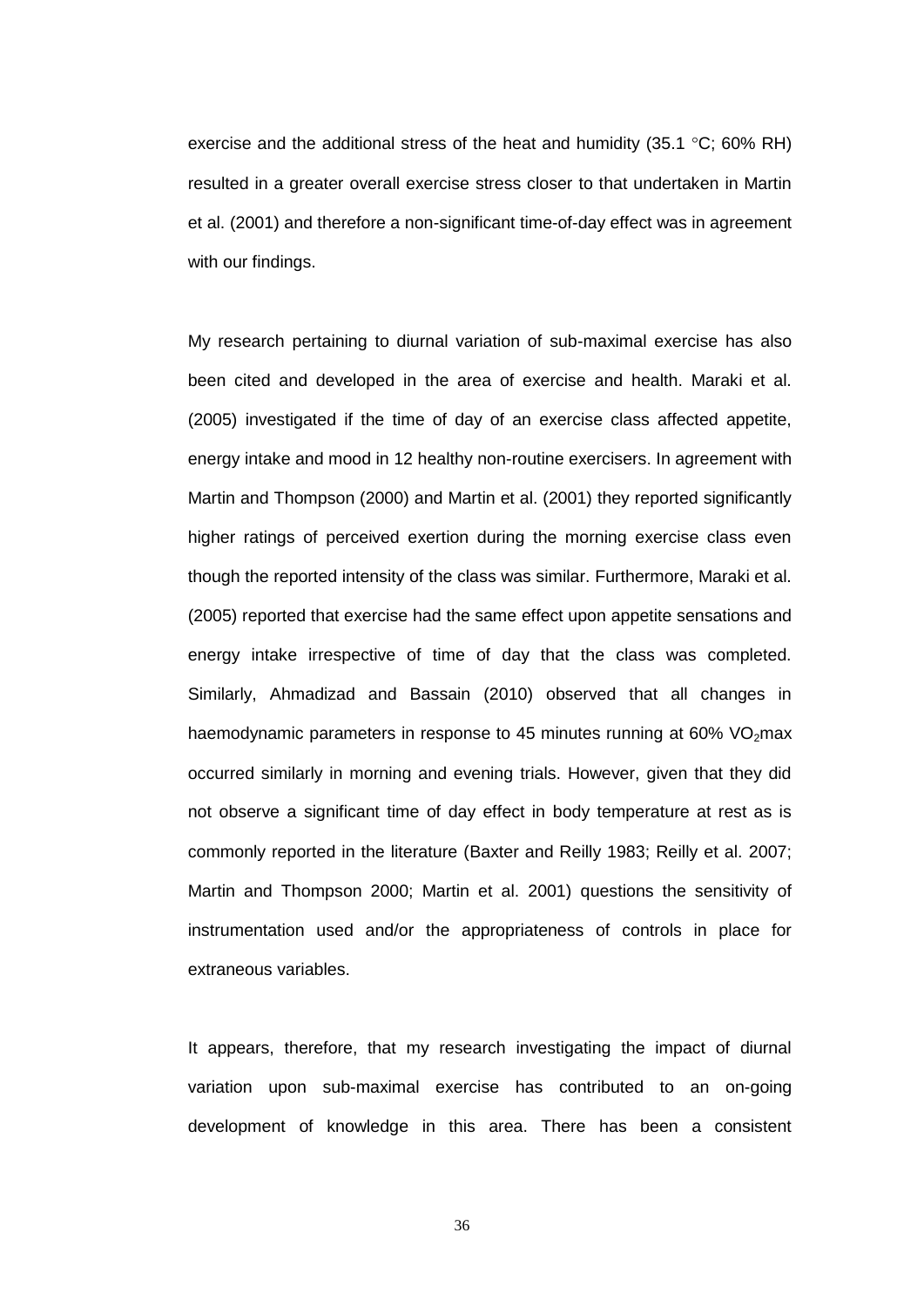observation both in sports performance and exercise and health research that time-of-day has no significant effect upon the physiological responses to submaximal exercise despite the significantly lower morning body temperature. Additionally, rating of perceived exertion has also been reported to be significantly higher during morning trials. Coaches and health practitioners need to be aware of the elevated RPE and lower body temperature during morning exercise, and they may wish to promote longer warm ups and provide additional encouragement to ensure exercise is completed at the required intensity. The consistency of observations reported may also explain the apparently limited number of studies in this area since my publications in 2000 and 2001 which suggest that the scientific community have no need to further investigate this area, or that publication of other studies which have also identified nonsignificant time-of-day effects are less likely to be accepted for publication.

A third paper in the portfolio also investigated the diurnal variation in sports performance. Martin et al. (2007) investigated if regular morning training could be used as a specific intervention to enhance swimmers' maximal swimming performance in the morning. A direct comparison of swimmers routinely undertaking training in the morning and the evening (MEG) and swimmers who routinely trained in the evening (EOG) showed that significant time-of-day effects were observed in oral temperature at rest, post warm-up and post 100 m time trial (P<0.05) and in 100 m time trial performance (P<0.05) for both MEG and EOG groups. Unexpectedly, the intra-daily variation for the 100 m time trial was higher for the MEG (2.5%) than for the EOG (2.0%). Additionally, despite the use of a pacing device the MEG swam the 150 m race pace swim significantly faster during the evening trial  $(P<0.05)$ . We concluded that the use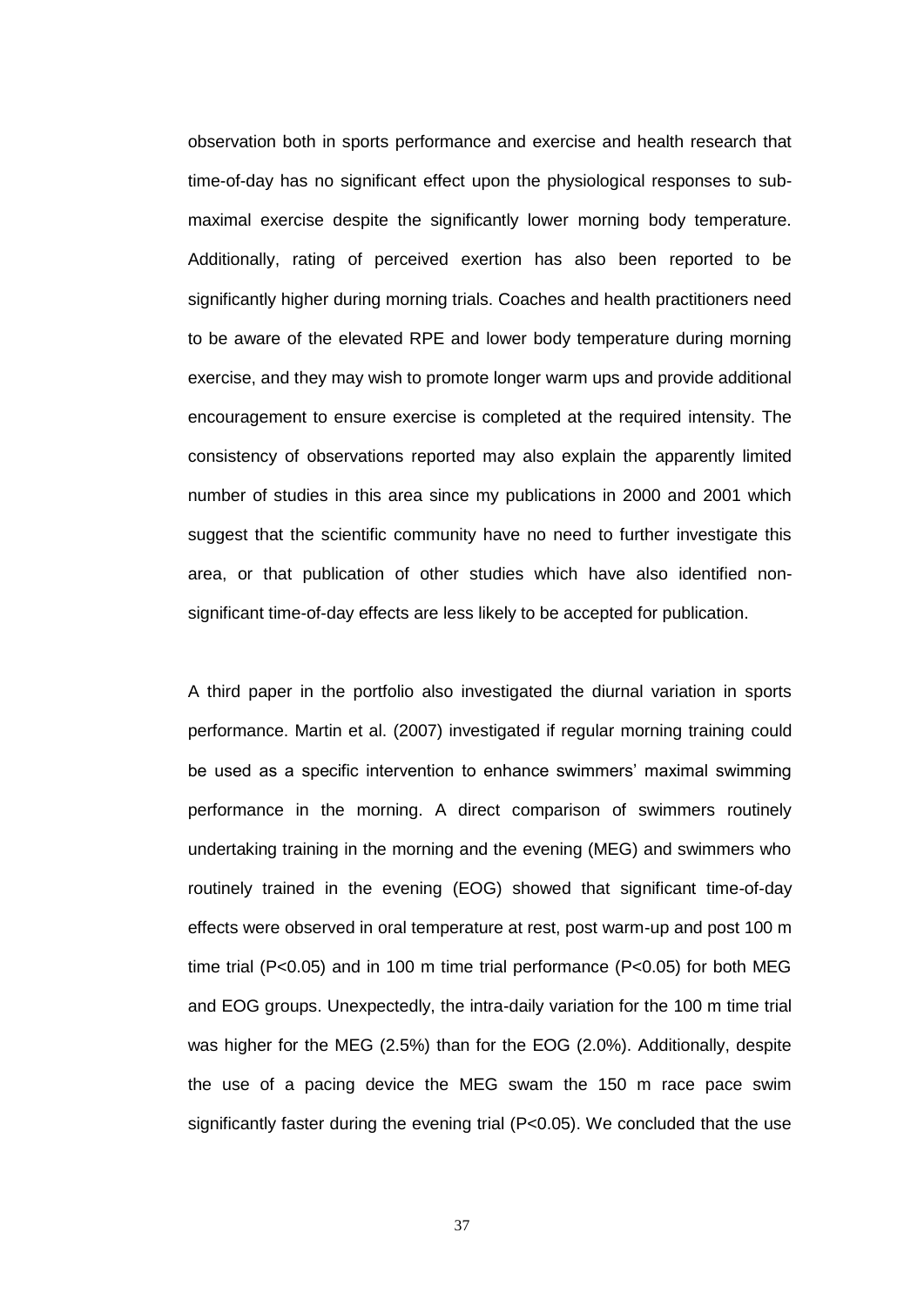of combined morning and evening training did not reduce intra-daily variation in race-pace and maximal swimming or oral temperature.

This paper has been cited on just 2 occasions in the literature. In a review article Teo et al. (2011b) simply identified the work in a summary table of previous literature, whilst Zarrouk et al. (2012) have drawn upon our research as they explored whether water temperature helps to reduce diurnal variation of short maximal swimming performance. Whereas we reported no benefit of undertaking routine training in the morning to reduce time-of-day effects, Zarrouck et al. (2012) observed that increasing the water temperature to  $30^{\circ}$ C removed time-of-day effects in swimming propulsion, 10 m and 25 m swimming performance (P>0.05). More recently Mora-Rodriguez et al. (2012) and Edwards et al. (2013), although not citing my work, have also examined strategies to reduce the diurnal variation observed in maximal sports performance. Edwards et al. (2013) observed that undertaking either a passive or active warm up to increase morning body temperature to equivalent evening values failed to increase morning muscle strength to evening performance values. Conversely, Mora-Rodriguez et al. (2012) were able to successfully remove the time-of-day effect observed in neuromuscular performance by morning caffeine ingestion of 3mg/kg 1 hour prior to performance despite morning temperature being  $0.7^{\circ}$ C lower than in evening trials. It appears, therefore, that despite the consistent observation of the parallels between daily variation of sports performance and body temperature, strategies to enable morning performance to match evening performance may be more successful if they enhance alertness, affect or mood rather than increasing body temperature. There appears to be scope for further investigation in this area.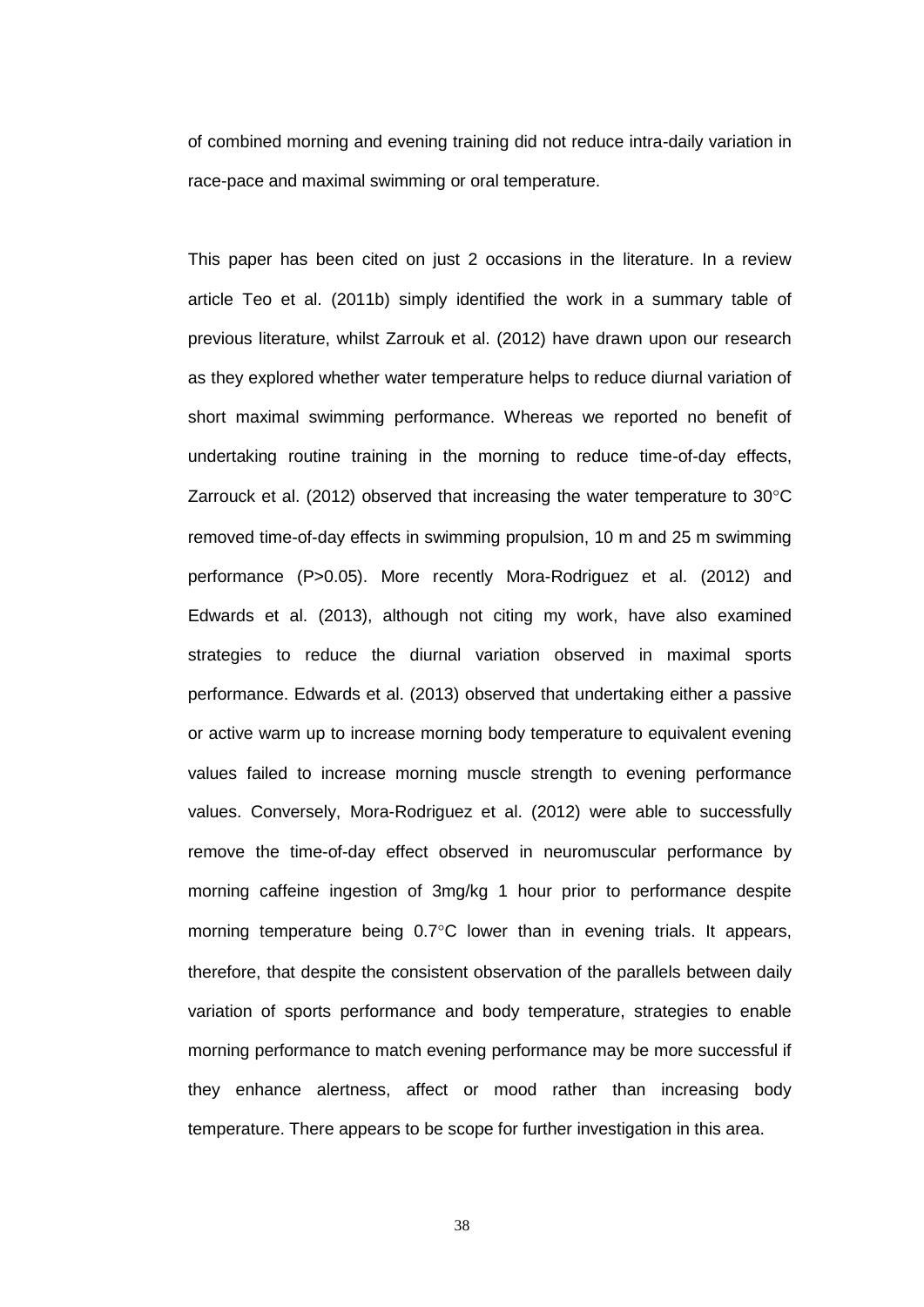From a temporal specificity of training viewpoint, the Martin et al. (2007) paper had developed the original work of Arnett (2002) who had observed a reduction in the diurnal variation of maximal swimming performance when college swimmers began to undertake morning training during early season training. Despite the contrasting findings of these two studies, there appears to have been no further development of research in this area. In a recent review paper Chtourou and Souissi (2012c) reported only three papers that had investigated the temporal specificity of aerobic training (Hill et al. 1989b; 1998; Torii et al. 1992) all of which were completed prior to the research in this portfolio. One explanation for my research not being included in the review paper is that it utilised a cross-sectional research design comparing the two contrasting training groups at the same point which is in contrast to the longitudinal designs adopted by Hill et al. 1989b and 1998; Torii et al. 1992 who observed changes following up to 6 weeks of training at a specified time of day. Furthermore, the aerobic training studies included by Chtourou and Souissi (2012c) also utilised a research design where each training group completed training at a single time-of-day, whereas in Martin et al.'s (2007) study one group completed both morning and evening training (MEG) and the comparative group completed evening training only (EOG). Completing both morning and evening training may have negated any potential advantage of inducing a phase shift via routinely waking early and being physically active (Edwards et al. 2002). For these reasons, Chtourou and Souissi (2012c) may have excluded Martin et al. (2007) from their review. Nevertheless, the Martin et al. (2007) study provides important knowledge of the real world situation of swimmers involved in long term established training routines. It would seem, from our data, that for those athletes training more than once a day, alternative strategies such as those presented by Mora-Rodriguez et al. (2012) need to be considered to enhance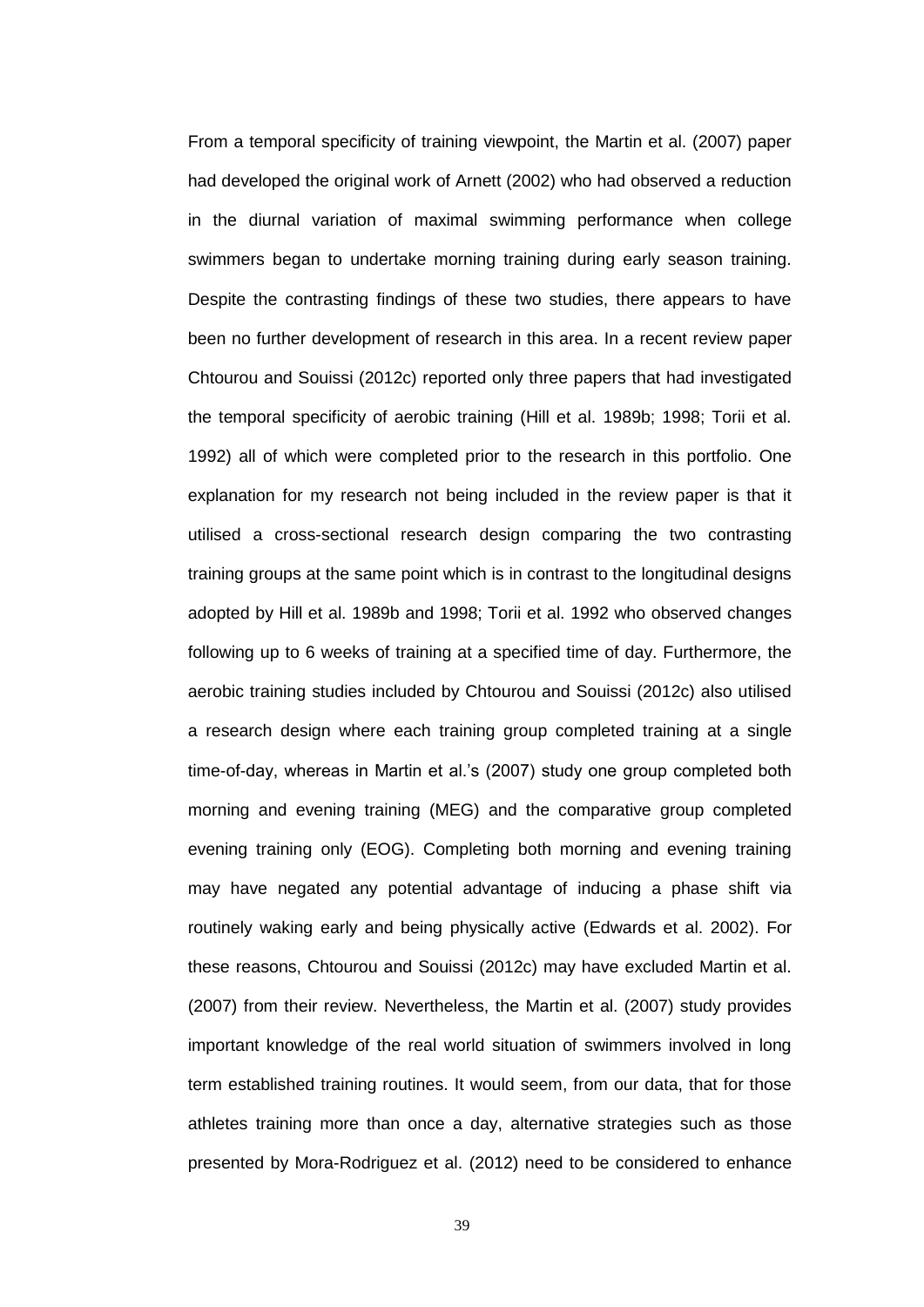morning performance. Further research to confirm the observation that when morning training combined with evening training offers no benefit to enhancing morning performance compared to morning training only, and research to investigate interventions to improve affect, mood and alertness in the morning is needed.

Martin and Whyte (2000) is the most cited paper of those included in the portfolio and this may reflect the equivocal findings of the literature regarding the application of the critical power concept in swimming as identified by Garatachea et al. (2006). Bosquet et al.'s (2002) review paper on methods to determine aerobic endurance performance included Martin and Whyte (2000) within their summary table of 33 studies that have determined critical power in a range of sports. The procedure used by Martin and Whyte (2000) to determine critical velocity (Vcrit) compared favourably with the other studies presented with the use of 4 – 5 trials and 24 hour recovery between each maximal time trial. Interestingly, within the summary table only one other swimming study is included (Wakayoshi et al. 1993) despite the reasonably high numbers of studies in this area. In our study, Martin and Whyte (2000) included additional longer distance 800 m and 1500 m trials during the assessment of critical swimming velocity to ensure specificity to the triathlete population being investigated. The inclusion of these longer trials has led to further citations by Dekerle (2006) and Dekerle et al. (2006) as evidence for the distances time trials that should be used for the assessment of critical swimming velocity. Indeed, Suzuki et al. (2007) cited Martin and Whyte (2000) in their procedure to justify their selection of trials for the determination of critical swimming velocity. Suzuki et al. (2007) subsequently completed 200 m swimming intervals at the 95% and 110% of the calculated Vcrit to explore the impact of 20s and 40 s rest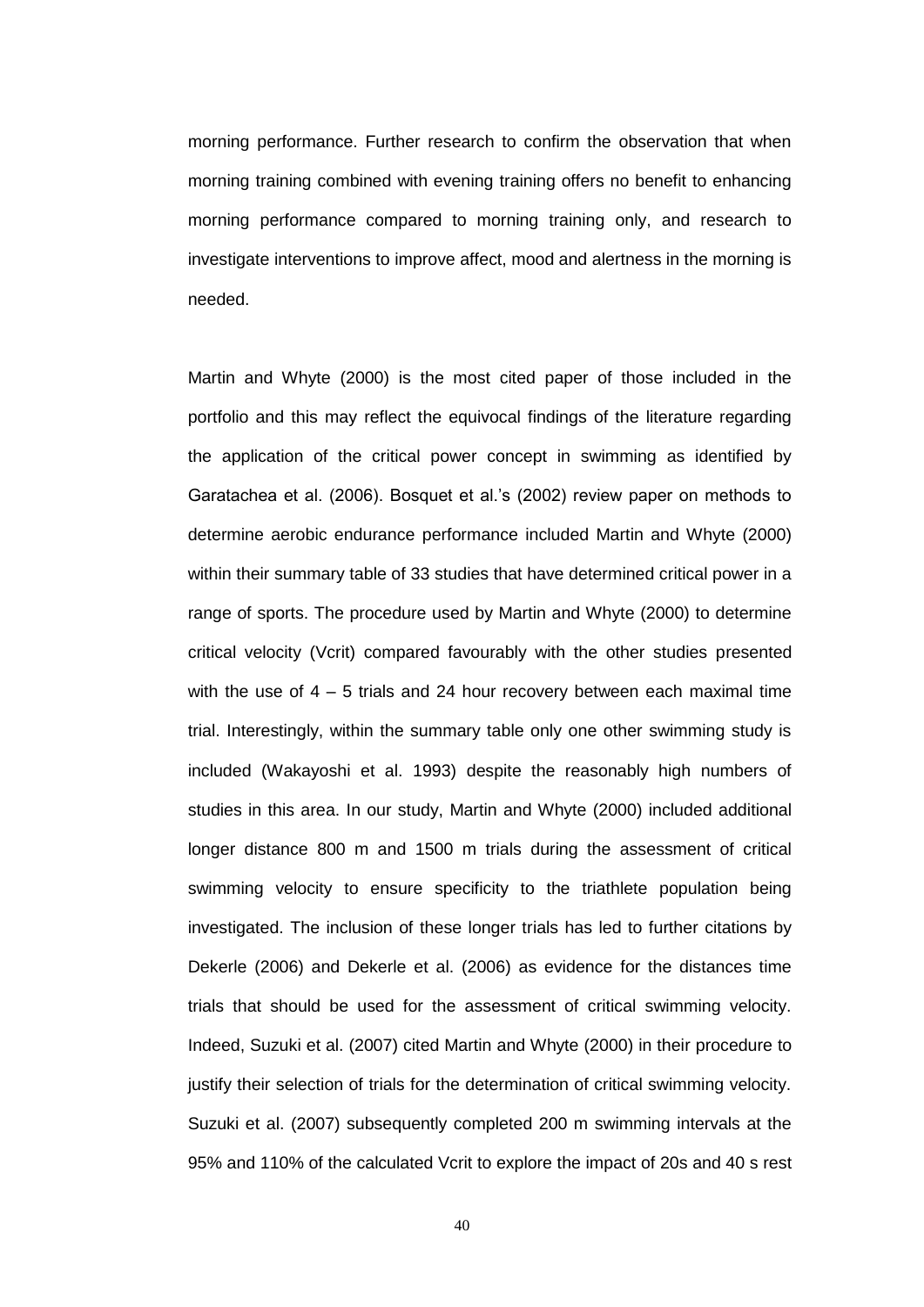periods upon the rating of perceived exertion. They observed that the duration of the rest period only affected the RPE during the 110% Vcrit trials.

Thanopoulos et al. (2008) investigated the effect of swimming pool length (25 or 50 m) upon the calculation of Vcrit in young swimmers. Citing Martin and Whyte (2000) with regard to the use of linear regression to calculate Vcrit, they observed a significant difference in critical swimming speed with pool length when the calculation included 100 m and 200 m trials. This is to be anticipated given that the additional turns completed in a 25m pool would result in a faster time due to the higher speed attained underwater, and as such it is unclear why Thanopoulos et al. (2008) selected to utilise distances of 15, 25, 50, 100 and 200 m to determine Vcrit. The selection of short distance trials is likely to result in an inaccurate estimate of the critical swim speed due to the non-attainment of steady state in trials lasting under 2 minutes (Dekerle et al. 2006) and that these short trials would be entirely unaffected by pool length due to not including a turn and therefore the faster underwater element.

Abe et al. (2006) cited Martin and Whyte (2000) and a number of other studies suggesting that previous research in the field of critical swimming velocity has focussed on middle and long distance freestyle swimming and consequently extended the research base by investigating its application to breaststroke swimming. Possibly to reflect that competitive breaststroke events occur over 50, 100 and 200 m distances, Abe et al. (2006) calculated critical swimming speed (Vcrit) from three short trials (75, 100 and 150 m) which would have been too short (< 2 minutes) for the achievement of steady state and attainment of VO2max which Dekerle et al. (2006) identified to be essential for the accurate estimation of Vcrit as an indicator of aerobic performance. Despite this Abe et al. (2006) observed that, in their participants, the Vcrit calculated from 3 short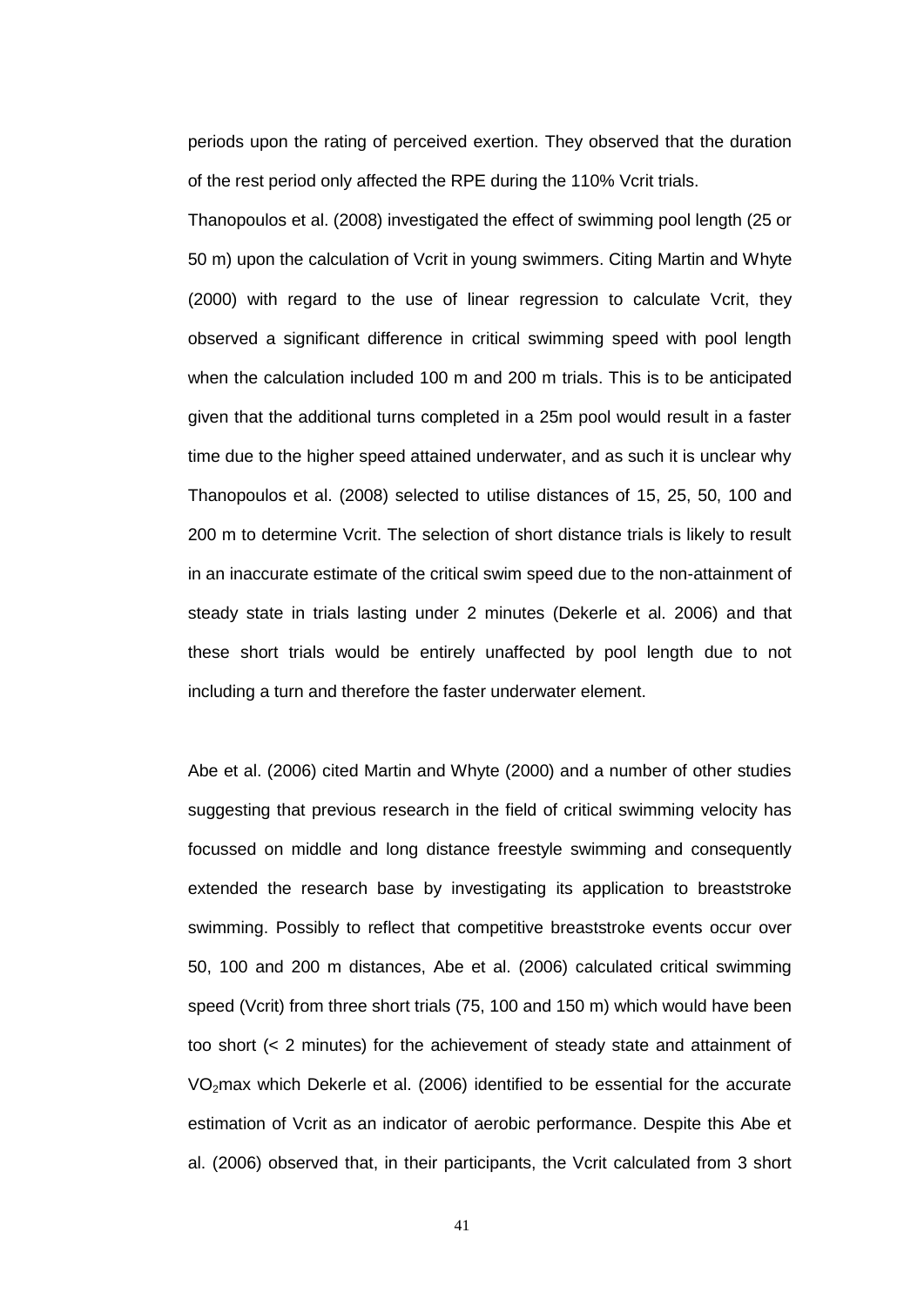trials was the primary determinant of success in short distance breaststroke swimming. Very short trials of 10, 15, 20 and 25 m were also undertaken in Marinho et al.'s (2011) research to determine the 'anaerobic' critical swimming velocity (AnVcrit). Citing Martin and Whyte (2000) as one of a number of studies who had evaluated the use of Vcrit in swimming against a second measure of aerobic ability, Marinho et al. (2011) observed a significant relationship between AnVcrit and swimming performance in 50 m and 100 m backstroke, breaststroke and front crawl and also for the 200 m breaststroke and front crawl events. They suggested that AnCV could be an important parameter for monitoring and prescribing anaerobic training in swimmers.

Garatachea et al. (2006) also drew upon our research and extended the application of critical swimming velocity literature by investigating its application in disabled backstroke swimmers. Participants completed 50, 100, 200 and 400 m trials followed by a confirmation test of 3 x 10 minute swims at 95, 100 and 105% of calculated Vcrit. Use of shorter time trials was not problematic in this study since the time to complete these distances in physically disabled swimmers is slower than able-bodied. In contrast to the cited findings of Martin and Whyte (2000) they observed that Vcrit corresponded to a steady state lactate value of  $4.03$  mmol. $I<sup>1</sup>$  and concluded that Vcrit could be a useful assessment to support planning training schedule in disabled swimmers. In contrast, Campos-Mello and Franchini (2005) observed that blood lactate did not achieve steady state during their confirmatory 30 minute test at calculated Vcrit in rowers. Drawing upon the findings of Martin and Whyte (2000) to support, they concluded that Vcrit is not sustainable for an indefinite period of time. Whilst calculating Vcrit from 500, 1000, 1500 and 2000 m rowing ergometer trials it is surprising that the authors chose to utilise time to complete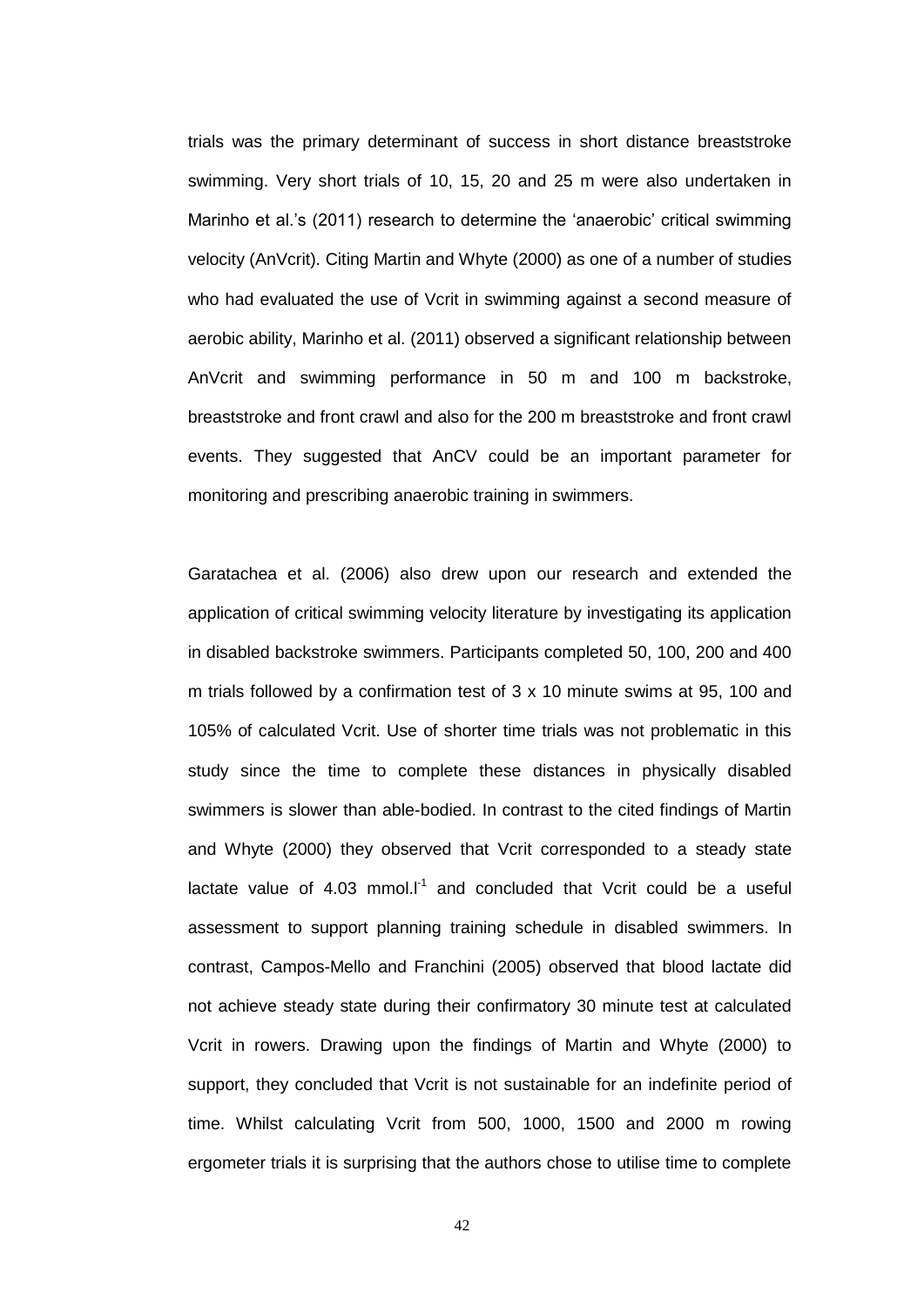each trial to calculate Vcrit rather than recording power to calculate critical power.

Silva et al. (2005) explored the application of critical velocity in recreationally active rather than athletic population. Drawing on the research of Martin and Whyte (2000) to evidence the use of critical velocity as a non-invasive measure of aerobic function in athletes, they compared results from 5 direct and indirect running based procedures for determining aerobic fitness. Silva et al. (2005) observed that the speed of Vcrit was significantly slower than  $V_{max}$  and the mean speed to complete 3km (P<0.05) and was significantly faster than speed of individual anaerobic and glucose thresholds (P<0.05). The significantly higher speed of Vcrit to individual anaerobic threshold is in agreement with Martin and Whyte (2000). Ribeiro et al. (2004) also compared a range of protocols to determine anaerobic threshold in swimming, however they did not include Vcrit as one of their assessments. As anticipated, they reported significant correlations between each of the protocols undertaken (MLSS, Lac<sub>min</sub>, Gluc<sub>min</sub>, LT and GT). Ribeiro et al. (2004) made direct comparison of their lactate threshold data with those of Martin and Whyte (2000) explaining the higher speed at LT in their participants could be attributed to different population (swimmers vs triathletes) and different protocol (200m vs 300m intervals) which would be expected given the differing physiological demands of the two populations.

There is evidence, therefore, that the findings of Martin and Whyte (2000) have shaped the on-going advancement of research relating to critical swimming velocity. Our research has informed the selection of time trial distances used for the assessment of Vcrit (Dekerle 2006; Dekerle et al. 2006; Suzuki et al. 2007),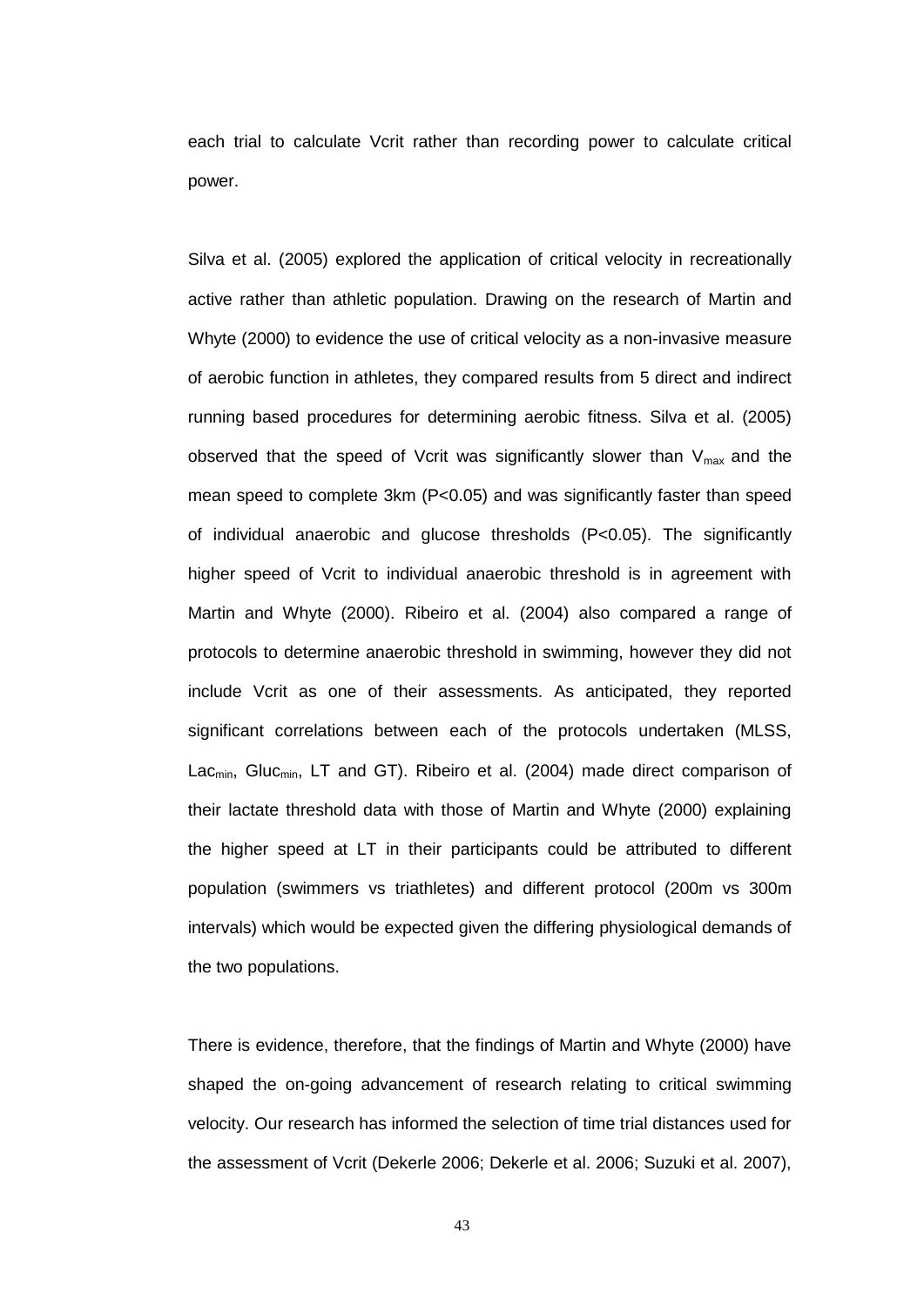and has also contributed to the application of Vcrit in other recognised swimming techniques in both able-bodied and disabled populations (Abe et al. 2006; Garatachea et al. 2006). Finally, our research has been cited in support of the consistent observation that Vcrit overestimates the speed of the anaerobic or lactate threshold and is not sustainable for an indefinite period of time (Campos-Mello and Franchini 2005; Silva et al. 2005; Ribeiro et al. 2004).

Within performance variation has also been investigated within this research portfolio. Thompson et al. (2000) investigated the relative contribution of swimming and no-swimming technical components to 100 m and 200 m breaststroke swimming. During our analysis, we excluded stoke length (SL) from the regression analysis due to its relationship with stroke rate (SR) had resulted in the presence of multicollinearity. Stroke length was removed from the analysis as this parameter was less easy for a coach to accurately measure from the pool side. Conceicao et al. (2013) recently reported a high negative relationships of -0.78 between  $\triangle$  SR and  $\triangle$  SL during 200 m breaststroke swimming, confirming the strength of this relationship and citing our research in support. With the additional measurement of surface EMG activity of pectoralis major, biceps brachii, triceps brachii and anterior deltoid they also observed a significant correlation between changes in kinematic variables and neuromuscular activation. This additional information, along with the findings from our research enables swimming coaches to undertake detailed analysis of breaststroke swimming performance and detail specific interventions to enhance performance.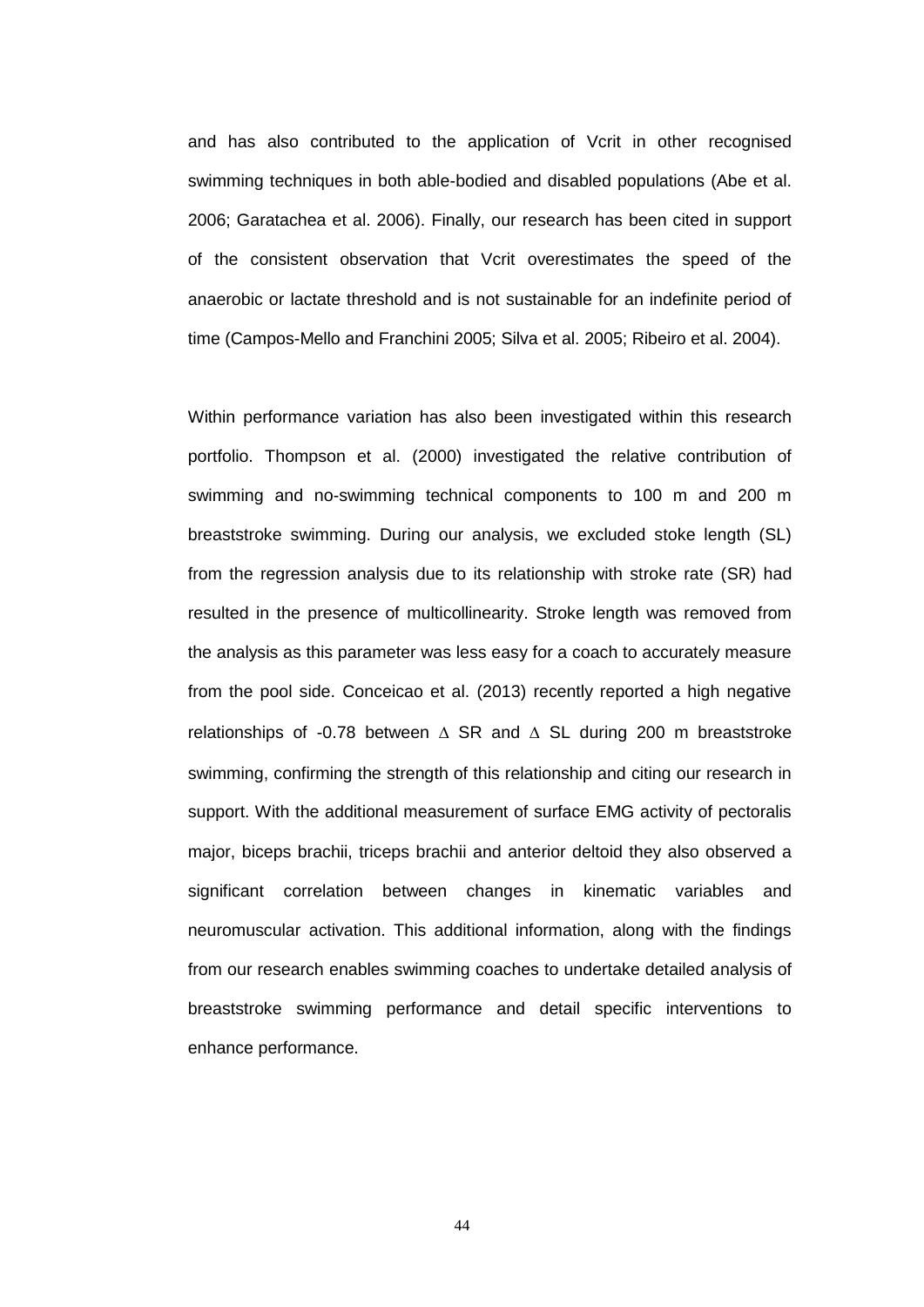Martin et al. (2012) were the first to report pace profiles during off-road competitive mountain biking and observed that cyclists utilised an even pace profile from lap-to-lap, but during a single lap a dynamic variable pace profile was adopted that was often independent to changes in terrain. Abbiss et al. (2013) have recently published speed data collected during a world cup crosscountry mountain bike event, although disappointingly they chose not to make any reference to our earlier similar study. In contrast to our data, they reported a variable pace profile from lap-to-lap characterised by a fast second lap followed by a gradual decrease in speed for subsequent laps in elite senior and junior riders. Such a linear decrease is also reported to have been observed in power output during an unpublished simulated 4-lap mountain bike race by Ferreira et al. (2013). It is possible, that a decrease in speed during the final lap of our research was masked by the inclusion of a female rider who raced over only 4 laps, rather than 5 laps in the men's race. Therefore, the final  $5<sup>th</sup>$  lap speed is potentially elevated as it includes only male riders and not the female rider. Nevertheless, in partial agreement of our data, Abbiss et al. (2013) observed that the top placed riders were able to maintain a more even pace profile than lower placed riders, suggesting that adoption of an even pace profile is preferable. Abbiss et al. (2013) suggested that their observed slower paced first lap in comparison to the second lap is a reflection of the mass start and narrow tracks which forces riders to ride at a slower speed. Ferreira et al. (2013) also indicated that lap-to-lap pace profiles in x-country mountain bike races would be influenced by an individual rider's start position on the grid. Referring to our work (Martin et al. 2013), they suggested that our observation of even pacing could be related to poor positioning on the start grid, however a starting grid was not utilised in the regional event where data was collected. Instead riders self-selected their start position and this is likely to have reflected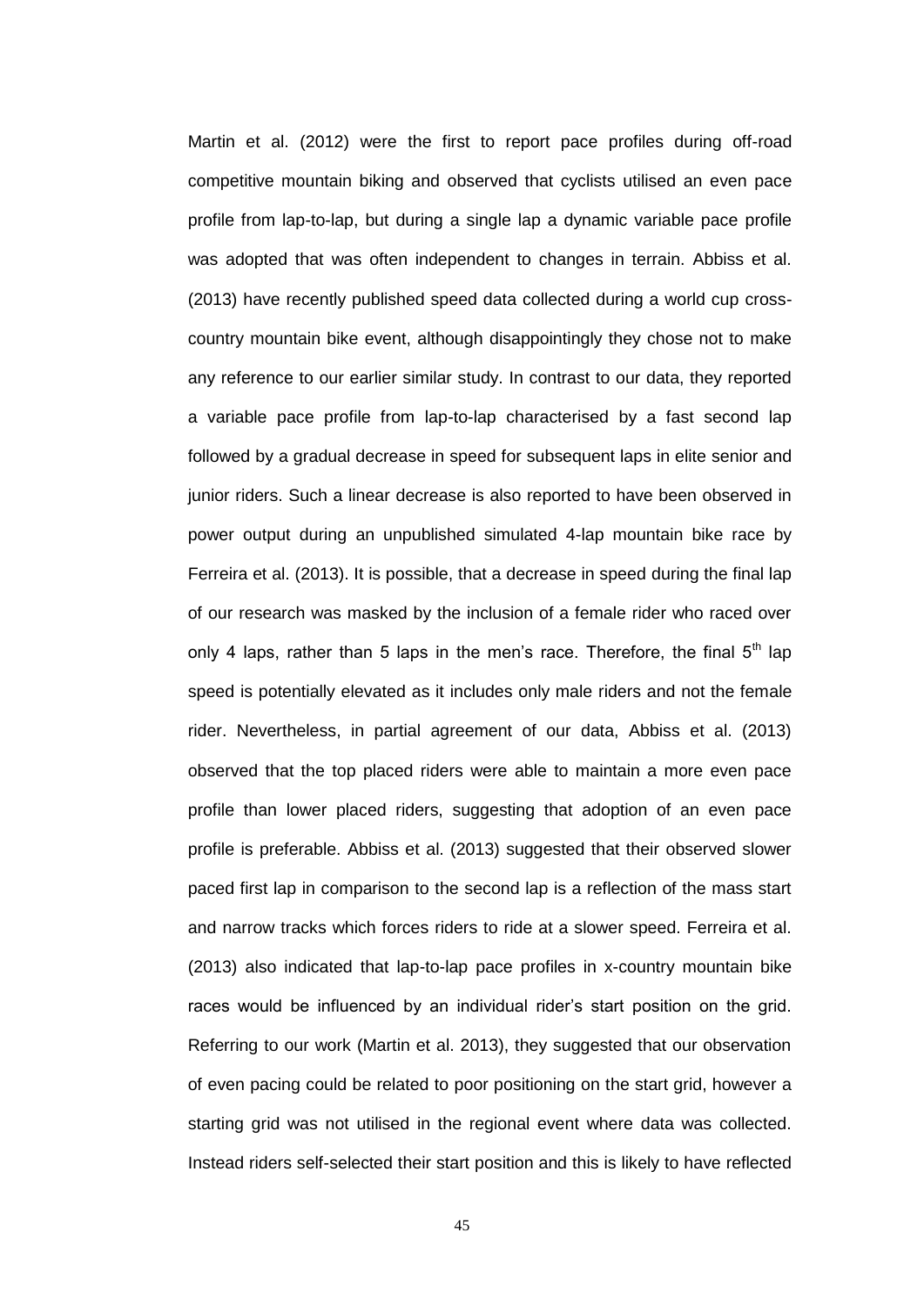their confidence and expectation of their ability therefore ultimately enabling them to choose an optimal placement on the start line resulting in the achievement of an even pace profile.

This review has evidenced that the research included in this portfolio has stimulated and shaped further research investigation into the variability of sport performance. Specifically my research has i) informed procedures for the assessment of critical swimming velocity, ii) contributed to the application of critical swimming velocity in other swimming techniques and swimming populations, iii) contributed to the development of research exploring diurnal variation in sports performance and also in exercise and health, and iv) explained research observations investigating diurnal variation of exercise.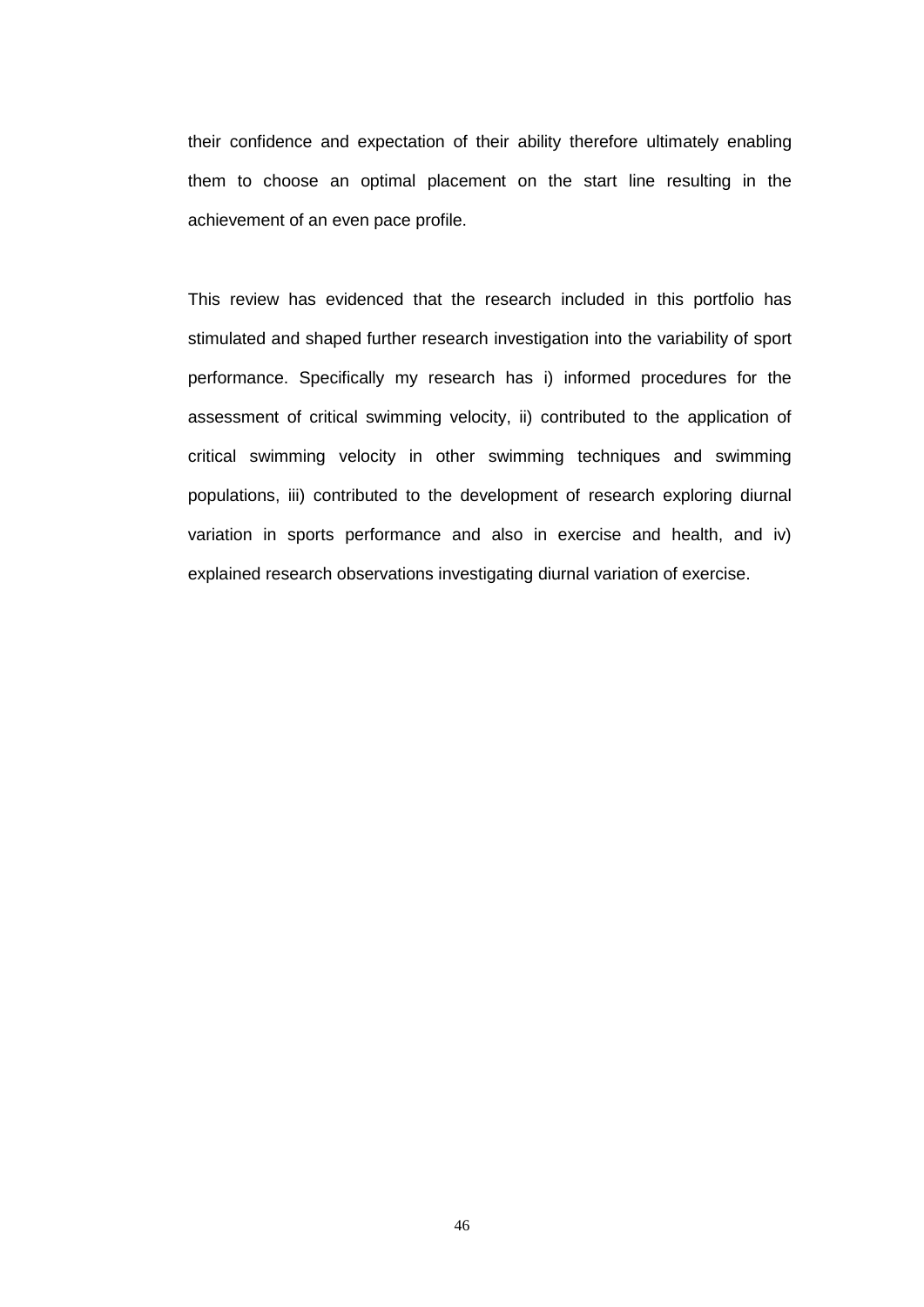# *d) A description, synthesis and evaluation of any links between the outputs and the development of the portfolio of evidence*

The research outputs are linked in that each paper assesses the impact of biological variation on sports performance and utilises applied research techniques and equipment in order to assess variation.

Paton and Hopkins (2006) identified that intra-individual performance variation of elite cyclists competing in Olympic, National and World Cup series ranged from 0.4 – 2.9% across three different cycling events. Whilst the authors focussed on identifying reasons for different levels of variation across the events e.g. pack riding/drafting, technical demands the data indicate that variation in sports performance is expected. Calculation of the typical variation in individual performance is important since it identifies the smallest worthwhile change in performance that training and other interventions need to induce to improve/enhance performance (Hopkins et al. 1999).

Performance-to-performance variation is not only observed over a competitive season, but also occurs from day-to-day and between performances completed within a single day. Regular rhythmic variation of biological variables reflects the body's internal 'body-clock' which regulates activity in accordance with the solar day (Reilly and Waterhouse 2009). Chronobiology investigates the degree of variation in biological variables and the endogenous and exogenous mechanisms which regulate the fluctuations (Drust et al. 2005). The internal 'body clock' is located in the suprachiasmatic nuclei at the base of the hypothalamus producing regular feedback loops which result in rhythmic variation (Reilly and Waterhouse 2009). Environmental influences from the light-dark cycle of the solar day and the sleep-wake cycle assist in entraining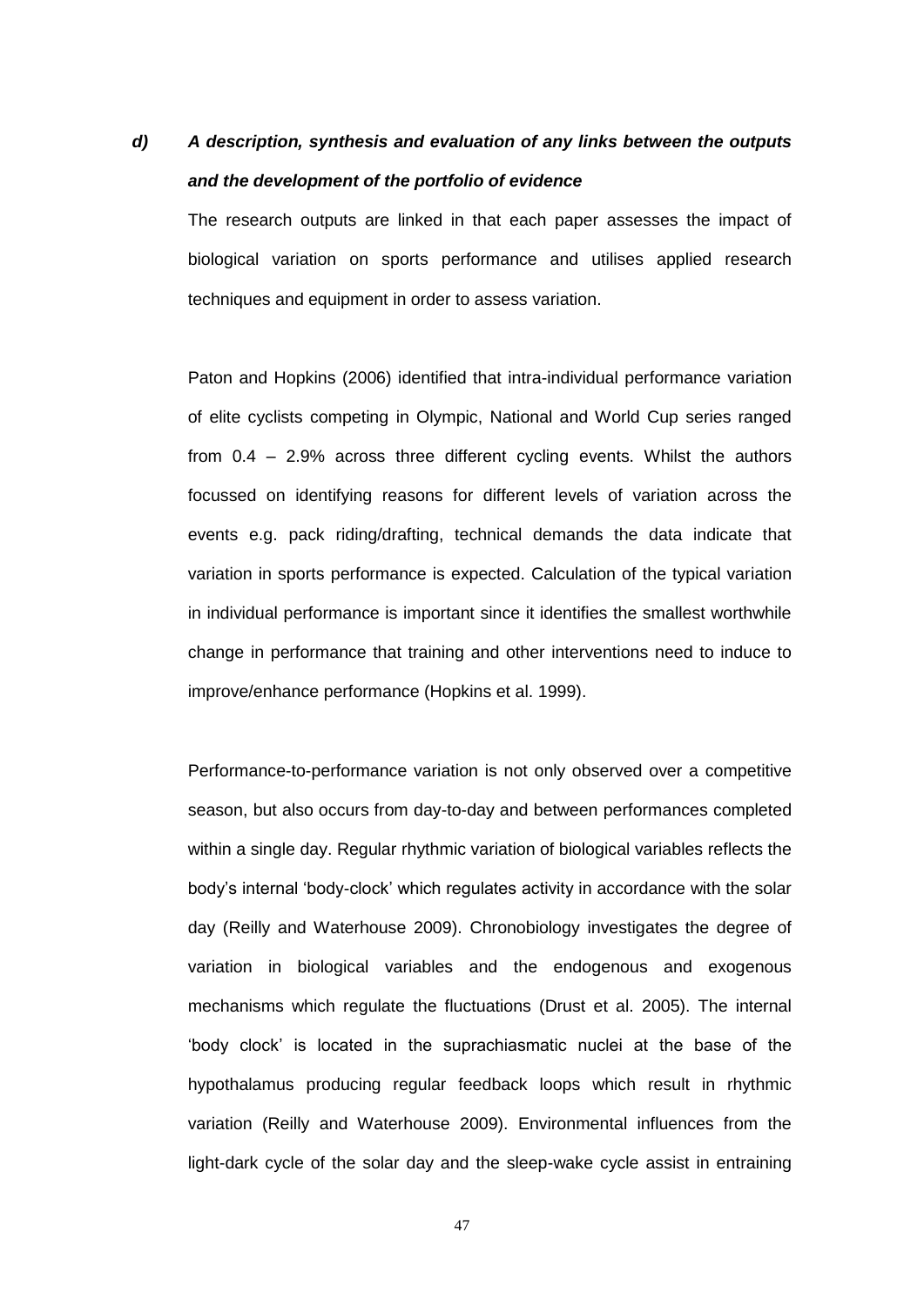the endogenous rhythm to the 24-hour day (Gronfier et al. 2007; Roenneberg et al. 2007). Research measuring maximal sports performance every 4 – 6 h over a 24-hour period has identified significant variation of performance, with performance in the late afternoon/evening being significantly better than performance completed early in the morning (Kline et al. 2007; Reilly et al. 2007; Souissi et al. 2010; Racinais et al. 2010). The variation in performance typically parallels the body temperature rhythm (Reilly et al. 2007) with similar rhythms evident in heart rate (Carandente et al. 2006), flexibility (Reilly et al. 2007), and grip strength (Reilly et al. 2007). When only morning and evening assessments are taken diurnal variation of performance or its component parts can be reported. The diurnal variation of performance is particularly important in sports such as swimming and athletics where qualifying heats are scheduled in the morning whilst finals are scheduled for the evening. Therefore, the ability to produce a fast time in the morning is impaired by the circadian rhythm of performance. Investigation of diurnal variation and interventions which may enhance morning performance is valuable to coaches and athletes.

Variation within a single performance is also evident. Frequent assessment of power/velocity data during a single bout of exercise has been shown to provide information on variation in pacing profiles (Garland 2005; Lambert et al. 2004; Tucker et al. 2006b; Angus and Waterhouse 2011). These studies have identified that a common variation profile characterised by a fast start, a slower middle portion and a fast end is typically observed in events lasting ~120 s and longer (Garland 2005; Tucker et al. 2006b). Atkinson et al. (2007b) indicate that a successful pacing strategy enables the optimal allocation of physiological resources for an exercise task of known duration. It has been proposed that the sub-conscious brain controls and regulates workload throughout self-paced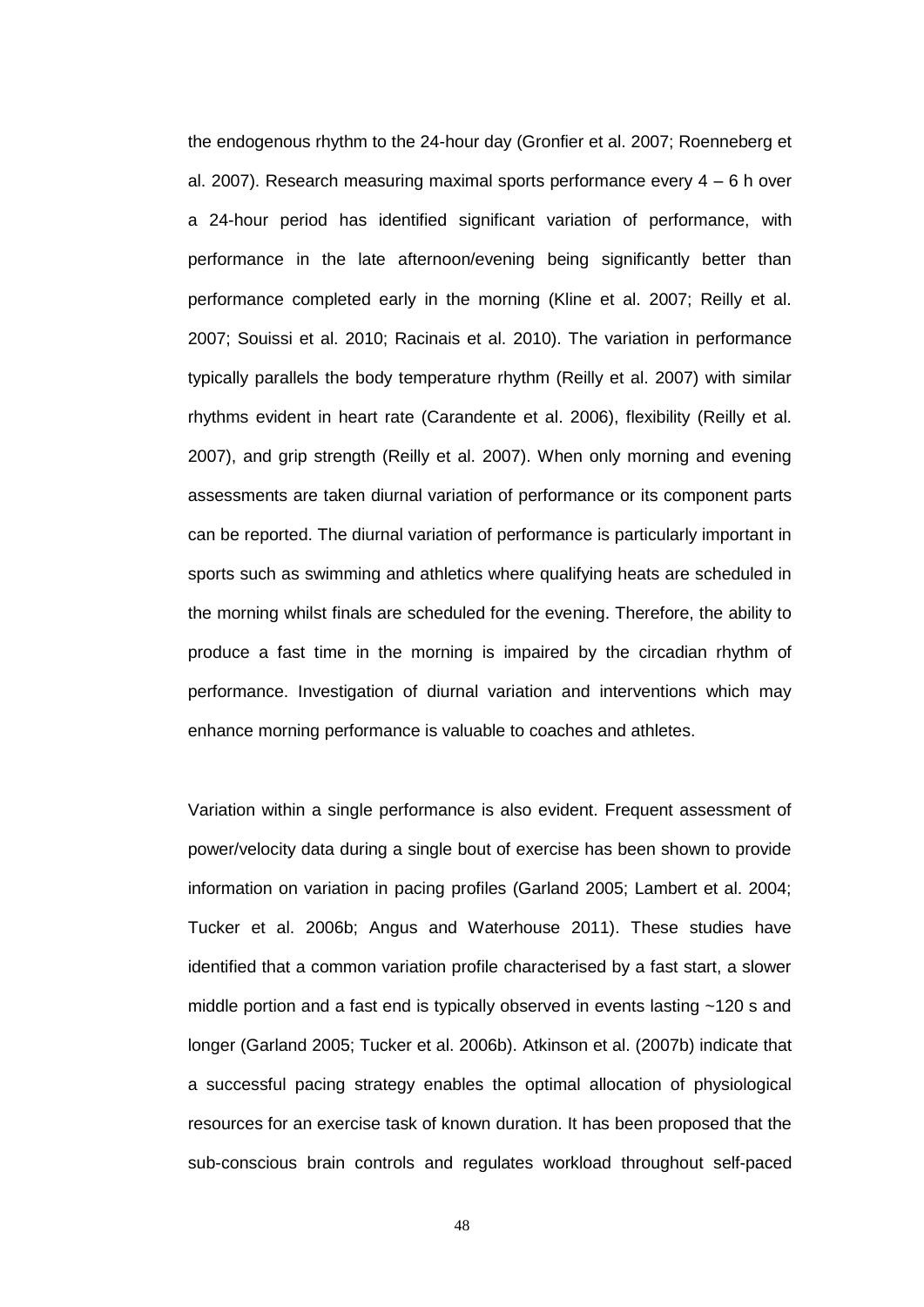exercise in an oscillatory manner ensuring that a 'reserve' is maintained to protect the body from catastrophic physiological or metabolic failure (St Clair Gibson and Noakes 2004). The observed 'end-spurt' during the final stages of maximal self-paced exercise and deterministic variations in performance throughout the exercise bout indirectly supports the notion of the reserve capacity (Tucker et al. 2006a, 2006b) and the continuous regulation of workload by the brain (Tucker et al. 2006a; Billat et al. 2009; Abbiss et al. 2010).

Measurement of variation requires appropriate tools and techniques to be used by the researcher to ensure reliability and validity within a field-setting. The identification of variation requires measurements to be made at timely intervals. If measurements are made too infrequently then variation might be missed. Within-race variation requires measurements to be made at high frequency intervals to provide moving image data rather than infrequent snapshots (Kay et al. 2001). Similarly intra-daily variation needs to be measured at regular intervals throughout the day beginning and ending at the same time in order to clearly evidence the full cyclical variation in performance (Drust et al. 2005).

From the discussion above it is evident that extensive variation exists both within a single bout of exercise or between performances. Research utilising appropriate techniques and instrumentation to assess the amount of variation in performance is crucial to understand the dynamic regulation principles underpinning the variation in performance.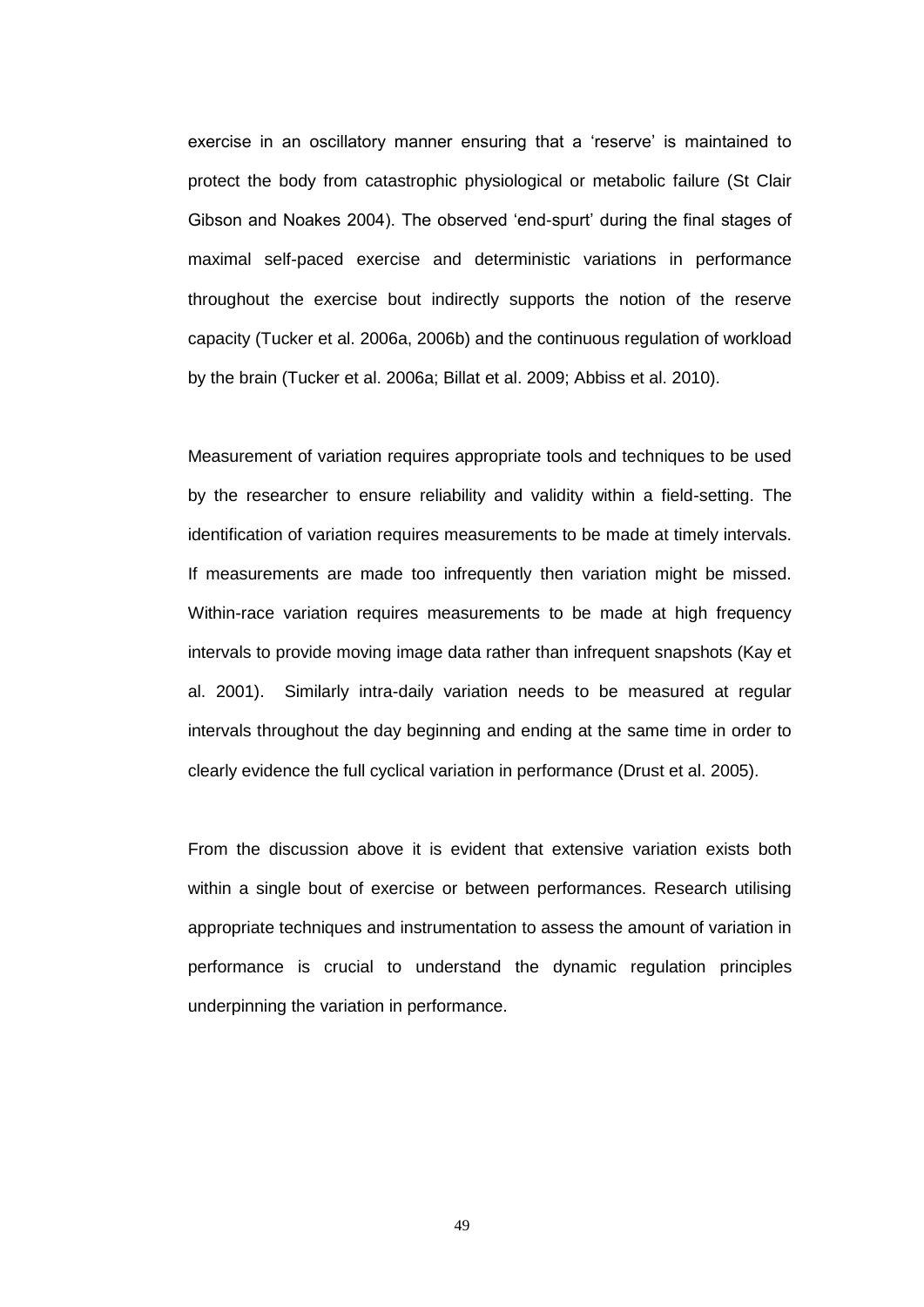# *e) A critical reflection using an appropriate methodology, model or theory on the candidate's development as a research practitioner*

The Vitae Researcher Development Framework identifies four domains that encompass the knowledge, skills and personal qualities of excellent researchers (Careers Research and Advisory Centre 2010). This section will critically reflect upon my development as a researcher with reference to each of the four domains.

### *Domain A: Knowledge and intellectual abilities*

Discussion, applied practice and teaching have been the three prominent drivers of my knowledge and intellectual development. Building upon the strong foundations of subject knowledge on completion of my MSc, discussions whilst providing sport science support with two early mentors Professor Greg Whyte and Dr Kevin Thompson were instrumental to developing detailed knowledge and understanding of sports physiology and linking theory to actual sports performance. At the University of Worcester, I initiated a research discussion forum where staff were invited to discuss papers which stimulated discussion of research design, assessment protocols and theory. More recently, monthly meetings of the Regulation of Performance research interest group has promoted engagement with literature from physiology and psychology disciplines to develop a multi-disciplinary understanding of the diverse factors thought to impact upon pacing and performance regulation. These meetings have led to stimulating debate with creative thinking, and research ideas as well as evaluating proposed methods of our group's research projects which have all contributed to my on-going development in this area.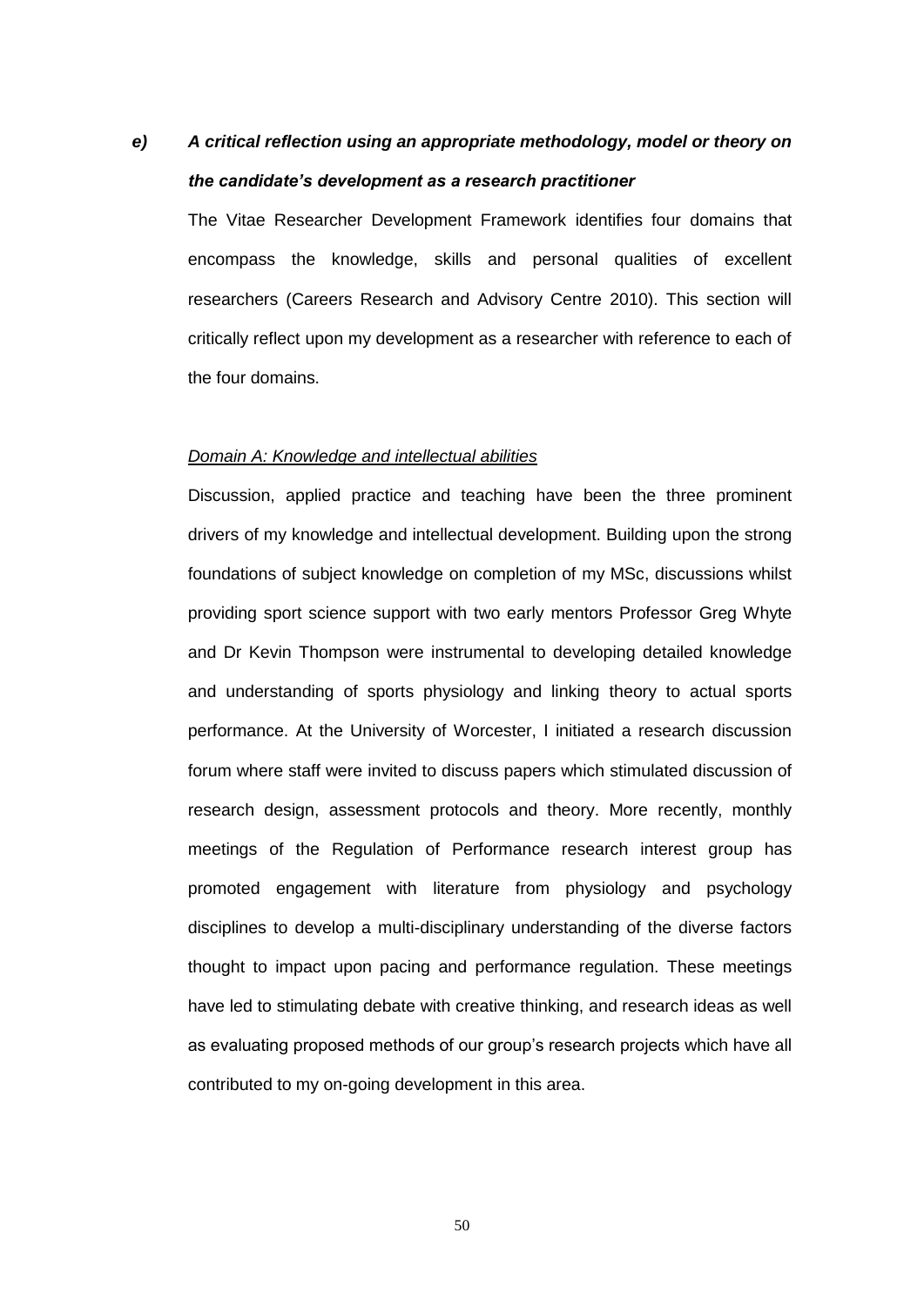Engaging in applied practice with local and regional endurance athletes has cultivated an interest in improving performance. Talking with and observing athletes during training and performance, together with answering their questions has stimulated me to undertake further reading, attend BASES workshops and critique assessment protocols. I have supervised 2 candidates through BASES supervised experience route and this was challenging and further encouraged debate of theory of performance assessment techniques, data interpretation and strategies to enhance training and performance.

As a University Teaching Fellow, I have been recognised for excellence in learning and teaching, and my innovative work in the use of problem-based learning has been highly influential in the development of our current Sport and Exercise Science programmes. This approach to learning promotes research informed teaching in an applied real-world framework and enables students to develop a range of key skills in research, reading, interpretation, problemsolving and application of theory to practice. Teaching research methods enhances my own knowledge and capabilities through revisiting fundamental techniques, promoting critical evaluation skills and advancing students capacities in new techniques. Teaching has also ensured I am familiar with information and digital technology capabilities enabling me to communicate effectively with a range of audiences. I have attended workshops led by the Graduate Research School and the University's Information and Learning Services centre in the use of database and bibliographic referencing software. Due to sporadic use I have not yet mastered these aspects and this is a key area for my development both as a researcher but also as a mentor, teacher and future supervisor.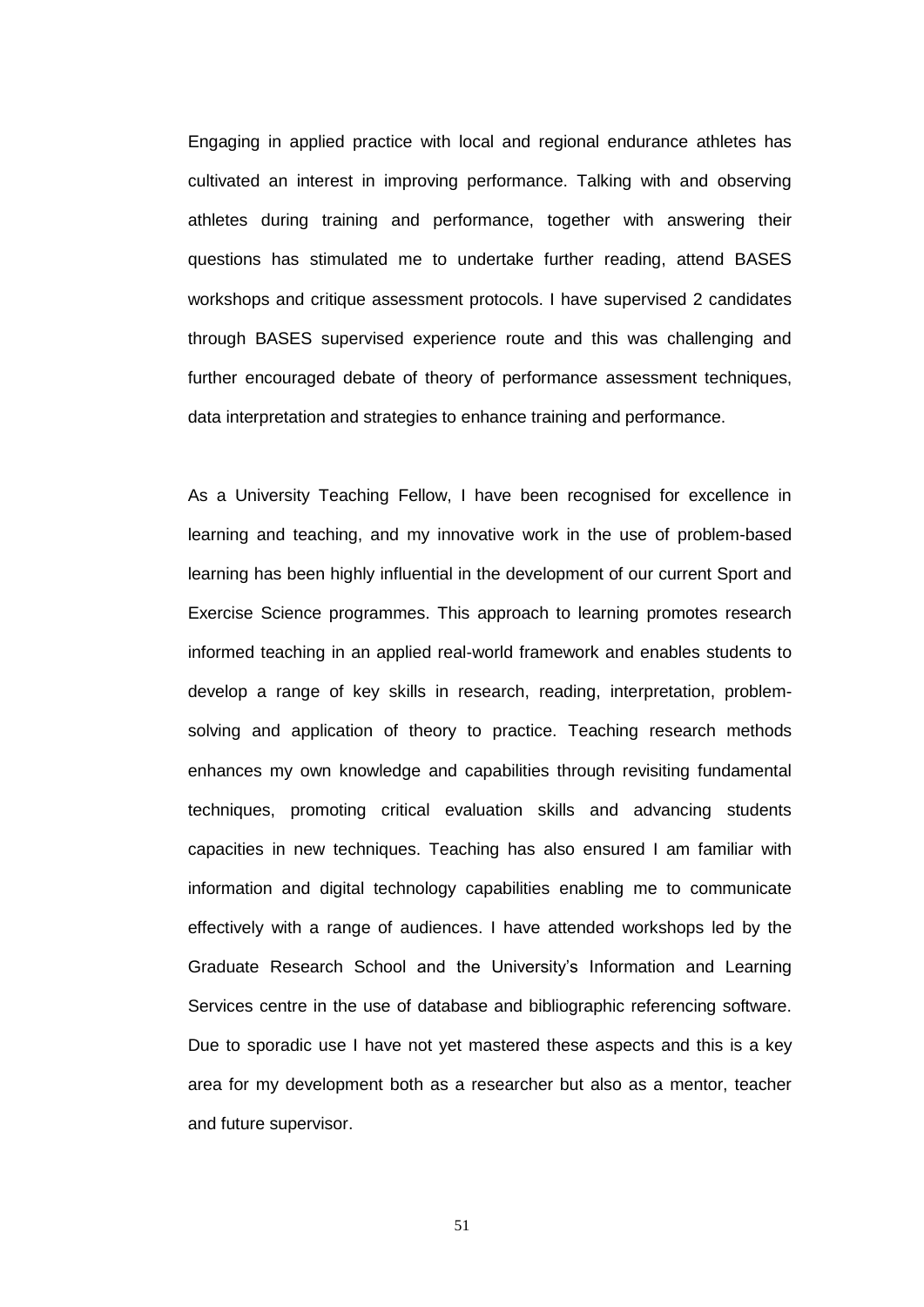### *Domain B: Personal effectiveness*

Early publication success and excellent mentorship developed a deep enthusiasm for research and instilled self-confidence in my abilities as a researcher. I am able to defend my work in public and through the peer review process for publication, and I have always taken responsibility for the development and planning of my own research projects effectively seeking support as needed. Whilst still a relatively new researcher, I moved into a role where I provided support, encouragement and opportunity to other staff to engage and develop their own research interests and confidently took on the role of principal investigator for internal and external research projects. In this role, I am skilled at involving all staff, setting clear actions and expectations of individuals whilst accepting overall responsibility for the project. At the University of Worcester, my research experience alongside good inter-personal skills and objective and strategic viewpoints enabled me to be influential in the strategic development of departmental research. My appointment as Institute research co-ordinator has given me responsibility for developing our research vision, research strategy, writing annual research reports, research seminar programmes, advise on planning, resources and workloads to develop our research culture. As a member of the University's Research and Knowledge Transfer committee I also contribute to the University's strategy and policy.

#### *Domain C: Research governance and organisation*

As Laboratory Director I have responsibility for determining health and safety policy for students, staff and external clients, budget control and resource management and ensuring quality control and practice. I ensure that research students undertake competency training in all equipment and procedures prior to data collection, and lead staff development workshops in these areas. As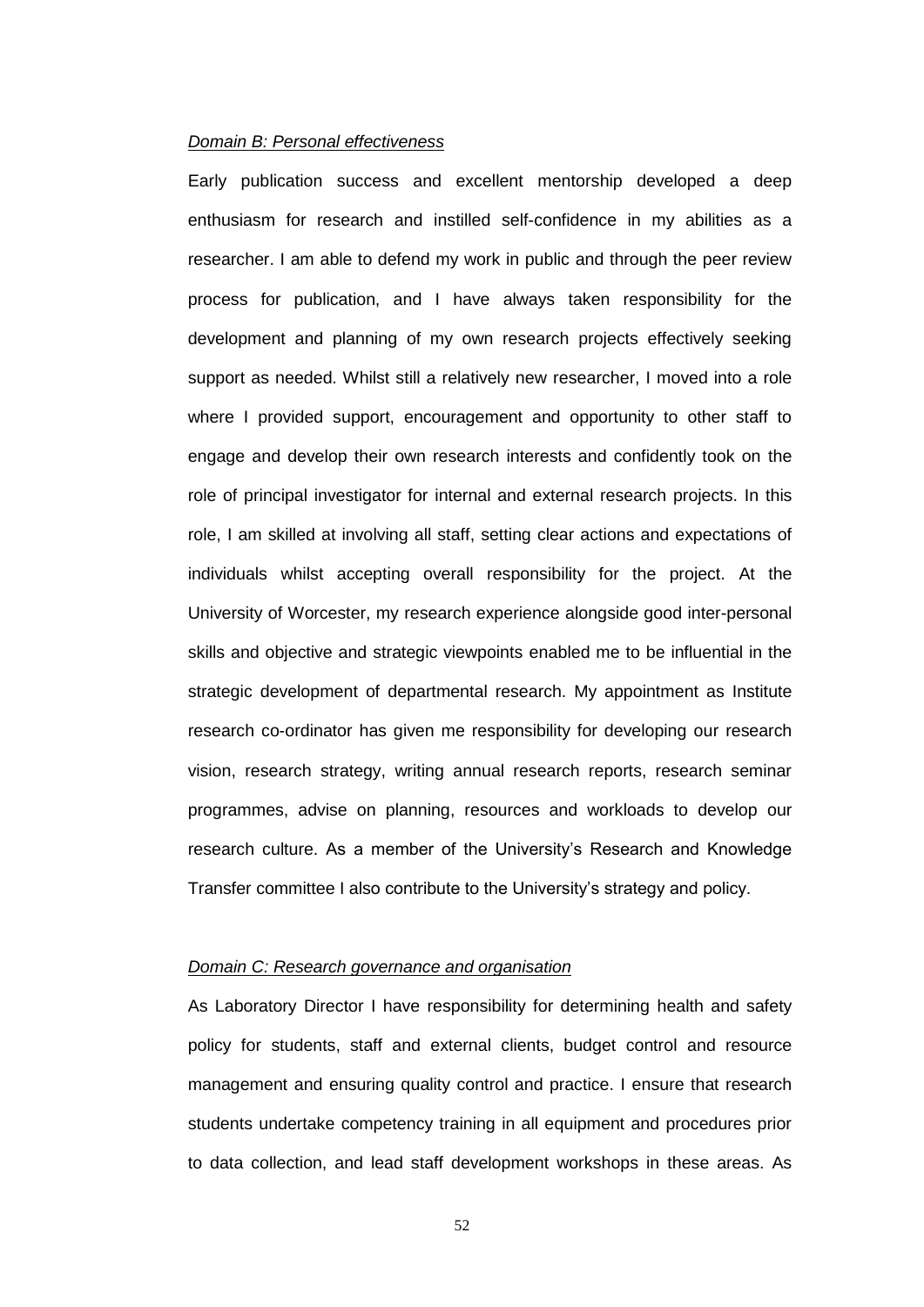Laboratory Director I was asked to join the research ethics committee at the University of Wolverhampton and I also serve on the equivalent committee at Worcester University. My practice and belief is to lead by example in all areas of my work and therefore ensure that I am thorough in the completion of all ethics documentation and review ethics applications with an objective viewpoint. In 2007, I was part of a research team that conducted a Higher Education Academy (HEA) funded project "Transparency and comparability of research ethical interpretation and the research ethics decision making process in sport and exercise science". Published in Research Ethics Review this project identified typical ethical review processes and practice in HE institutions and indicated the minimum level of information required by committees to enable decisions to be made. This research influenced the development of ethics procedures and staff development in my Institute. This extensive experience enables me to confidently provide advice pertaining to ethics, copyright, confidentiality and authorship to students and staff. A key area for my development is research funding through grant applications and company sponsorship. Without a PhD qualification, I have not considered myself to be in a position to apply for funding although I have successfully been awarded two small (£3,500) research grants from the HEA to undertake pedagogical projects.

### *Domain D: Engagement, influence and impact*

My inter-personal skills and objective, inclusive views were instrumental in being appointed as research co-ordinator. In particular, I have promoted the importance of staff working collegially to develop their research enabling individuals to contribute in the areas of their strength and receive support and guidance from others in research aspects they are still to develop. Technical,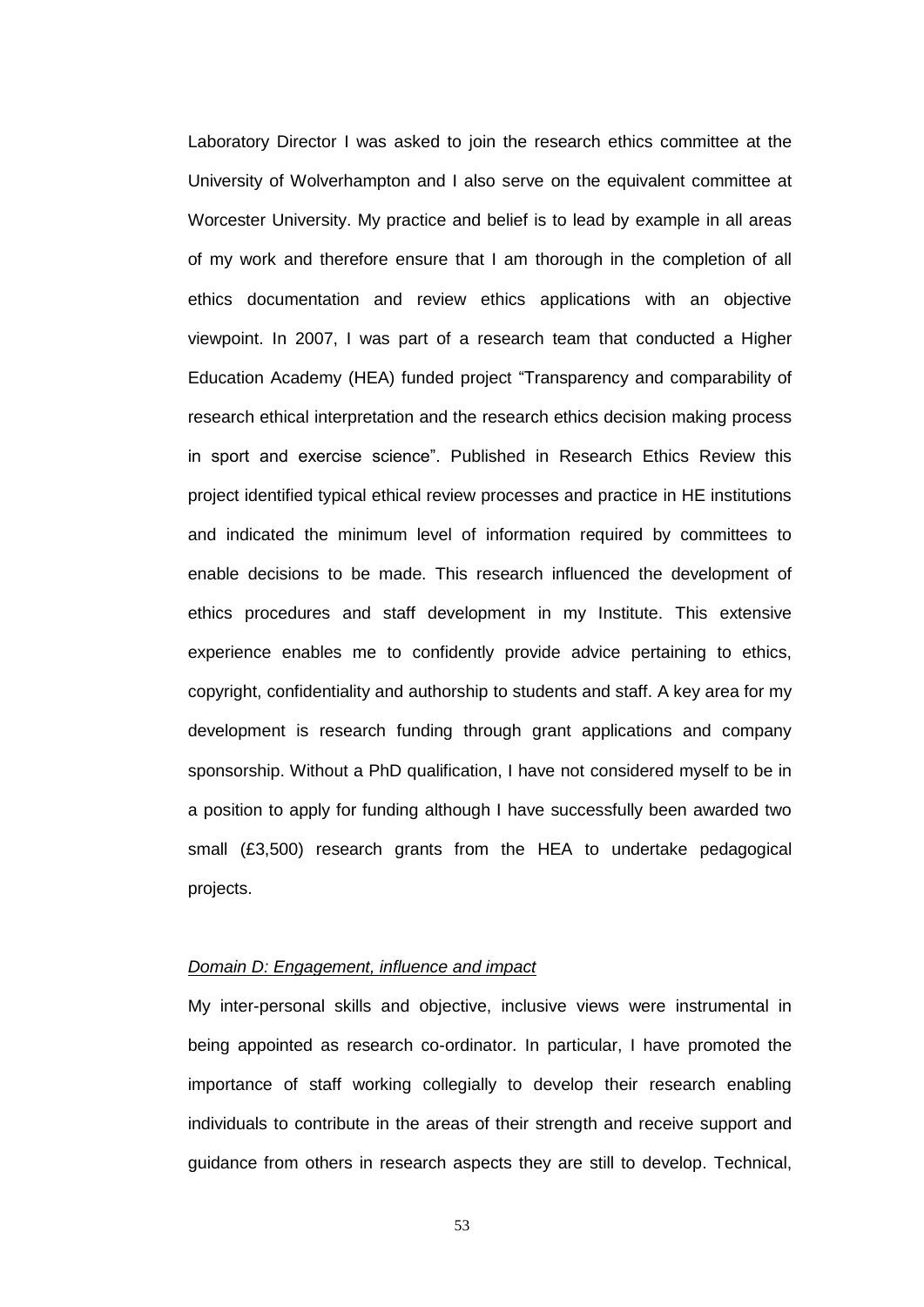support staff and research students are all encouraged to engage with research teams. Recently, I led a small team to develop an Institute research mentoring scheme to further nurture and support staff in research and scholarly activity. I co-ordinate a peer review system for applications to University funded PhD studentships and other research schemes and this has led to increased success through higher quality submissions. I meet regularly with the Senior Management Team to inform and guide policy and practice to encourage ongoing research development. Recent examples of this impact include the development of an MRes in Sociology of Sport and negotiated reduced workloads for staff with particularly high research demands or those in the final stages of their PhD. I regularly present to staff data on research activity and publications to promote and encourage effective use of research time, and this has been particularly important leading up to REF. I am co-lead for the Institute's REF submission and contribute to the University's REF working group in this capacity. I am an eloquent presenter, making effective use of multi-media as required, and have only received positive feedback on my academic writing style resulting in an acceptable publication profile. I need to further develop my networking skills and have the confidence to actively seek external collaboration on future research projects.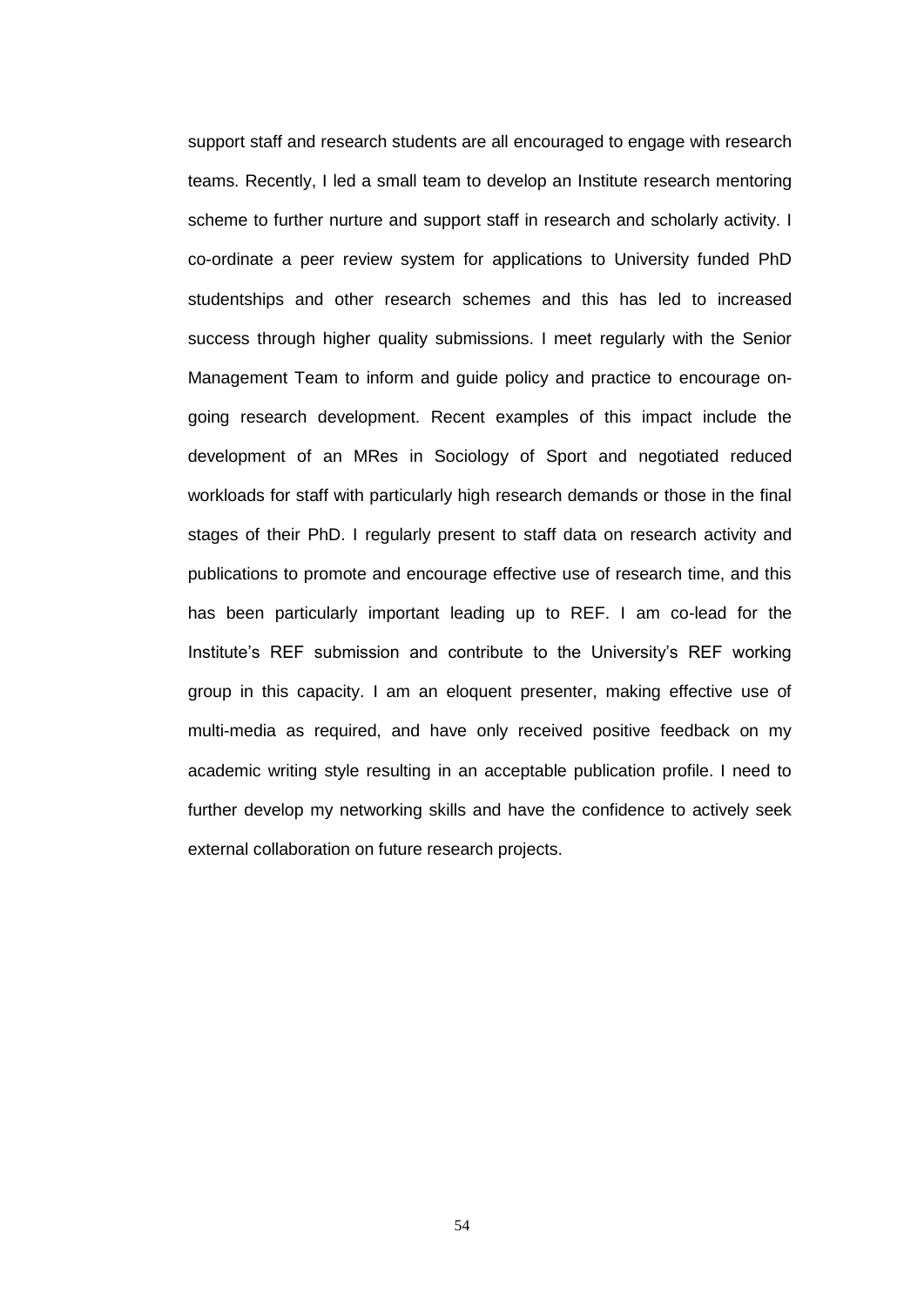# *f) Full statements on the extent of the contributions of all other persons where some or all of the outputs submitted are collaborative*

**Paper 1:** Professor Thompson proposed the study based upon his professional practice with Professor Haljand who undertook the videoing of all the events used and generated the split times and performance data. My contribution was the research design and selection of statistical analyses and to undertake the data analysis and generate the predictive equations, and finally compiled an early draft. Working with myself, Professor Thompson assisted in producing the final submission and Dr Cooper undertook some final data analysis when one equation was revised following removal of an additional element.

**Paper 2:** As principal investigator my contributions were extensive throughout the process proposing the research question, research design, all data collection and analysis and writing of the paper. Professor Thompson contributed in a supervisory role, advising throughout the process and editing drafts of the manuscript as it developed.

**Paper 3:** As principal investigator my contributions were extensive throughout the process establishing the research design and procedures, undertaking all data collection and analysis and writing of the paper. Professor Whyte contributed in a supervisory role, advising throughout the process and editing drafts of the manuscript as it developed.

**Paper 4:** As principal investigator my contributions were extensive throughout the process identifying the research question, establishing the research design and procedures, undertaking all data collection and analysis and writing of the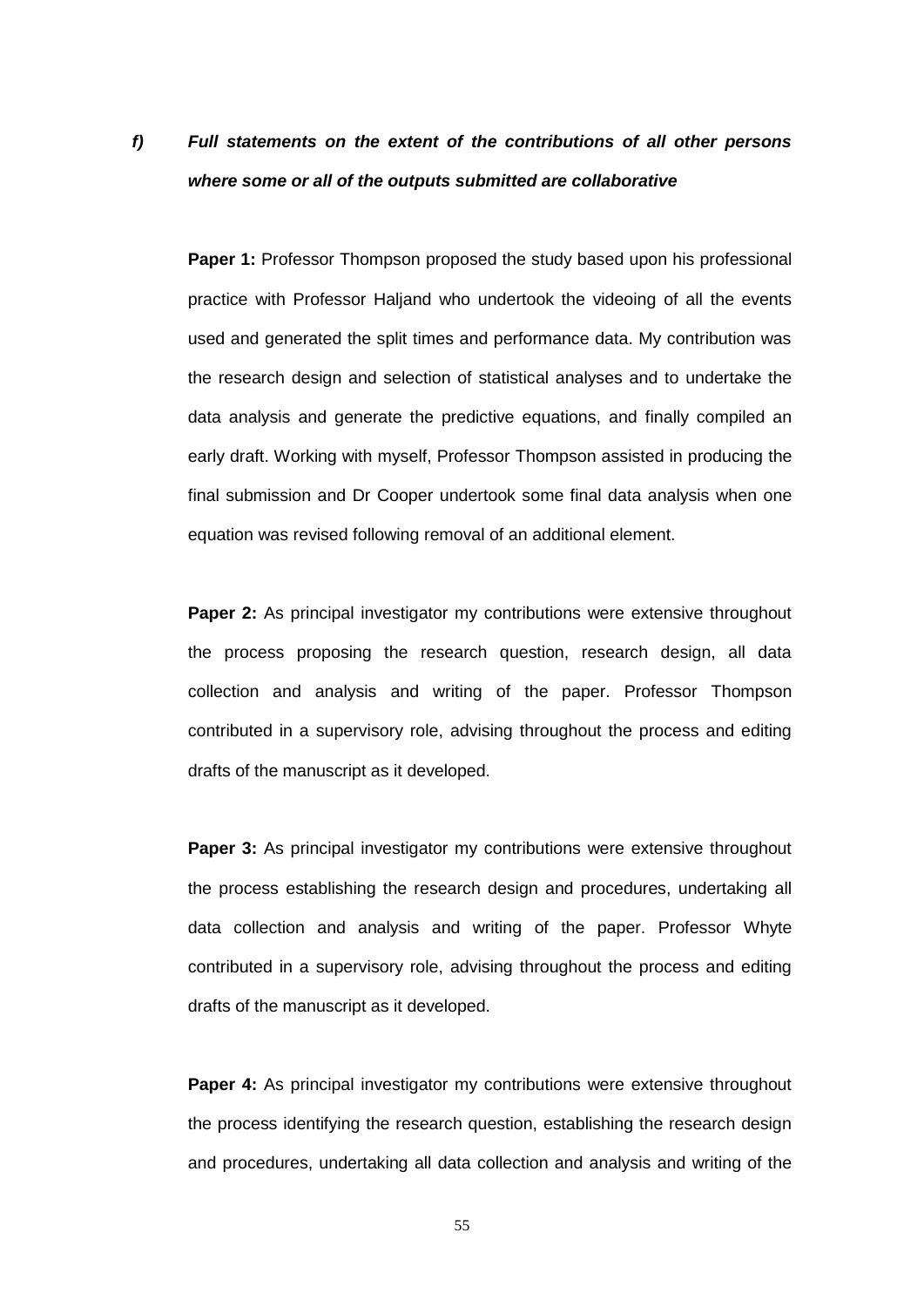paper. Professor Whyte contributed in a supervisory role, advising throughout the process and editing drafts of the manuscript as it developed. Dr Doggart assisted in some aspects of data analysis.

**Paper 5:** As principal investigator my contributions were extensive throughout the process identifying the research question, establishing the research design and procedures, undertaking all data collection and analysis and writing of the paper. Professors Thompson and Nevill contributed in a supervisory role, advising throughout the process and editing drafts of the manuscript as it developed.

**Paper 6:** As principal investigator, I undertook liaison with the race organisers and communication with participants, co-ordinated and undertook field data collection, undertook all laboratory tests, assisted in data analysis and wrote up the manuscript for publication. Annie Lambeth-Mansell undertook field data collection, data analysis and contributed to writing of manuscript. Co-authors Wright, Azevedo and Holmes participated in data collection either in field or laboratory and reviewed final drafts of the manuscript. Professor St Clair Gibson advised with the research idea, assisted with data analysis and edited drafts of manuscript as it developed.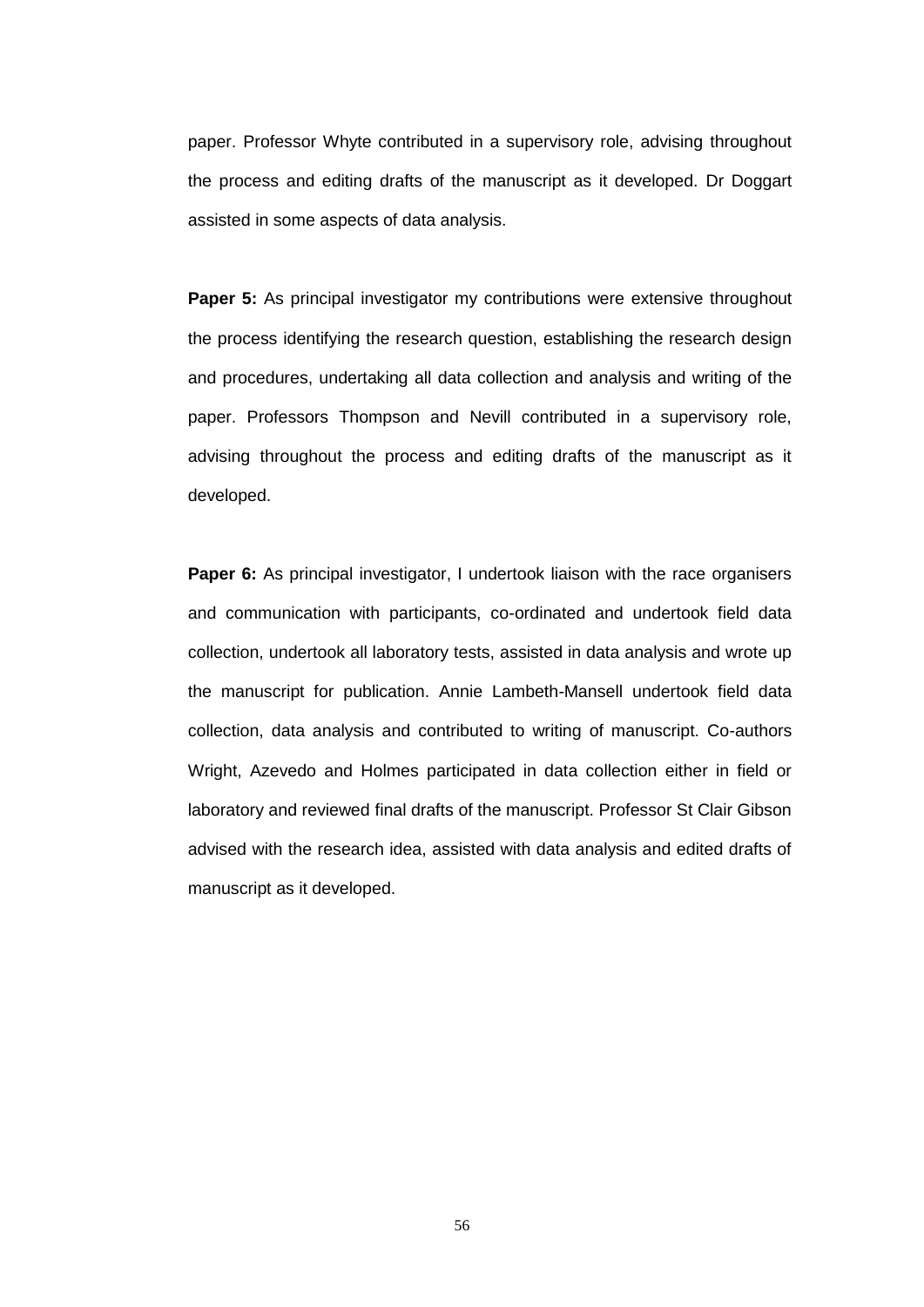### *g) Conclusions and suggestions for future work*

### **Conclusion**

The aim of the research portfolio was to explore the impact of variability upon sports performance through the timely and precise measurement of selected physiological variables. To investigate the effect of variability on performance and pacing during training and competition (objective 1) was met by undertaking six studies. Key findings from these investigations indicated that diurnal variation had no significant effect upon the metabolic responses to submaximal swimming or running (Martin and Thompson, 2000; Martin et al. 2001) and that early morning training when combined with evening training did not help to reduce the diurnal variation in race pace and maximal swimming performance (Martin et al. 2007). Importantly, however, it was recommended that coaches use longer warm ups prior to morning training in order to help alleviate the observed differences in body temperature and rating of perceived exertion (Martin et al. 2001). Research findings also indicated that critical swimming velocity could not be used as an indirect assessment of the speed of lactate threshold in triathletes (Martin and Whyte 2000), and identified that the relative contribution of technical non-swimming components (turning time and end time) varied with race distance and also with gender in breaststroke swimming (Thompson et al. 2000). Finally, in competitive mountain bike racing Martin et al. (2012) reported that cyclists adopted an even pace strategy across the 5 laps despite rapid adjustments in speed during each lap. Whilst changes in terrain accounted for some of this variation in speed, the additional dynamic changes were thought to reflect the dynamic regulation of self-paced exercise.

Valid and reliable data were collected using new and developing technologies (objective 2) such as the Aquapacer ™ (Martin and Thompson 2000; Martin and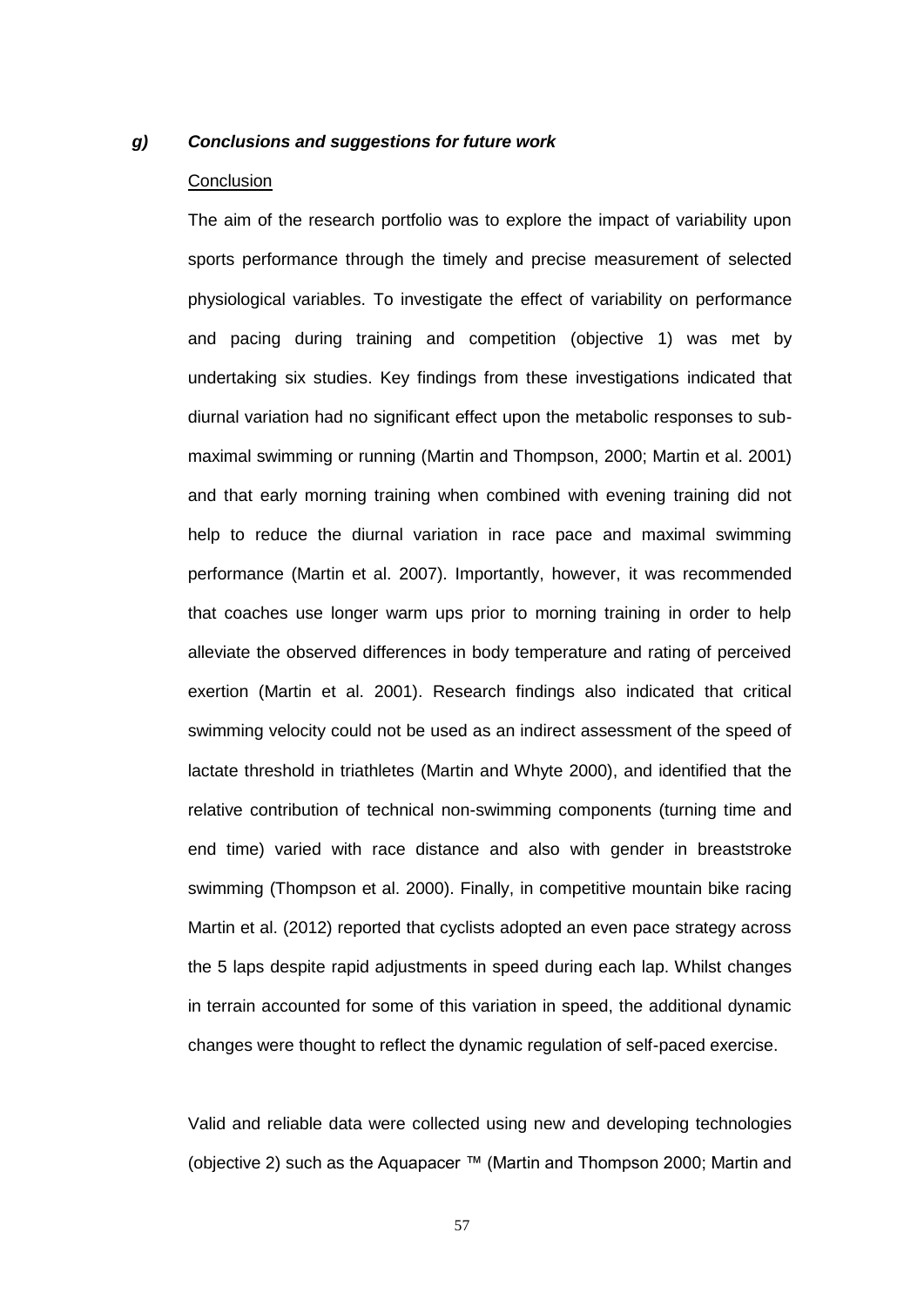Whyte 2000; Martin et al. 2007) and Global Positioning System (Martin et al. 2012) to meet objective 2. Measurements were taken using valid time points to enable identification of diurnal variation and at high resolution to measure dynamic regulation of pacing.

#### Future work

I have a co-authored paper on pacing during rowing published in International Journal of Sports Physiology and Performance in September 2012. This paper identified that whilst the overall power profile for the boat is consistent with previously reported profiles in both on-water and ergometer rowing, individual oarsmen demonstrate different profiles and remarkably produce different profiles. The co-author and I are planning to work with Worcester Rowing Club to see if these preliminary findings are replicated in other boat crews and to monitor potential changes in pacing and power profiles over the training year. This research will utilise relatively new technology (powerline system) to measure force at the oar of individual rowers for each stroke during on-water rowing. Following presentation of the rowing study and other related pacing research by co-author Andrew Renfree at the 2012 European Colleges of Sport Science annual conference, German researchers have invited us to collaborate with them to investigate pacing profiles during pool and open-water swimming.

I have a number of on-going research projects which further explore pacing and the factors influencing pacing during competition. A manuscript is currently being prepared which explores the pacing profile of cross-country mountain bike riders during a 6 hour race. Within this area future projects are likely to include investigation of year-on-year changes in pacing profiles of cross-country mountain bikers during 6 or 24 hour events. Additionally I am a co-author with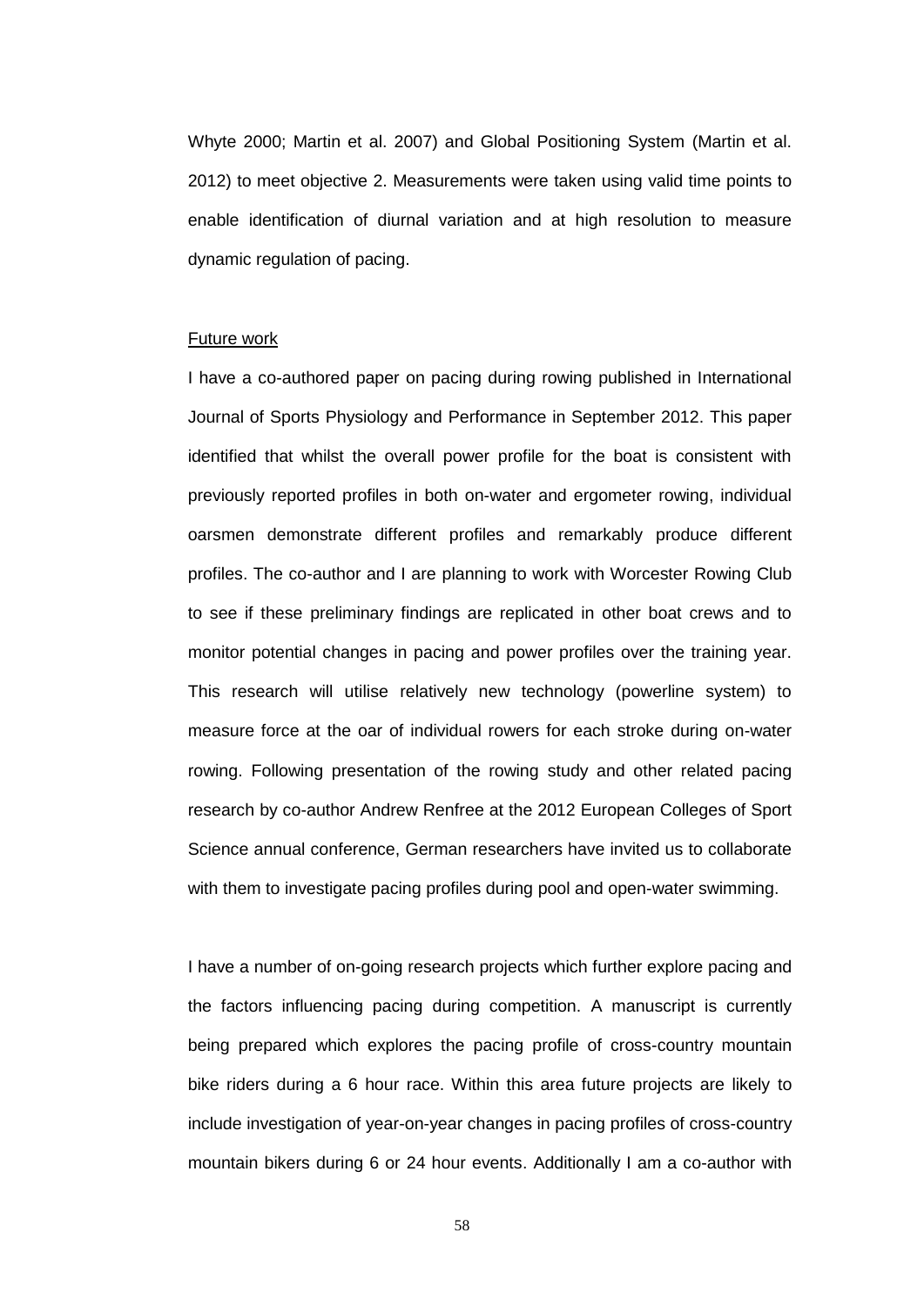colleagues Andy Renfree, Professor Alan St Clair Gibson and Dr Dominic Micklewright of a review paper on decision making during self-paced athletic competition. This work is the first to apply decision making theory to the regulation of self-paced activity and is currently under review in Sports Medicine.

There is potential collaboration with external colleagues in this area. I have recently communicated with Dr Simon Angus, a complexity science specialist in Australia who can provide advanced data analysis e.g. power spectrum analysis to help discover pacing and variability in velocity and heart rate data. I have extensive heart rate data sets from the mountain bike data that lend themselves well to analysis in this way.

I am part of the Regulation of Performance Research Interest Group and as part of this multi-disciplinary team of researchers have aspirations to attract external funding and research students to understand the integrated mechanisms that underpin pacing of self-paced exercise.

Whilst a successful publication record indicates proven capabilities to undertake research, the award of PhD is critical to enhance my confidence to further my research profile, apply for research funding and collaborate with national and international researchers.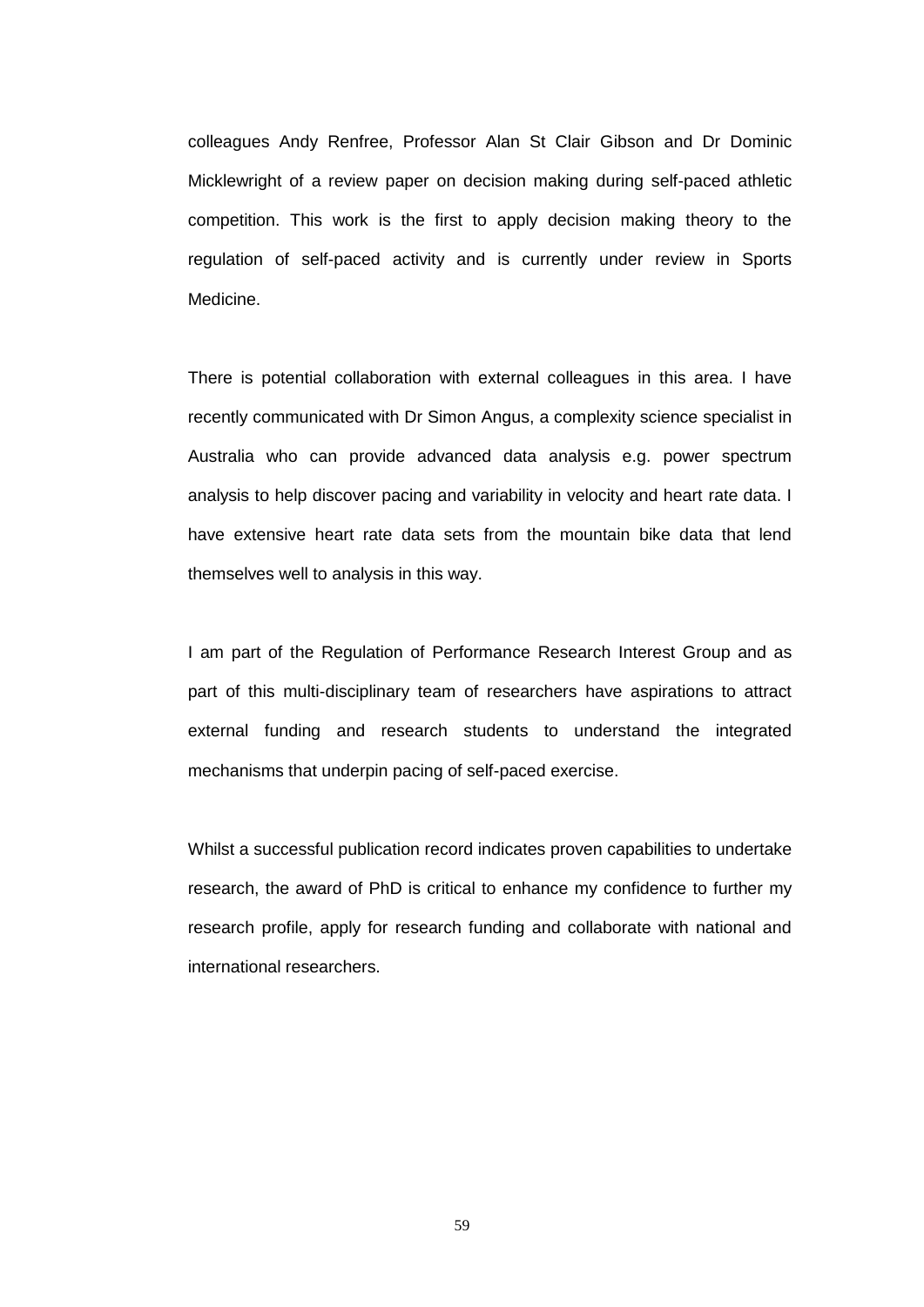### **References**

Abe, D., Tokumaru, H., Niihata, S., Muraki, S., Fukuoaka, Y., Usui, S. and Yoshida, T. (2006) Assessment of short-distance breaststroke swimming performance with critical velocity. *Journal of Sports Science and Medicine*, 5,  $340 - 348.$ 

Abbiss, C.R., Quod, M.J., Martin, D.T., Netto, K.J., Nosaka, K., Hamilton, L., Suriano, R., Bishop, D. and Laursen, P.B. (2006) Dynamic pacing strategies during the cycle phase of an Ironman triathlon. *Medicine and Science in Sports and Exercise*, 38, 726-734.

Abbiss, C.R., Straker, L., Quod, M.J., Martin, D.T. and Laursen, P.B. (2010) Examining pacing profiles in elite female road cyclists using exposure variation analysis. *British Journal of Sports Medicine*, 44, 437-442.

Abbiss, C.R., Ross, M.L.R., Garvican, L.A., Ross, N., Pottgiesser, T., Gregory, J. and Martin, D.T. (2013) The distribution of pace adopted by cyclists during a cross country mountain bike world championships. *Journal of Sports Sciences*, 31 (7), 787-794.

Ahmadizad, S. and Bassami, M. (2010) Interaction effects of time of day and sub-maximal treadmill exercise on the main determinants of blood fluidity. *Clinical Hemorheology and Microcirculation*, 45, 177-184.

Angus, S. and Waterhouse, B.J. (2011) Pacing strategy from high-frequency field data: more evidence for neural regulation? *Medicine and Science in Sport and Exercise*, 43 (12), 2405-2411.

Arellano, R., Brown, P., Cappert, J. and Nelson, R.C. (1994) Analysis of 50m, 100m, and 200m freestyle swimmers at the 1992 Olympic Games. *Journal of Applied Biomechanics*, 10, 189-199

Arnett, M.G. (2002) The effect of a morning and afternoon practice schedule on morning and afternoon swim performance. *Journal of Strength and Conditioning Research,* 15, 127 – 131.

Atkinson, G., Peacock, O. and Passfield, L. (2007a) Variable versus constant power strategies during cycling time trials: Prediction of time savings using an up-to-date mathematical model. *Journal of Sports Sciences*, 25, 1001 – 1009.

Atkinson, G., Peacock, O., St Clair Gibson, A. and Tucker, R. (2007b) Distribution of power output during cycling. *Sports Medicine*, 37 (6), 647-667.

Baxter, C. and Reilly,T. (1983) Influence of time of day on all-out swimming performance. *British Journal of Sports Medicine,* 17, 128-130.

Billat, V.L., Mille-Hamard, L., Meyer, Y. and Wesfreid, E. (2009) Detection of changes in fractal scaling of heart rate and speed in a marathon race. *Physica A,* 388, 3798-3808.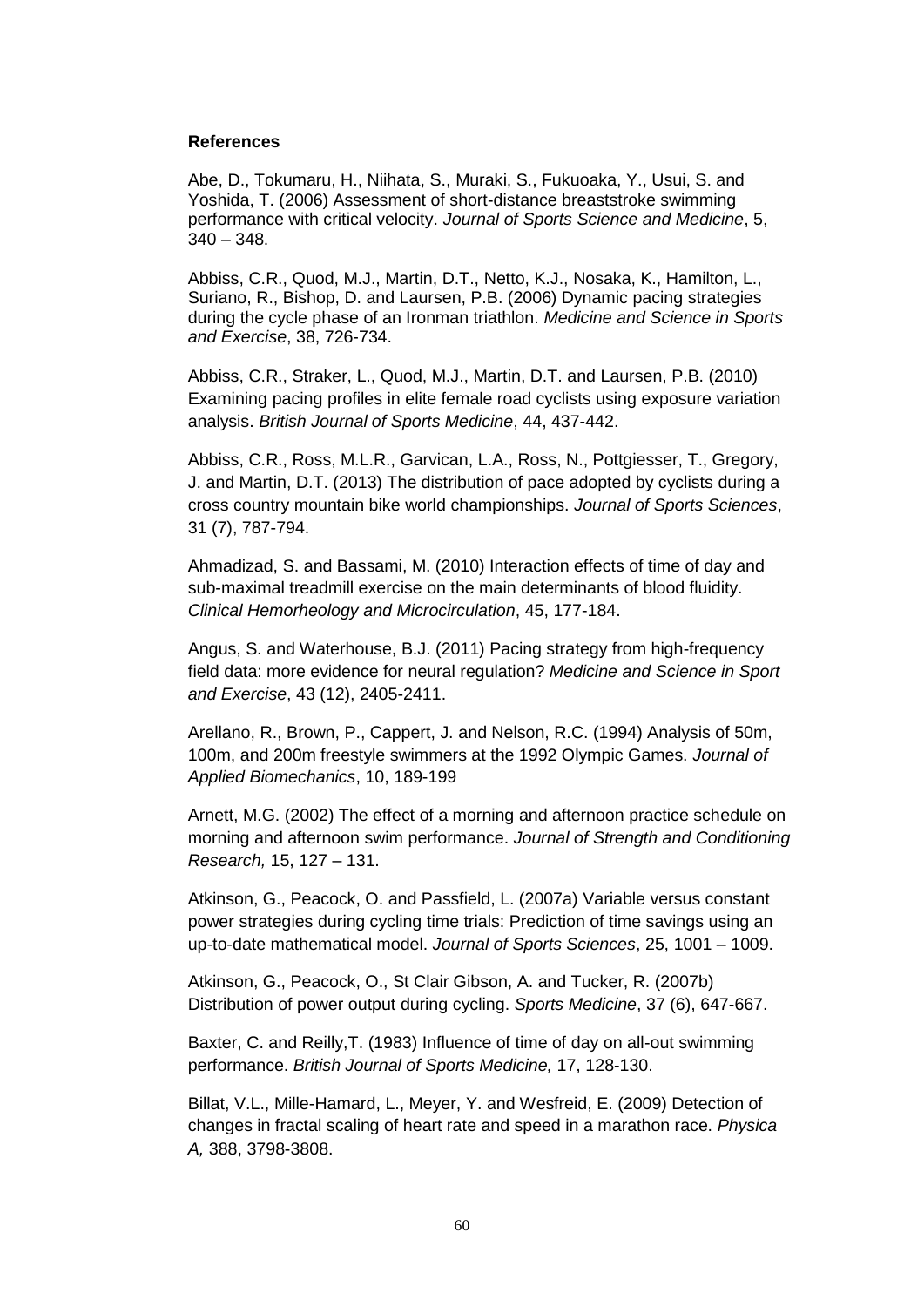Bosquet, L., Leger, L. and Legros, P. (2002) Methods to Determine Aerobic Endurance. *Sports Medicine,* 32 (11), 675-700.

Brisswalter, J., Bieuzen, F., Giacomoni, M., Tricot, V. and Falgairette, G. (2007) Morning-to-evening differences in oxygen uptake kinetics in short-duration cycling exercise. *Chronobiology International,* 24 (3), 495-506.

Campos-Mello, F.C. and Franchini, E. (2005) Critical velocity, lactate concentration and rowing performance. *Revista Brasiliera de Cineantropometria & Deempenho Humano,* 7 (2), 14 – 19.

Carandente, F., Montaruli, A., Roveda, E., Calogiuri, G., Michielon, G. and La Torre, A. (2006) Morning or evening training: effect on heart rate circadian rhythm. *Sport Science Health*, 1, 113-117.

Careers Research and Advisory Centre (2010) *Vitae Researcher Development Framework*. [Online] Available from: [www.vitae.ac.uk/rdf](http://www.vitae.ac.uk/rdf) [Accessed 24th April 2013].

Carter, H., Jones, A.M., Maxwell, N.S. and Doust, J. (2002) The effect of interdian and diurnal variation on oxygen uptake kinetics during treadmill running. *Journal of Sports Sciences*, 20, 901-909.

Chengular, S. N. and Brown, P. L. (1992) An analysis of male and female Olympic finalists in the 200m events. *Canadian Journal of Sports Sciences,* 17, 104-109.

Chtourou, H. and Souissi, N. (2012c) The effect of training at a specific time of day: a review. *Journal of Strength and Conditioning Research*, 26 (7), 1984- 2005.

Cohen, C.J. and Muehl, G.E. (1977) Human circadian rhythms in resting and exercise pulse rates. *Ergonomics*, 20, 475-479.

Corbett, J. (2009) An analysis of the pacing strategies adopted by elite athletes during track cycling. *International Journal of Sports Physiology and Performance*, 4, 195-205.

Conceicao, A., Silva, A., Barbosa, T.M. and Louro, H. (2013) Observation and technical characterization in swimming: 200 m breaststroke. *Revista Brasileira de Medicine do Esporte*, 19 (1), 56 – 61.

Craig, A., Skehan, P.L., Pawelczyk, J.A. and Boomer, W.L. (1985) Velocity, stroke rate and distance per stroke during elite swimming competition. *Medicine and Science in Sports and Exercise*, 17, 625-634.

Dekerle, J. (2006) The use of critical velocity in swimming. A place for critical stroke rate. *Portuguese Journal of Sport Sciences*, 6 (Supl 2), 201-205.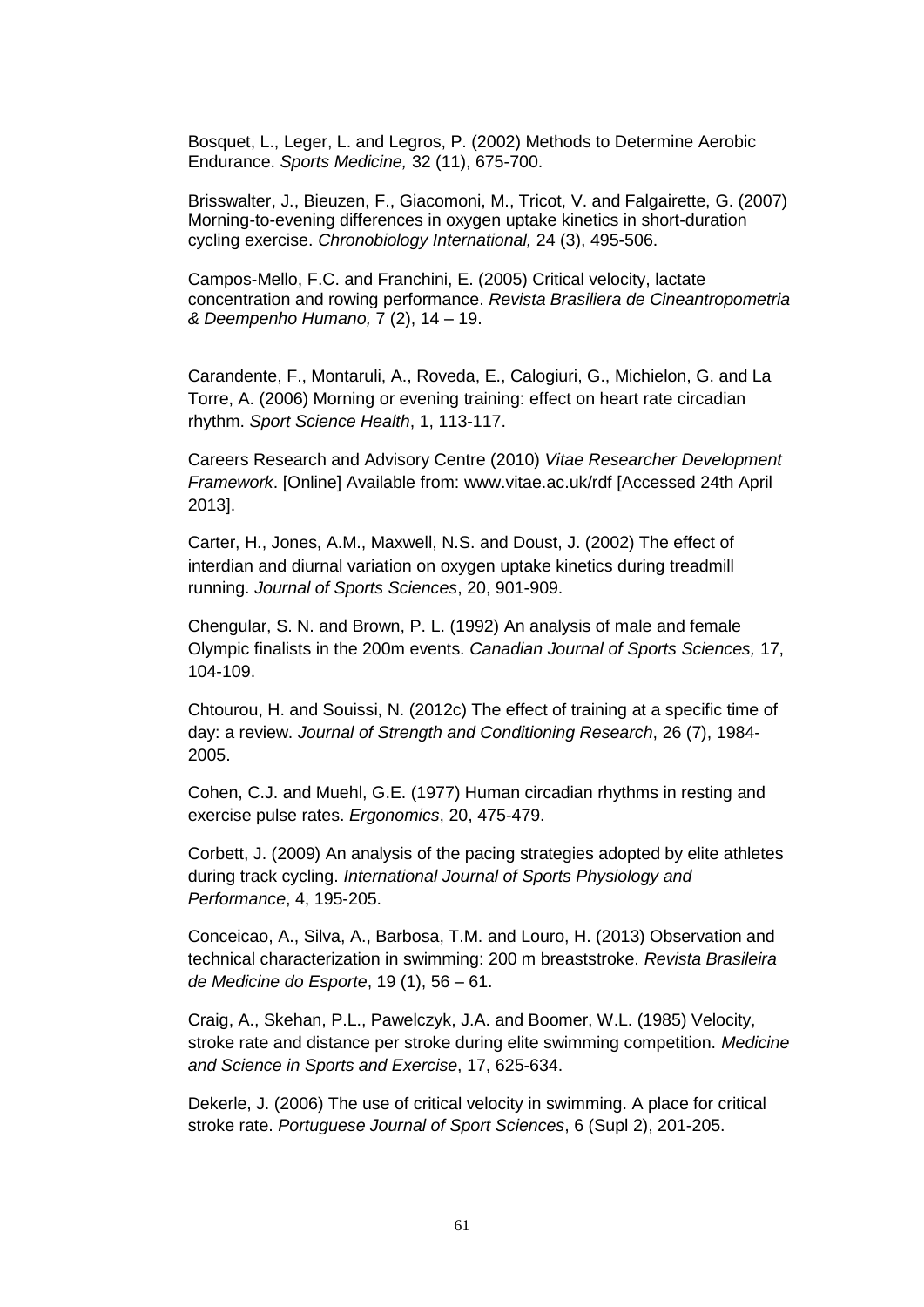Dekerle, J., Brickley, G., Sidney, M. and Pelayo, P. (2006) Application of the critical power concept in swimming. *Portuguese Journal of Sport Sciences,* 6 (2), 121-124.

Deschenes, M.R., Sharma, J.V., Brittingham, K.T., Casa, D.J., Armstrong, L.E. and Maresh, C.M. (1998) Chronobiological effects on exercise performance and selected physiological responses. *European Journal of Applied Physiology,* 77,  $55 - 72.$ 

Drust, B., Waterhouse, J., Atkinson, G., Edwards, B. and Reilly, T. (2005) Circadian rhythms in sports performance – an update. *Chronobiology International,* 22 (1), 21 – 44.

Edwards, B.J., Pullinger, S.A., Kerry, J.W., Robinson, W.R., Reilly, T.P., Robertson C.M. and Waterhouse, J.M. (2013) Chronobiology International, 30 (4), 486-501.

Edwards, B., Waterhouse, J., Atkinson, G. and Reilly, T. (2002) Exercise does not necessarily influence the phase of the circadian rhythm in temperature in healthy humans. *Journal of Sport Sciences*, 20, 725-732.

Faria, I.E. and Drummond, B.J. (1982) Circadian changed in resting heart rate and body temperature, maximal oxygen consumption and perceived exertion. *Ergonomics*, 25, 381-386.

Ferreira, B. and Filho, G. (2013) Letter to the editor: The influence of start position on even-pacing strategy in mountain bike racing. *International Journal of Sports Physiology and Performance*, 8, 351.

Forbes-Robertson, S., Dudley, E., Vadgama, P., Cook, C., Drawer, S. and Kilduff, L. (2012) Ciracdian disruption and remedial interventions: effects and interventions for jet lag for athletic performance. *Sports Medicine,* 42 (3), 185- 208.

Foster, C., Snyder, A.C. and Thompson, N.N. (1993) Effects of pacing strategy on cycling time trial performance. *Medicine and Science in Sports and Exercise*, 25, 383-388.

Garatachea, N., Abadia, O., Garcia-Isla, F.J., Sarasa, F.J., Bresciani, G., Gonzalez-Gallego, J. and de Paz, J.A. (2006) Determination and validity of critical swimming velocity in elite physically disabled swimmers. *Disability and Rehabilitation,* 28 (24), 1551-1556.

Garland, S.W. (2005) An analysis of the pacing strategy adopted by elite competitors in 200m rowing. *British Journal of Sports Medicine*, 39, 39-42.

Gifford, L.S. (1987) Circadian variation in human flexibility and grip strength. *Australian Journal of Physiotherapy*, 33, 3 – 9.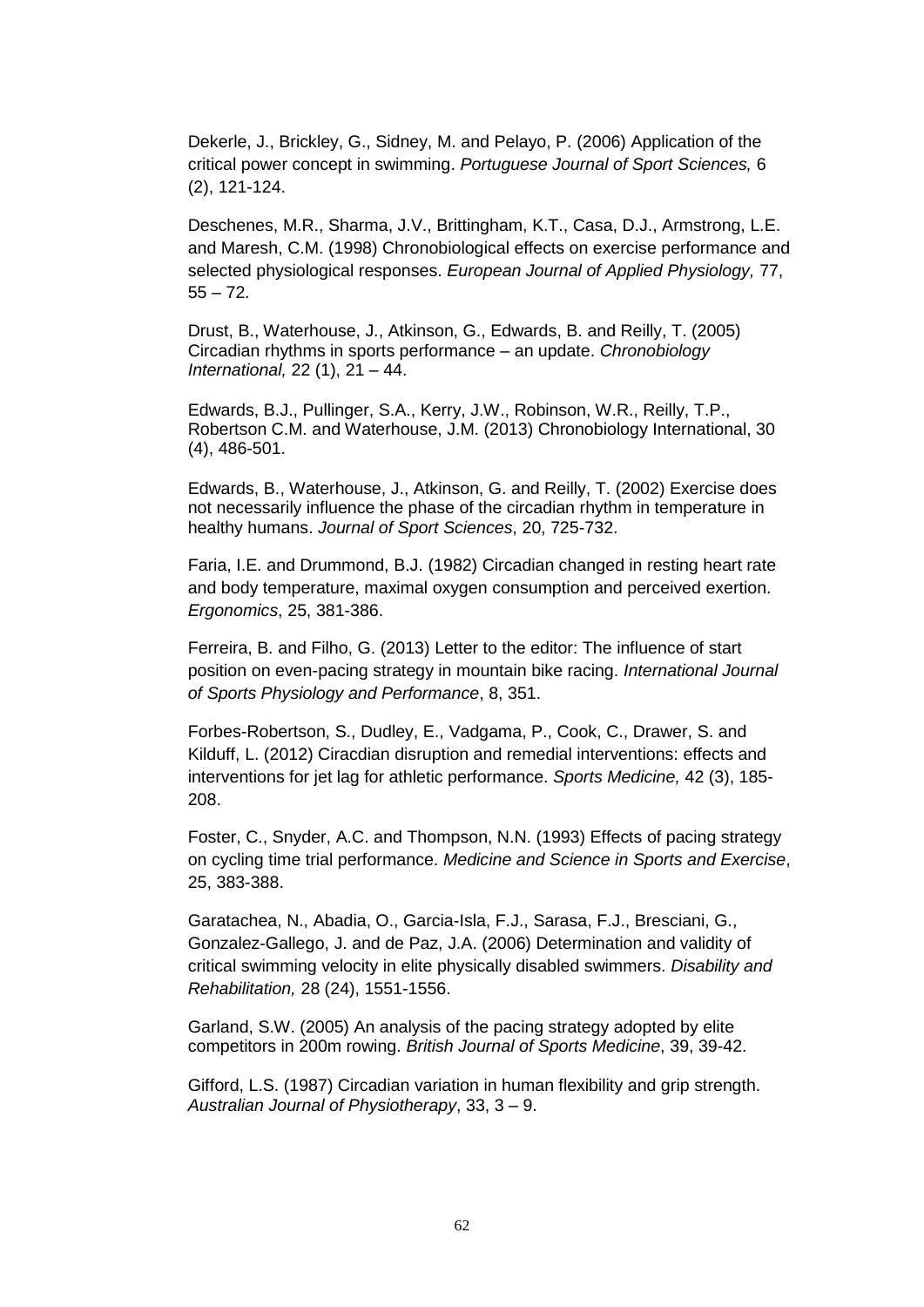Gutenbrunner Chr. (1992) Circadian variations of physical training. In Gutenbrunner, C., Hildebrandt, G. and Moog, R. (eds). *Chronobiology and Chronomedicine*. Frankfurt, Peter Lang, pp 665-680.

Gronfier, C., Wright, K.P., Kronauer, R.E. and Czeisler, C.A. (2007) Entrainment of the human circadian pacemaker to longer-than-24-h days. *Proceedings of the National Academy of Sciences of the United States of America,* 104 (21), 9081-9086.

Hill, D.W., Cureton, K.J., Collins, M.A. and Grisham, S.C. (1988) Diurnal variations in responses to exercise of morning types and evening types. *Journal of Sports Medicine,* 28, 213-219.

Hill, D.W., Cureton, K.J. and Collins, M.A. (1989a) Effect of time of day on perceived exertion at work rates above and below the ventilatory threshold. *Research Quarterly for Exercise and Sport*, 57, 174-177.

Hill, D.W., Cureton, K.J. and Collins, M.A. (1989b) Circadian specificity in exercise training. *Ergonomics*, 32, 79-92.

Hill, D.W., Leiferman, J.A., Lynch, N.A., Dangelmaier, B.S. and Brut, S.E. (1998) Temporal specificity in adaptations to high intensity exercise training. *Medicine and Science in Sports and Exercise,* 30, 450–455.

Hobson, R.M., Clapp, E.L., Watson, P. and Maughn, R.J. (2008) Exercise capacity in the heat is greater in the morning than in the evening in man. *Medicine and Science in Sports & Exercise*, 41 (1), 174-180.

Hopkins, W.G., Hawley, J.A. and Burke, L.M. (1999) Design and analysis of research on sport performance enhancement. *Medicine and Science in Sport and Exercise,* 31, 472-485.

Kay, D., Cannon, J., Marino, F.E., St Clair Gibson, A. Lambert, M.I. and Noakes, T.D. (2001) Evidence for neuromuscular fatigue during cycling in warm, humid conditions. *European Journal of Applied Physiology,* 84, 115 – 121.

Kennedy, P., Brown, P., Chengular, S.N. and Nelson, R.C. (1990) Analysis of male and female Olympic swimmers in the 100m events. *International Journal of Biomechanics,* 6, 187-197

Kline, C.E., Durstine, J.L., Davis, J.M., Moore, T.A., Devlin, T.M., Zielinski, M.R. and Youngstedt, S.D. (2007) Circadian variation in swim performance. *Journal of Applied Physiology*, 102, 641-649.

Lambert, M.I., Dugas, J.P., Kirkman, M.C., Mokone, G.G. and Waldock, M.R. (2004) Changes in running speeds in a 100 km ultra-marathon race. *Journal of Sports Science and Medicine,* 3, 167-173.

Lavoie, J. M. and Montpetit, R.R. (1986) Applied physiology of swimming. *International Journal of Sports Medicine*, 3, 165-189.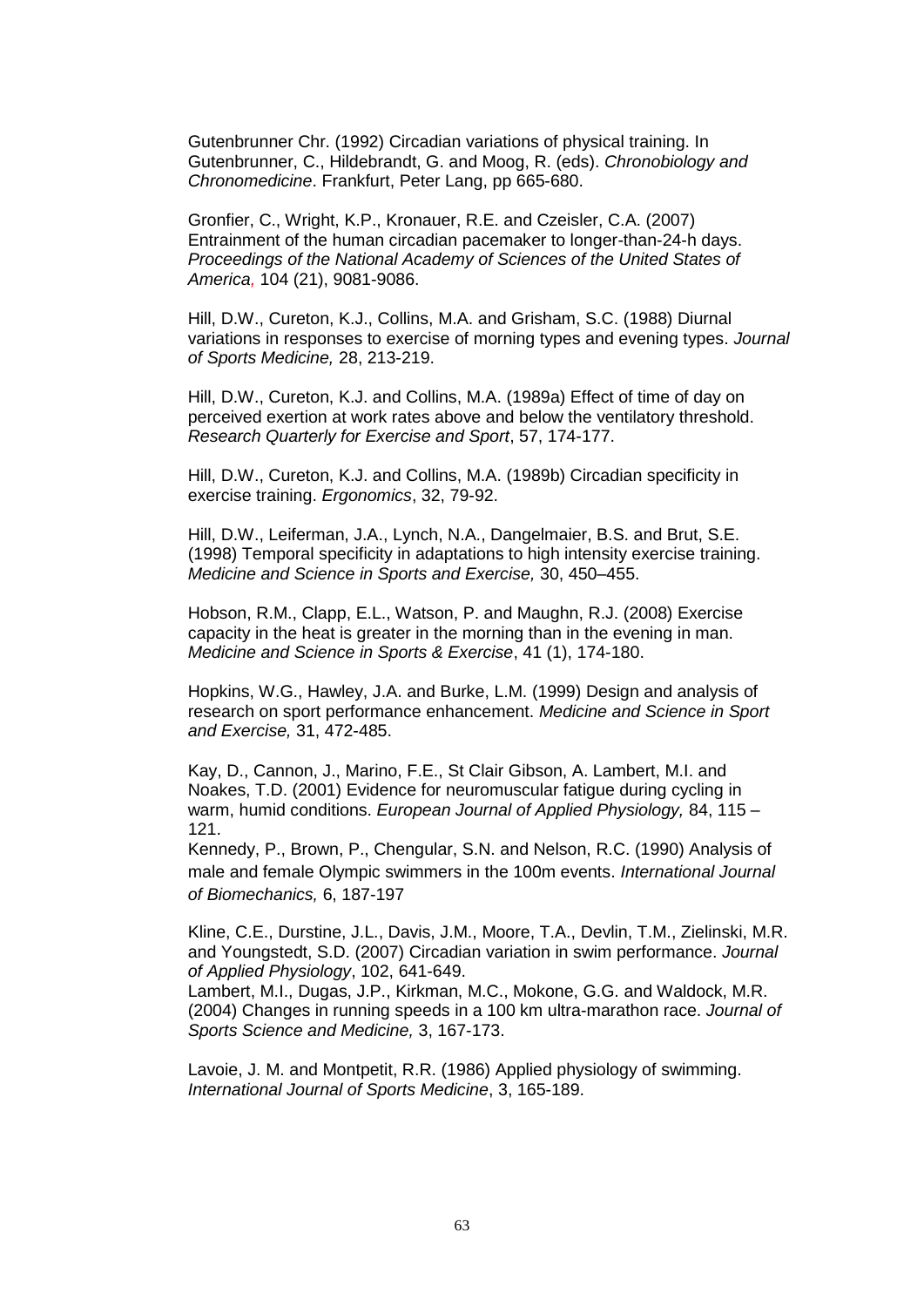Maraki, M., Tsofliou, F., Pitsiladis, Y.P., Malkova, D., Mutrie, N. and Higgins, S. (2005) Acute effects of a single exercise class on appetite, energy intake and mood. Is there a time of day effect? *Appetite,* 45, 272-278.

Marinho, D.A., Amorim, R.A., Cosat, A.M., Marques, M.C., Perez-Turpin, J.A. and Neiva, H.P. (2011) "Anaerobic" critical velocity and swimming performance in young swimmers. *Journal of Human Sport & Exercise,* 6 (1), 80 – 86.

Martin, L. and Thompson, K. (2000) Reproducibility of diurnal variation in submaximal swimming. *International Journal of Sports Medicine*, 21, 387-392.

Martin, L. and Whyte, G.P. (2000) Comparison of critical velocity and velocity at lactate threshold in elite triathletes. *International Journal of Sports Medicine*, 21, 366-368.

Martin, L., Doggart, A.L. and Whyte, G.P. (2001) Comparison of physiological responses to morning and evening submaximal running. *Journal of Sports Sciences,* 19, 969 – 976.

Martin, L., Lambeth-Mansell, A., Beretta-Azevedo, L., Holmes, L.A., Wright, R. and St Clair Gibson, A. (2012) Even between-lap pacing despite high within-lap variation during mountain biking. *International Journal of Sports Physiology and Performance,* 7 (4), 261-270.

Martin, L., Nevill, A. M. and Thompson, K. G. (2007) Diurnal Variation in Swim Performance Remains, Irrespective of Training Once or Twice Daily. *International Journal of Sports Physiology and Performance,* 2, 192-200.

Minati, A., Santiana, M.G. and Mello, M.T. (2006) A influencia dos ritmos circadianos no desempenho fisico. *Revista Brasileira de Ciencia e Movimento*,  $14(1), 75 - 86.$ 

Mora-Rodríguez, R., García Pallarés, J., López-Samane,s Á., Ortega, J.F. and Fernández-Elías, V.E. (2012) Caffeine ingestion reverses the circadian rhythm effects on neuromuscular performance in highly resistance-trained men. PLoS One, 7(4), e33807

Paton, C.D. and Hopkins, W.G. (2006) Variation in performance of elite cyclists from race to race. *European Journal of Sport Science*, 6 (1), 25 – 31.

Phillips, E.M. and Pugh, D.S. (2010) *How to get a PhD. A handbook for*  students and their supervisors 5<sup>th</sup> edition. Maidenhead, Open University Press.

Racinais, S., Perrey, S., Denis, R. and Bishop, D. (2010) Maximal power, but not fatiguability, is greater during repeated sprints performed in the afternoon. *Chronobiology International,* 27 (4), 855-864.

Reilly, T., Atkinson, G., Edwards, B., Waterhouse, J., Farrelly, K. and Fairhurst, E. (2007) Diurnal variation in temperature, mental and physical performance, and tasks specifically related to football (soccer). *Chronobiology International*, 24 (3), 507-519.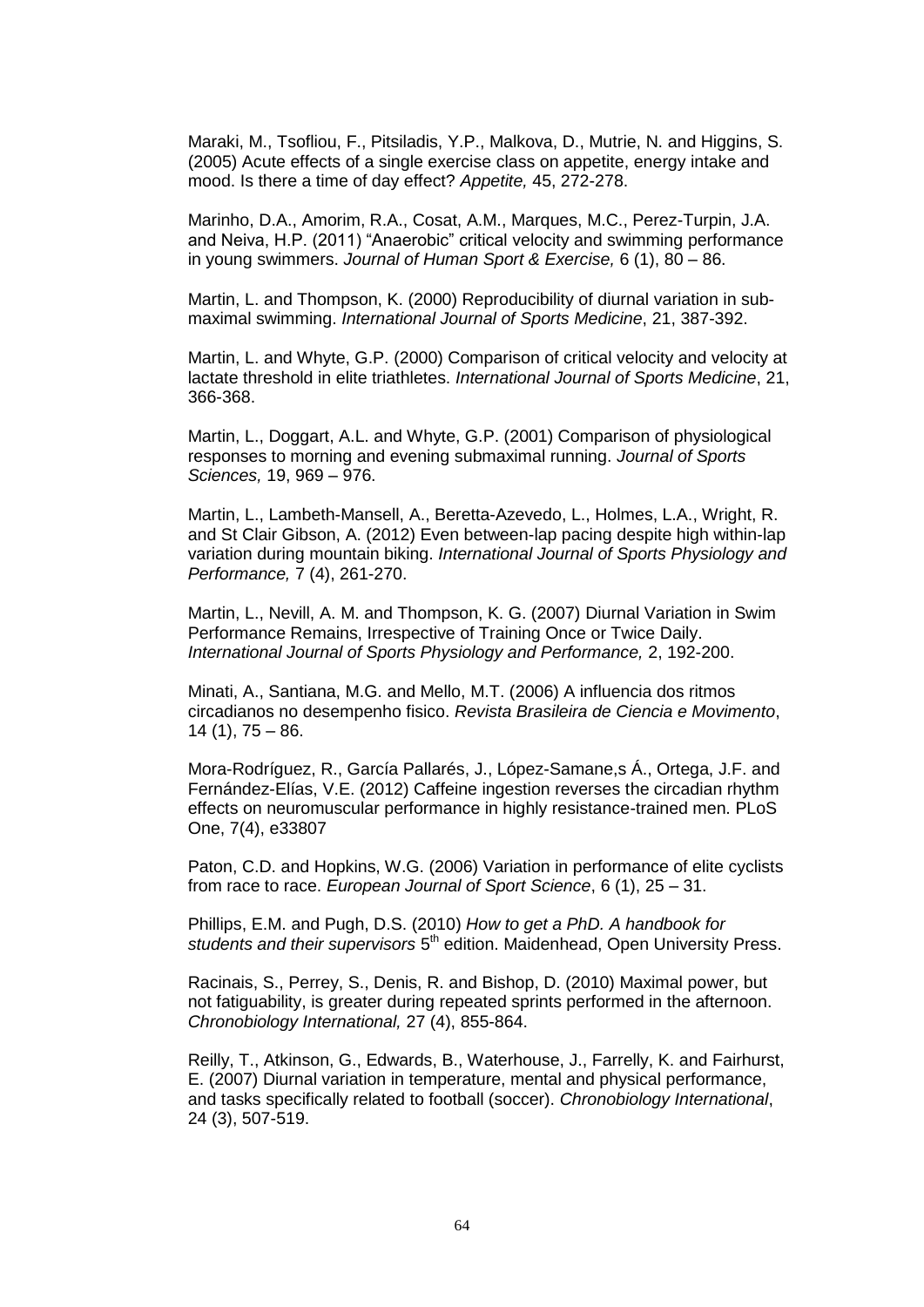Reilly, T. and Baxter, C. (1983) Influence of time of day on reactions to cycling at a fixed high intensity. *British Journal of Sports Medicine*, 17, 128-130.

Reilly, T. and Brooks, G.A. (1982) Investigation of circadian rhythms in metabolic responses to exercise. *Ergonomics*, 25, 1093-1107.

Reilly, T. and Brooks, G.A. (1986) Exercise and circadian variation in body temperature measures. *International Journal of Sports Medicine,* 7, 358-362.

Reilly, T. and Brooks, G.A. (1990) Selective persistence of circadian rhythms in physiological responses to exercise. *Chronobiology International,* 7, 358-362.

Reilly, T. and Garrett, R. (1998) Investigation of diurnal variation in sustained exercise performance. *Ergonomics*, 41 (8), 1085-1094.

Reilly,T. and Marshall, S. (1991) Circadian rhythms in power output on a swim bench. *Journal of Swimming Research,* 7, 11 – 13.

Reilly, T., Robinson, G. and Minors, D.S. (1984) Some circulatory responses to exercise at different times of day. *Medicine and Science in Sports and Exercise,*  16, 477-482.

Reilly, T. and Waterhouse, J. (2009) Sports performance: is there evidence that the body clock plays a role? *European Journal of Applied Physiology*, 106, 321- 332.

Refinetti, R. and Laney, M.Y. (2003) Nycthermal variation in intra-aural temperature and attention/memory but not in physical vigour of assiduous members of a fitness club. *Biological Rhythm Research*, 34 (1), 115 – 121.

Ribeiro, L.F.P., Baldissera, V., Balakian, P. and Soares, A.R. (2004) Limiar anaerobio em natacao: comparacao entre diferentes protocolos. *Revista Brasileira de Medicine do Esporte*, 18 (2), 201 – 212.

Roenneburg,T., Kumar, C.J. and Merrow, M. (2007) The human circadian clock entrains to sun time. *Current Biology*, 17 (2), R44-45.

Silva, L.G., Pacheco, M.E., Grubert Campbell, C.S., Baldissera, V. and Simoes, H. G. (2005) Comparison between direct and indirect protocols of aerobic fitness evaluation in physically active individuals. *Review Brasil Medicine Esporte*, 11 (4), 209-212.

Sinnerton, S.A. and Reilly, T. (1992) Effects of sleep loss and time of day in swimmers. In: D. Maclaren, T. Reilly, A. Lees (eds.). *Biomechanics and Medicine in Swimming. Swimming Science VI*. London, E & FN Spon.

Souissi, N., Driss, T., Chamari, K., Vandewalle, H. Davenne, D., Gam, A., Fillard, J-R, and Jousselin, E. (2010) Diurnal variation in wingate test performances: influence of active warm-up. *Chronobiology International*, 27 (3), 640-652.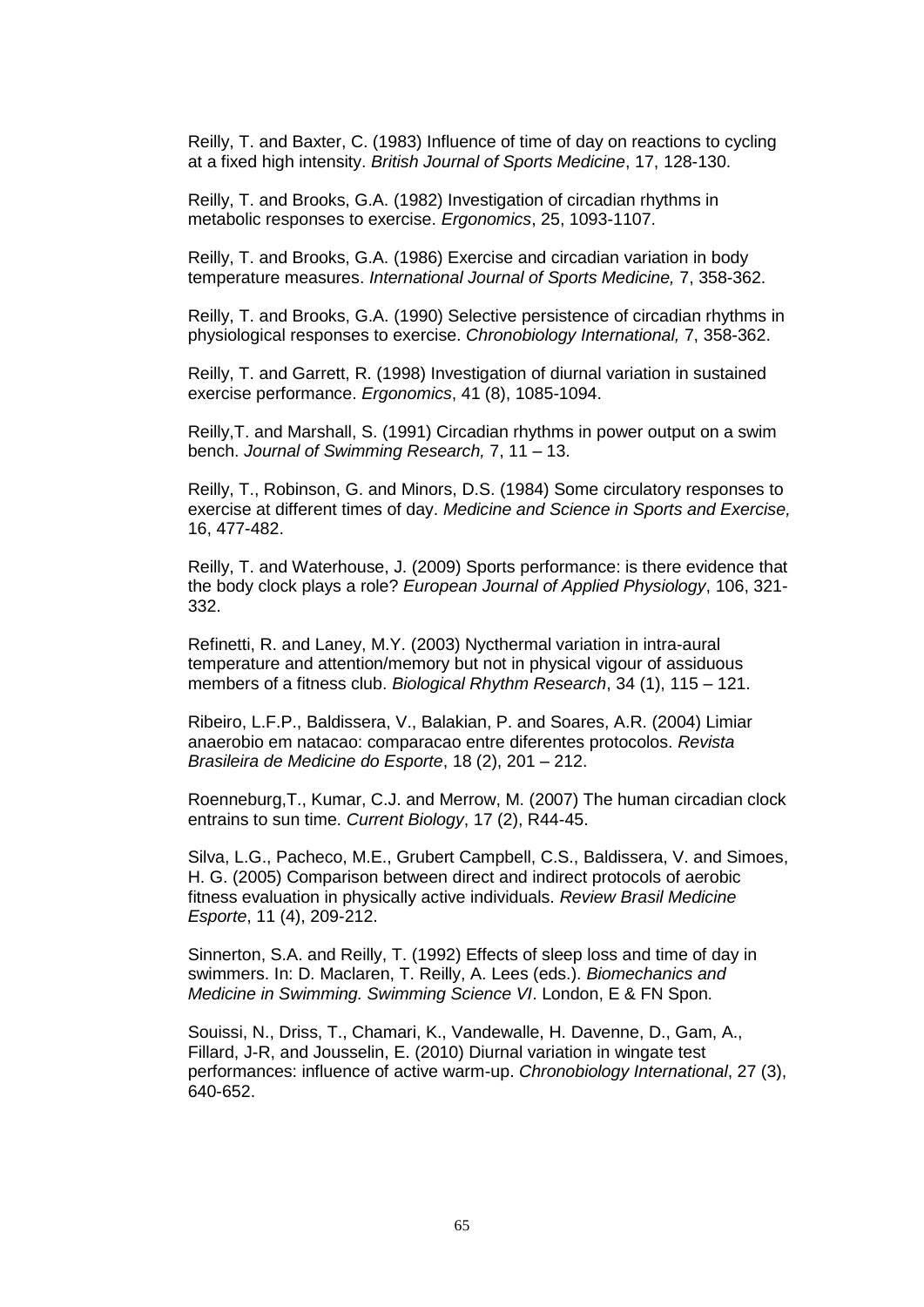St Clair Gibson, A. and Noakes, T.D. (2004) Evidence for complex system integration and dynamic neural regulation of skeletal muscle recruitment during exercise in humans. *British Journal of Sports Medicine*, 38, 797-806.

Suzuki, F. G., Okuno, N.M., Lima-Silva, A.E., Perandini, L. A.B., Kokubun, E. and Nakamura, F.Y. (2007) Perceived exertion during swimming interval training at intensities below and above critical velocity. *Revista Portuguesa de Ciencias do Desporto,* 7 (3), 299-307.

Swaine, I.L. (1996) The relationship between 1500 m swimming performance and critical power using an isokinetic swim bench. In: J.P. Troup, J.P., Hollander, A.P., Strasse, D., Trappe, S.W., Cappaert, J.M. and Trappe. T.M. (eds.) *Biomechanics and Medicine in Swimming VII* London, E&FN Spon, pp. 229-233.

Teo, W., Newton, M.J. and McGuigan, M.R. (2011) Ciradian rhythms in exercise performance: implications for hormonal and muscular adaptation. *Journal of Sports Science and Medicine,* 10, 600 – 606.

Thanopoulos, V., Liapaki, P. and Bogdanis, G. (2008) Influence of swimming pool length on the determination of critical velocity in young male and female freestyle swimmers. In: Zaton, K. and Jaszczak, M. (eds) *Science in Swimming II*. Wroclaw, Poland, pp122 – 128.

Thompson, K.G. and Haljand, R. (1997) The secrets of competitive breaststroke swimming. *Swimming Times*, November, 26 – 28.

Thompson, K.G., Haljand, R., Cooper, S-M. and Martin, L. (2000) The relative importance of selected kinematic variables in relation to swimming performance in elite male and elite female 100m and 200m breaststroke swimmers. *Journal of Human Movement Studies*, 39, 015-032.

Thompson, K.G., MacLaren, D.P.M., Lees, A. and Atkinson, G. (2002) Accuracy of pacing during breaststroke swimming using a novel pacing device, the AquapacerTM . *Journal of Sports Sciences*, 20, 537-546.

Torii, J., Shinkai, S., Hino, S., Kurokawa, Y., Tomita, N., Hirose, M., Watanabe, T. (1992) Effect of time of day on adaptive response to a four week aerobic exercise program. *Journal of Sports Medicine and Physical Fitness*, 31, 348- 352.

Toussaint, H.M., Wakayoshi, K., Hollander, A.P. and Ogita, F. (1998) Simulated front crawl swimming performance related to critical speed and critical power. *Medicine and Science in Sports and Exercise*, 30 (1), 144-151.

Trine, M.R. and Morgan, W.P. (1995) Influence of time of day on psychological responses to exercise – a review. *Sports Medicine*, 20, 328 – 337.

Tucker, R., Bester, A., Lambert, E.V., Noakes, T.D., Vaughn, C.L. and St Clair Gibson, A. (2006a) Non-random fluctuations in power output during self-paced exercise. *British Journal of Sports Medicine*, 40, 912-917.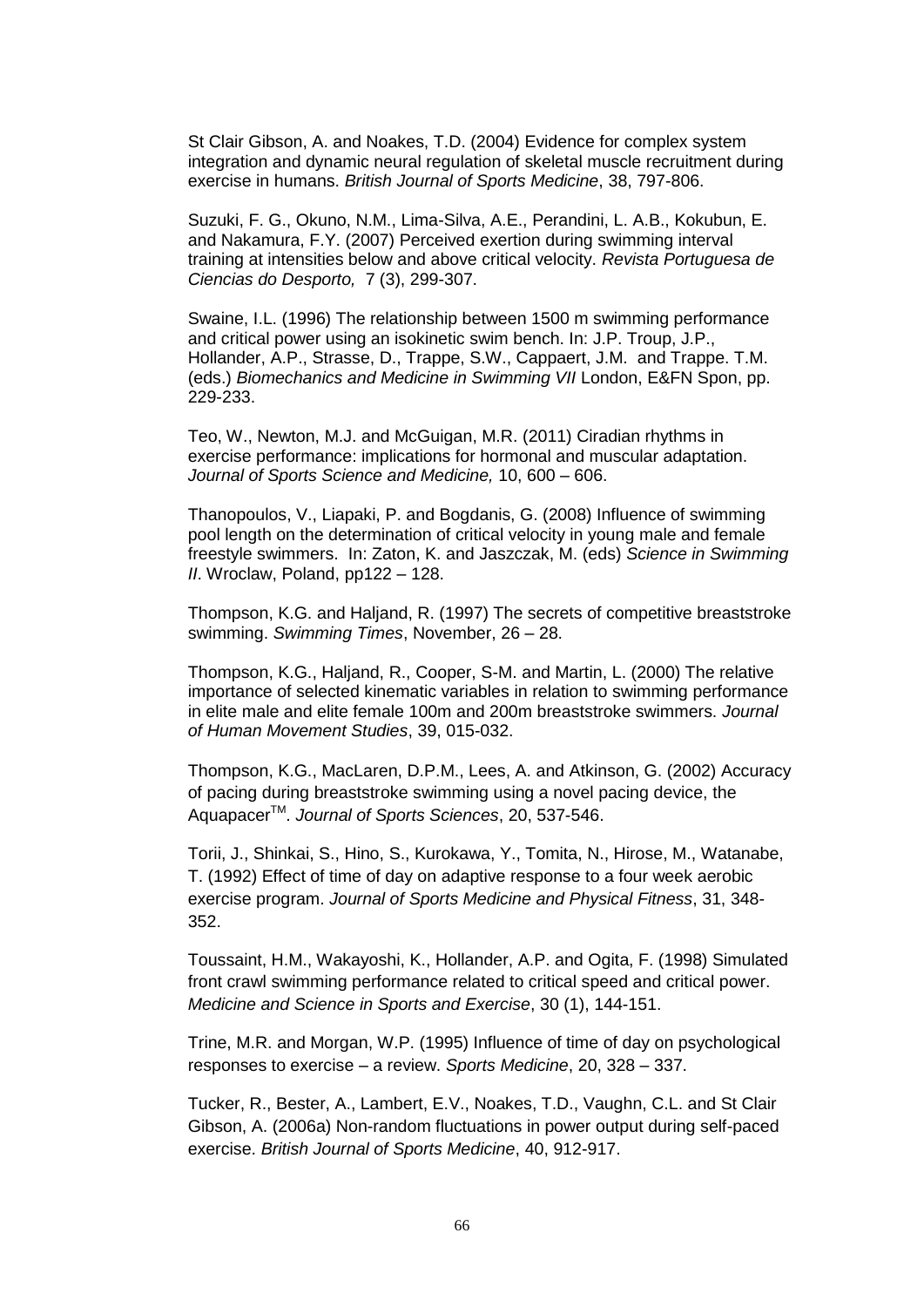Tucker, R., Lambert, M.I. and Noakes, T.D. (2006b) An analysis of pacing strategies during men's world record performances in track athletics. *International Journal of Sports Physiology and Performance*, 1, 233-245.

Wakayoshi, K. Ikuta, K.,Yoshida, T., Udo, M., Moritani, T., Mutoh, Y. and Miyashita, M. (1992a) Determination and validity of critical velocity as an index of swimming performance in the competitive swimmer. *European journal of Applied Physiology, 64, 153-157.*

Wakayoshi, K. Yoshida, T., Udo, M., Kasai, T. Moritani, T., Mutoh, Y. and Miyashita, M. (1992b) A simple method for determining critical speed as swimming fatigue threshold in competitive swimming. *International Journal of Sports Medicine*, 13, 367-371.

Wakayoshi, K., Yoshida, T., Udo, M., Kasai, T., Moritani, T., Mutoh, Y. and Miyashita, M. (1993) A simple method for determining critical speed as swimming fatigue threshold in competitive swimming. *International journal of Sports Medicine,* 13, 367-371.

Zarrouk, N., Chtourou, H., Zarrouk, I., Rebai, H., Tabka, Z. and Dogui, M. (2011) Diurnal variations of swim performances: effect of water temperature. *Science and Sports*, 27 (2), 101-106.